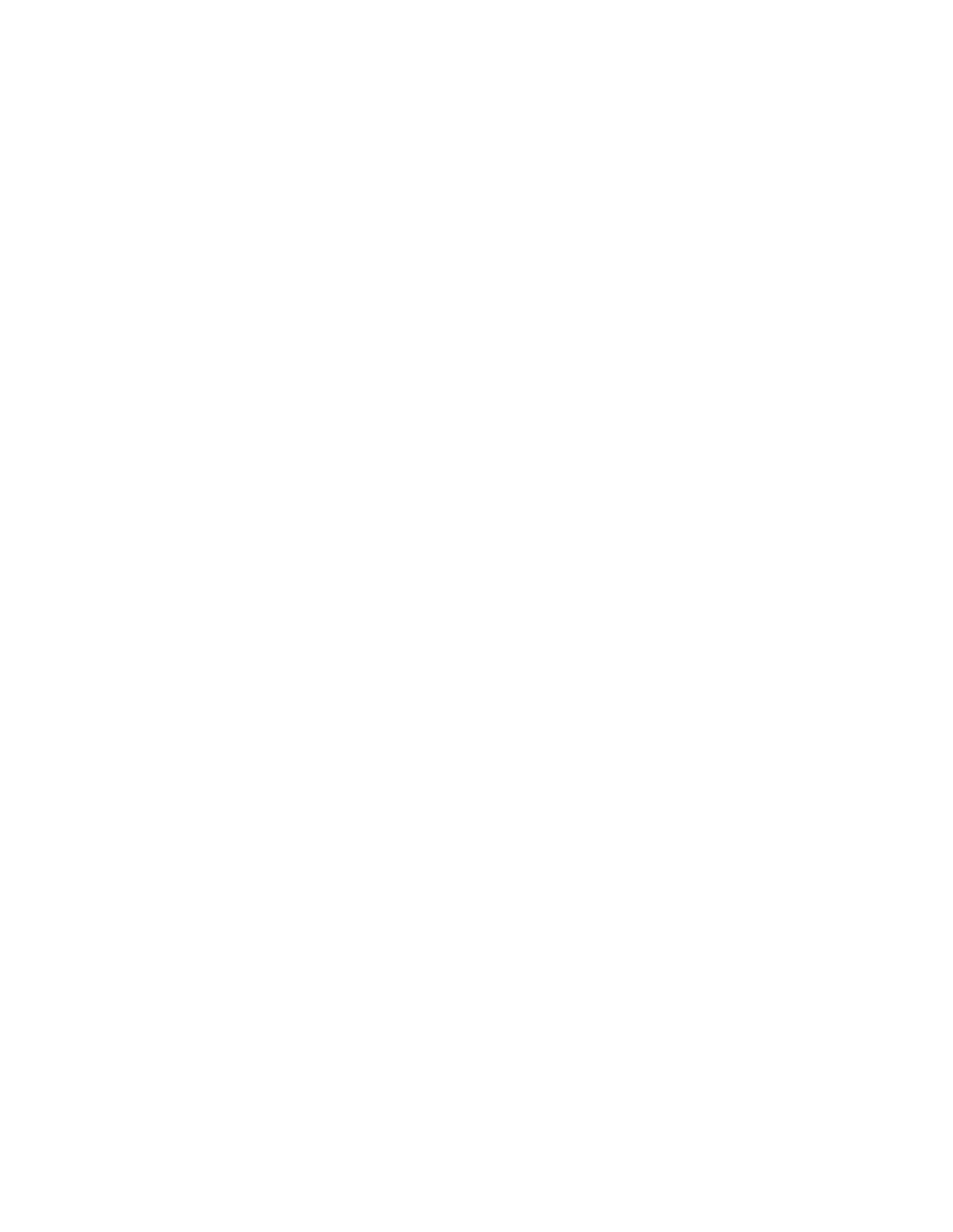## **CONTENTS**

| <b>Chapter 1</b> |
|------------------|
|                  |
|                  |
|                  |
|                  |
|                  |
|                  |
|                  |
|                  |
|                  |
|                  |
|                  |
|                  |
|                  |
|                  |
| <b>Chapter 2</b> |
|                  |
|                  |
|                  |
|                  |
|                  |
|                  |
|                  |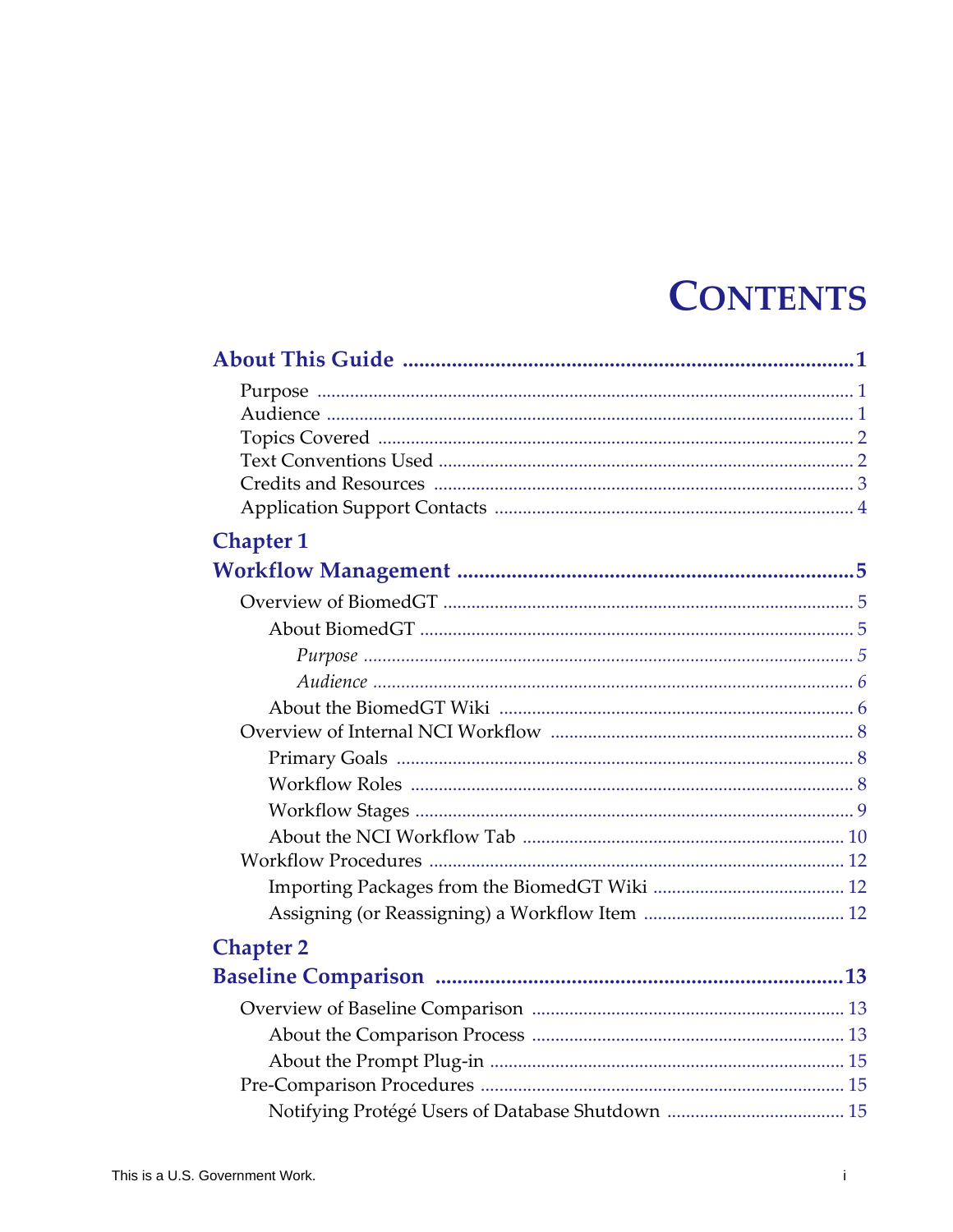| Changing the Baseline Version Number for the Next Baseline Build  29 |  |
|----------------------------------------------------------------------|--|
|                                                                      |  |
|                                                                      |  |
|                                                                      |  |
|                                                                      |  |
| Saving the Inferred Terminology File (Publication Baseline Only)  32 |  |
|                                                                      |  |
|                                                                      |  |
|                                                                      |  |
|                                                                      |  |
| <b>Chapter 3</b>                                                     |  |
|                                                                      |  |
|                                                                      |  |
|                                                                      |  |
|                                                                      |  |
| Running the Pellet Reasoner in Normal Client Mode  38                |  |
|                                                                      |  |
|                                                                      |  |
|                                                                      |  |
|                                                                      |  |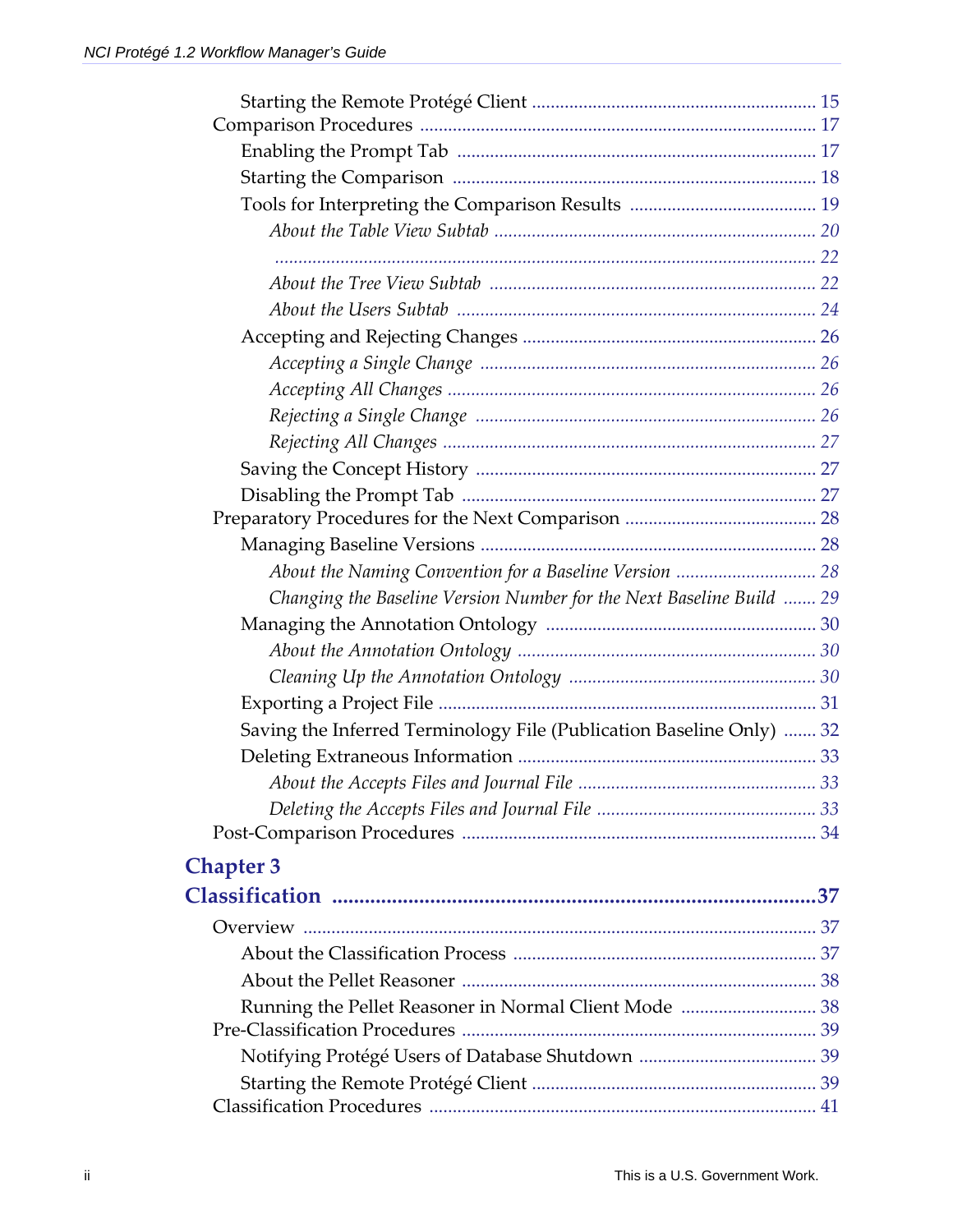| Asserting (Accepting or Rejecting) Current Classification Results  42 |  |
|-----------------------------------------------------------------------|--|
|                                                                       |  |
|                                                                       |  |
| Asserting (Accepting or Rejecting) Results from the Previous          |  |
|                                                                       |  |
|                                                                       |  |
|                                                                       |  |
|                                                                       |  |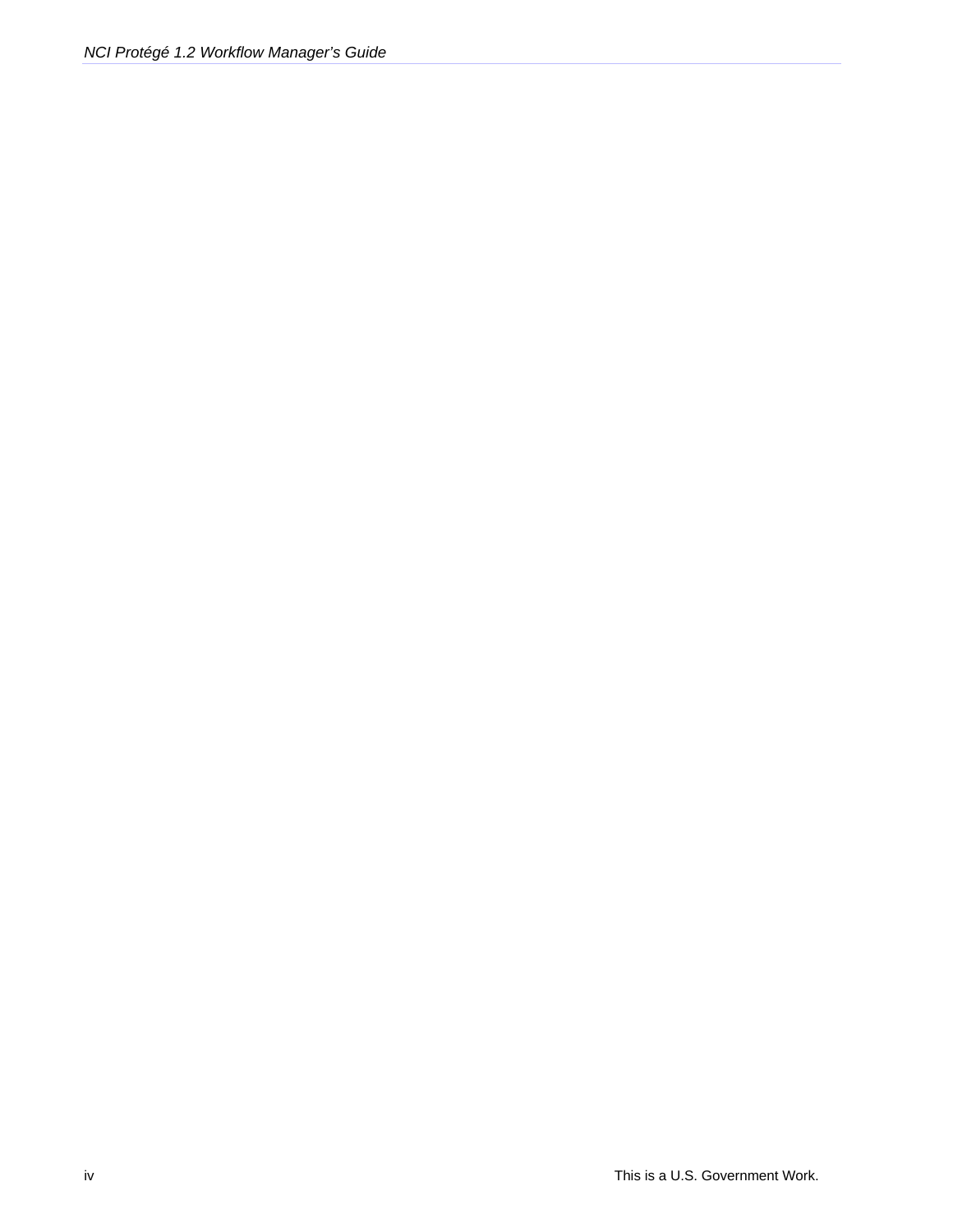## **ABOUT THIS GUIDE**

<span id="page-6-0"></span>This section introduces you to the *NCI Protégé 1.2 Workflow Manager's Guide*.

#### **Topics in this Section**

- *[Purpose](#page-6-1)* on this page
- [Audience](#page-6-2) on this page
- <sup>z</sup> *[Topics Covered](#page-7-0)* on page 2
- <sup>z</sup> *[Text Conventions Used](#page-7-1)* on page 2
- <sup>z</sup> *[Credits and Resources](#page-8-0)* on page 3
- <sup>z</sup> *[Application Support Contacts](#page-9-0)* on page 4

### <span id="page-6-1"></span>**Purpose**

This guide is a reference for workflow managers using Protégé at the National Cancer Institute (NCI). It explains how to perform basic workflow management tasks, run a Prompt database comparison, and run the Pellet reasoner.

## <span id="page-6-2"></span>**Audience**

This guide is designed for NCI workflow managers who already have a solid understanding of the NCI Protégé semantic model and NCI Thesaurus editing processes and procedures.

**Note:** This guide is not intended for editors (modelers) who do not perform management tasks.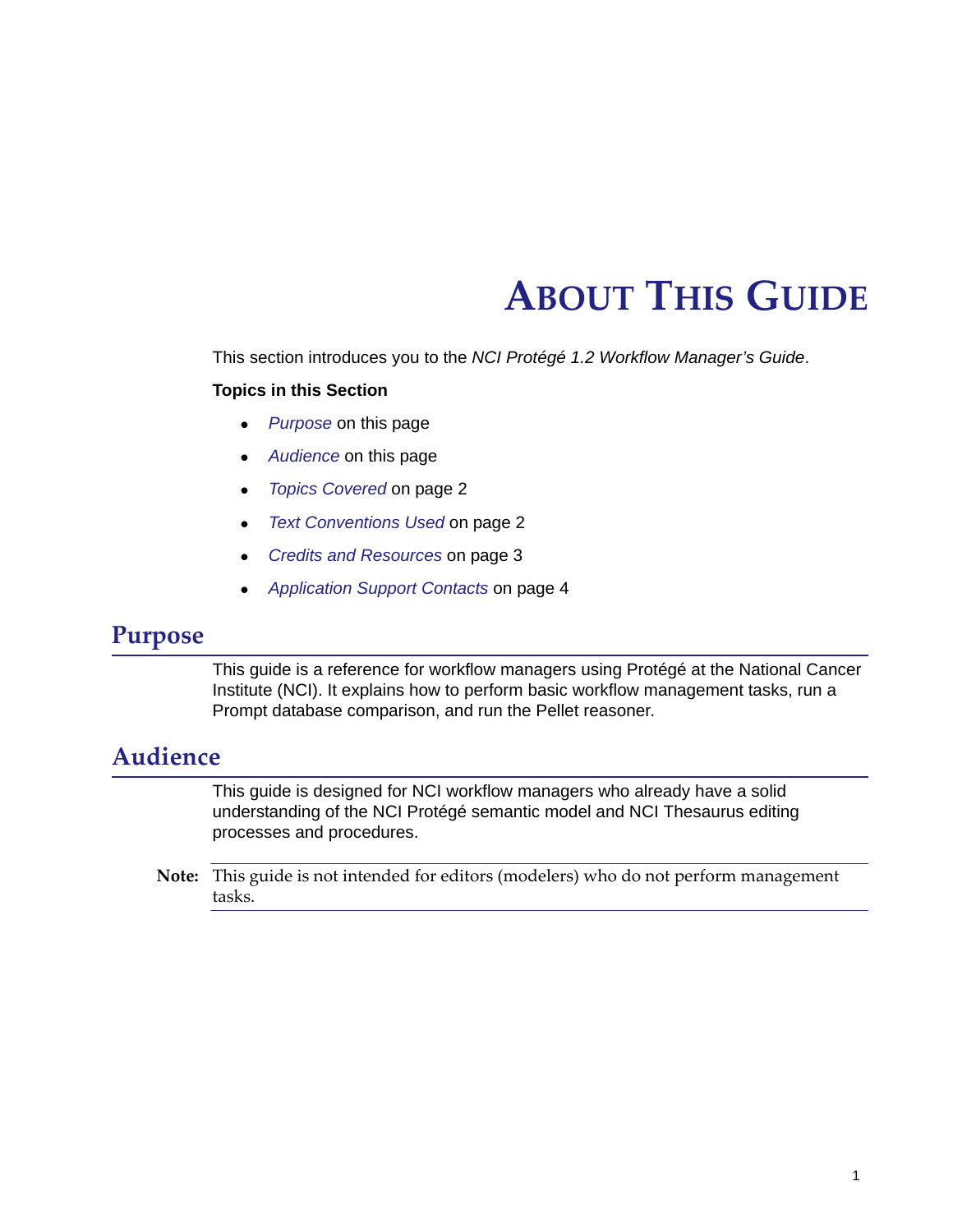## <span id="page-7-0"></span>**Topics Covered**

This section provides an overview of the topics included in this guide.

- [Chapter 1](#page-10-5) provides an overview of BiomedGT terminology and the workflow processes and procedures used by external collaborators and NCI terminology curators.
- [Chapter 2](#page-18-4) explains how to use the Prompt comparison tool to compare two versions of the NCI Protégé database. It also includes a reference section that explains how to interpret the results of the comparison.
- [Chapter 3](#page-42-4) explains how to classify the NCI Protégé database, accept or reject proposed changes, and prepare and save a classification report for distribution.

## <span id="page-7-1"></span>**Text Conventions Used**

This section explains conventions used in this guide. The various typefaces represent interface components, keyboard shortcuts, toolbar buttons, dialog box options, and text that you type.

| <b>Convention</b>                                 | <b>Description</b>                                                                                                                               | <b>Example</b>                                                                   |  |
|---------------------------------------------------|--------------------------------------------------------------------------------------------------------------------------------------------------|----------------------------------------------------------------------------------|--|
| <b>Bold</b>                                       | Highlights names of interface elements<br>such as option buttons, check boxes, drop-<br>down menus, menu commands, command<br>buttons, or icons. | Click Search.                                                                    |  |
| <b>URL</b>                                        | Indicates a Web address.                                                                                                                         | http://domain.com                                                                |  |
| <b>Text in SMALL CAPS</b>                         | Indicates a keyboard shortcut.                                                                                                                   | Press ENTER.                                                                     |  |
| Text in SMALL CAPS +<br><b>Text in SMALL CAPS</b> | Indicates keys that are pressed<br>simultaneously.                                                                                               | Press SHIFT + CTRL.                                                              |  |
| <b>Italics</b>                                    | Highlights newly introduced terms; also<br>highlights references to other documents,<br>sections, figures, and tables.                           | This is known as<br>cloning.<br>See Figure 4.5.                                  |  |
| Italic monospaced<br>type                         | Represents text that you type.                                                                                                                   | In the New Subset<br>text box, enter<br>Proprietary<br>Proteins.                 |  |
| Note:                                             | Highlights information of particular<br>importance                                                                                               | <b>Note: This concept</b><br>is used throughout<br>the document.                 |  |
| $\{\quad\}$                                       | Surrounds replaceable items.                                                                                                                     | Replace {last name,<br>first name} with the<br>Principal<br>Investigator's name. |  |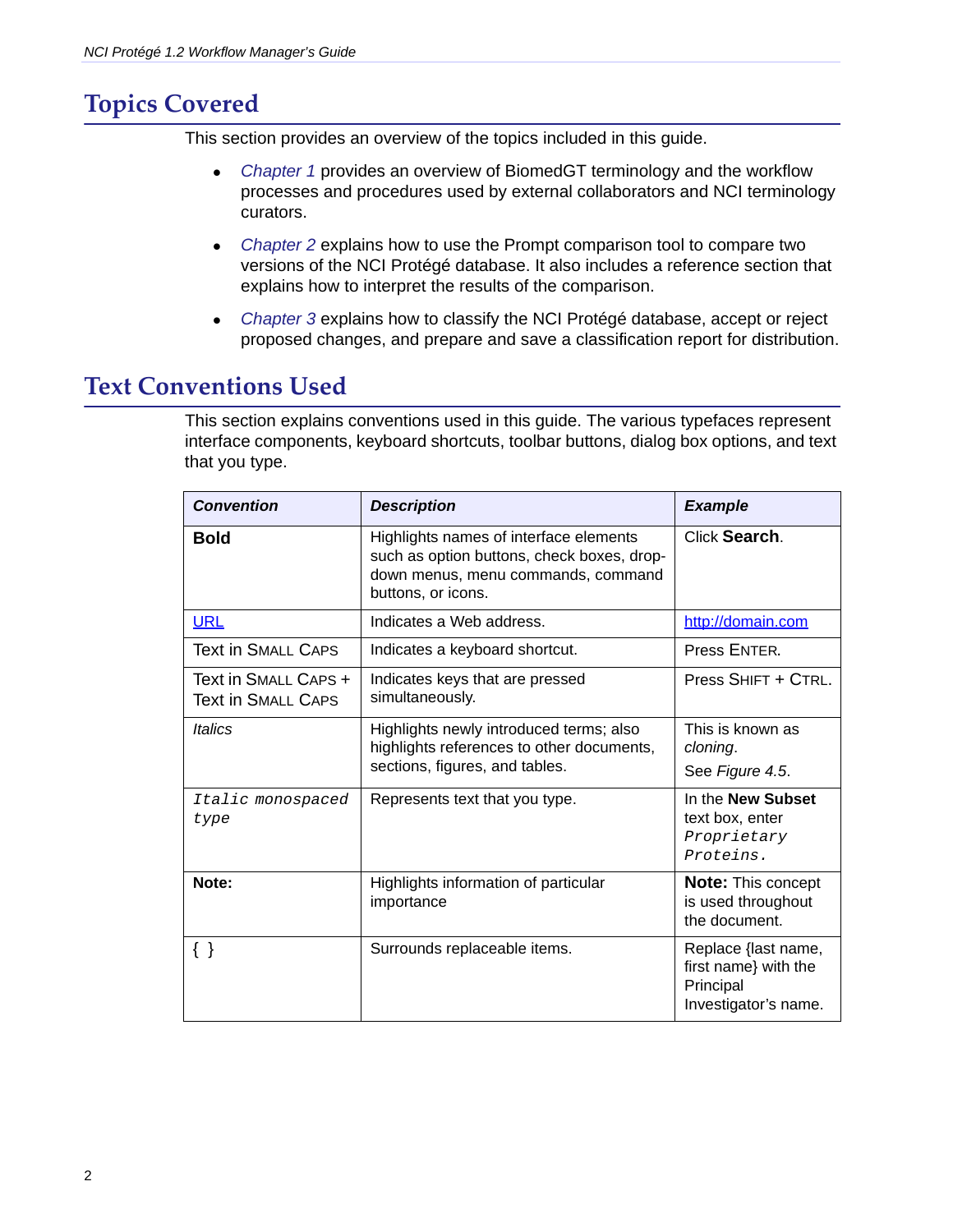## <span id="page-8-0"></span>**Credits and Resources**

The following people contributed to the development of this guide.

| <b>NCI Protégé Development and Management Teams</b>                             |                                                    |                                                                         |  |  |  |
|---------------------------------------------------------------------------------|----------------------------------------------------|-------------------------------------------------------------------------|--|--|--|
| <b>Development</b>                                                              | <b>Quality Assurance</b>                           | <b>Project and Product</b><br><b>Management</b>                         |  |  |  |
| Robert Dionne <sup>2</sup>                                                      | Maria-Elena Hernandez <sup>6</sup>                 | Frank Hartel <sup>1</sup>                                               |  |  |  |
| Timothy Redmond <sup>5</sup>                                                    | Steven Hunter <sup>7</sup>                         | Gilberto Fragoso <sup>1</sup>                                           |  |  |  |
| Tania Tudorache <sup>5</sup>                                                    | Tracy Safran <sup>3</sup>                          | Sherri De Coronado <sup>1</sup>                                         |  |  |  |
| Natasha Noy 5                                                                   |                                                    | Laura Roth <sup>2</sup>                                                 |  |  |  |
| Kim Ong $4$                                                                     |                                                    | Carol Creech <sup>2</sup>                                               |  |  |  |
| Iris Guo <sup>4</sup>                                                           |                                                    |                                                                         |  |  |  |
| Chris Callendar <sup>6</sup>                                                    |                                                    |                                                                         |  |  |  |
|                                                                                 |                                                    |                                                                         |  |  |  |
| <b>Documentation</b>                                                            | <b>Systems and Application</b><br><b>Support</b>   | <b>User Community</b><br><b>Resources</b>                               |  |  |  |
| Edward VanArsdall <sup>2</sup>                                                  | Tracy Safran <sup>3</sup>                          | John Bradsher <sup>2</sup>                                              |  |  |  |
|                                                                                 | Robert Wynne <sup>2</sup>                          | Liz Hahn-Dantona <sup>2</sup>                                           |  |  |  |
|                                                                                 |                                                    | Nicole Thomas <sup>2</sup>                                              |  |  |  |
|                                                                                 |                                                    |                                                                         |  |  |  |
| <b>National Cancer Institute</b><br><b>Center for Bioinformatics</b><br>(NCICB) | <sup>2</sup> Lockheed Martin                       | <sup>3</sup> Science Application<br>International Corporation<br>(SAIC) |  |  |  |
| <sup>4</sup> Northrup Grumman                                                   | <sup>5</sup> Stanford Medical Informatics<br>(SMI) | <sup>6</sup> University of Victoria                                     |  |  |  |
| <sup>7</sup> Ekagra Software Technologies                                       |                                                    |                                                                         |  |  |  |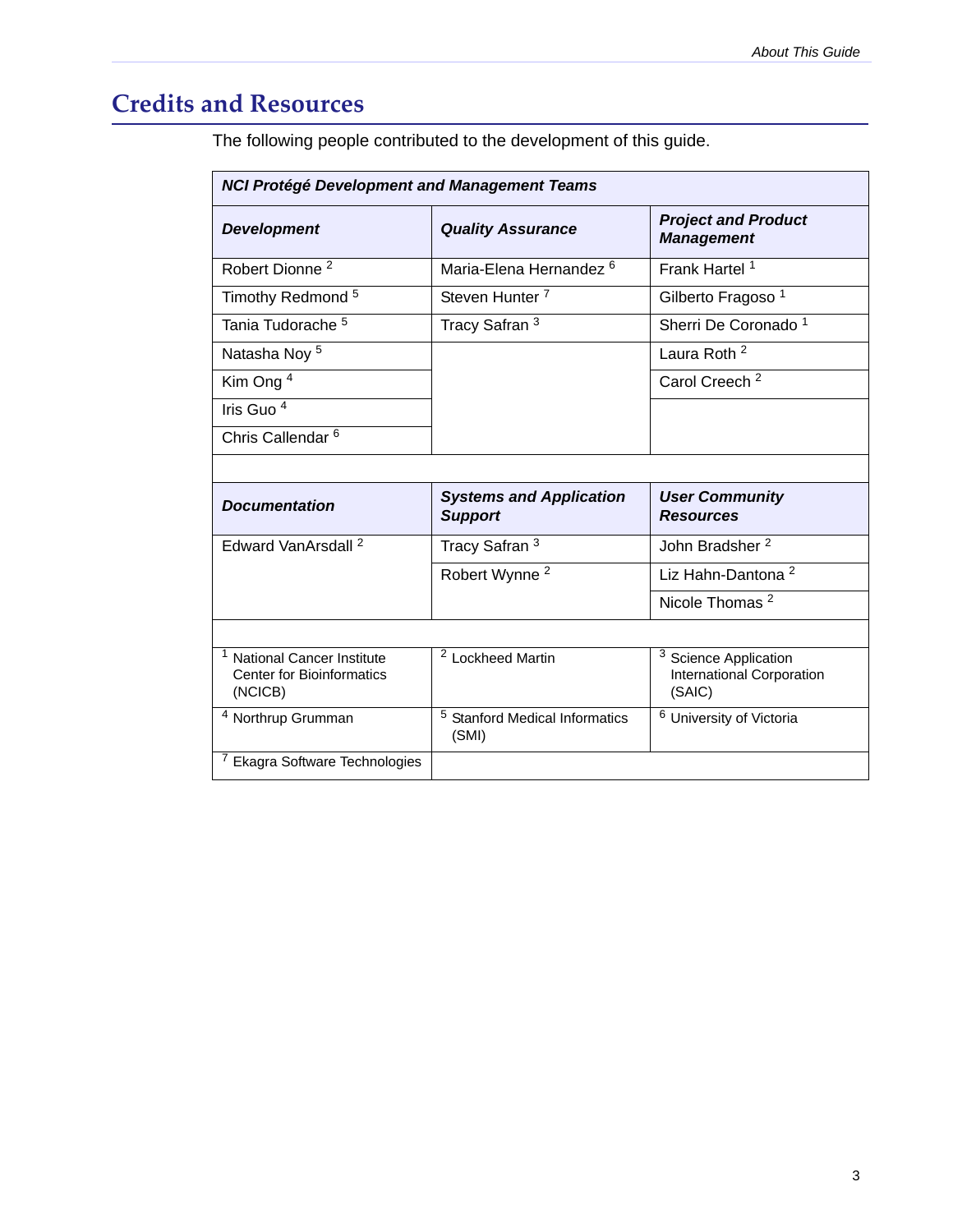## <span id="page-9-0"></span>**Application Support Contacts**

<span id="page-9-1"></span>To obtain general information about NCI Protégé, receive support, or report a bug, contact NCICB Application Support.

| <b>Support Option</b>                   | <b>Additional Information</b>                                                                                                                                                                                                                                                                                                                                                               |
|-----------------------------------------|---------------------------------------------------------------------------------------------------------------------------------------------------------------------------------------------------------------------------------------------------------------------------------------------------------------------------------------------------------------------------------------------|
| For NCI Protégé Users                   |                                                                                                                                                                                                                                                                                                                                                                                             |
| GForge                                  | If you are an NCI Protégé user, post all bug reports and requests<br>for enhancements on GForge using the following URL:<br>https://gforge.nci.nih.gov/tracker/?group_id=174                                                                                                                                                                                                                |
|                                         | For instructions on reporting bugs, see the NCI Protégé 1.2<br>Editor's Guide.                                                                                                                                                                                                                                                                                                              |
| Administrative tasks<br>for NCI Protégé | EVS Operations Support can provide the following services:<br>Loading a database<br>Creating a user account<br>$\bullet$<br>Creating or configuring a Protégé project<br>$\bullet$<br>Installing or reinstalling the Protégé client on a user's machine<br>Note: If you need any of these services, send your request to the<br>e-mail address under the For General Users section (below). |
| <b>For General Users</b>                |                                                                                                                                                                                                                                                                                                                                                                                             |
| E-mail                                  | Write to ncicb@pop.nci.nih.gov and include the following<br>information:<br>Your contact information, including your phone number<br>The name of the application that you are using<br>The URL (for Web-based applications)<br>A description of the problem and the steps required to<br>recreate it<br>The text of any error messages you have received.                                   |
| Web                                     | <b>NCICB</b> support:<br>http://ncicbsupport.nci.nih.gov/sw/<br>NCI Protégé online support forums:<br>https://gforge.nci.nih.gov/forum/?group_id=174                                                                                                                                                                                                                                        |
| Telephone                               | Local: 301-451-4384<br>Toll-free: 888-478-4423<br>Telephone support is available Monday through Friday, 8 a.m. -<br>8 p.m. Eastern time, excluding government holidays.                                                                                                                                                                                                                     |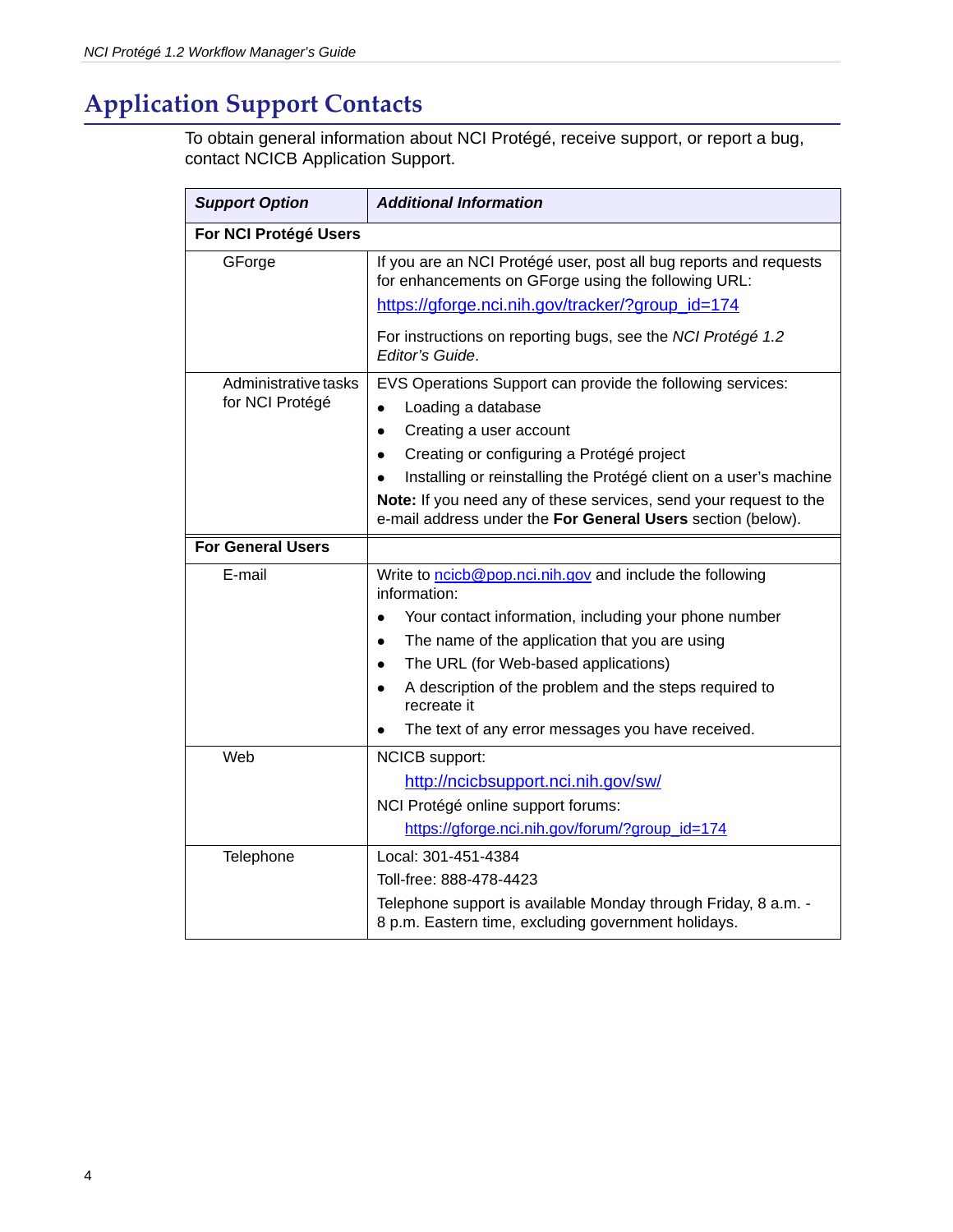<span id="page-10-5"></span>**CHAPTER 1**

## **WORKFLOW MANAGEMENT**

<span id="page-10-1"></span><span id="page-10-0"></span>This chapter provides an overview of BiomedGT and the processes and procedures used by external collaborators and NCI terminology curators. It also provides procedural information that is specific to workflow managers.

#### **Topics in this Chapter**

- [Overview of BiomedGT](#page-10-2) on this page
- <sup>z</sup> *[Overview of Internal NCI Workflow](#page-13-0)* on page 8
- <span id="page-10-6"></span><sup>z</sup> *[Workflow Procedures](#page-17-0)* on page 12

### <span id="page-10-2"></span>**Overview of BiomedGT**

The following topics introduce you to the BiomedGT terminology and the BiomedGT wiki:

- <sup>z</sup> *[About BiomedGT](#page-10-3)*
- <sup>z</sup> *[About the BiomedGT Wiki](#page-11-1)*

#### <span id="page-10-3"></span>About BiomedGT

#### <span id="page-10-4"></span>**Purpose**

Biomedical terminologies are typically large, standalone terminologies that cover many domains in one structure and use a centralized editing model. Recognizing that this type of terminology no longer adequately supports the needs of the biomedical research community, the NCI Center for Bioinformatics (NCICB) and the cancer Biomedical Informatics Grid (caBIG™) have launched the Biomedical Grid Terminology (BiomedGT).

BiomedGT is an open, collaboratively developed terminology for translational research. This new terminology builds on the strengths of the NCI Thesaurus, including concept orientation, description logic, and public accessibility. While the initial content of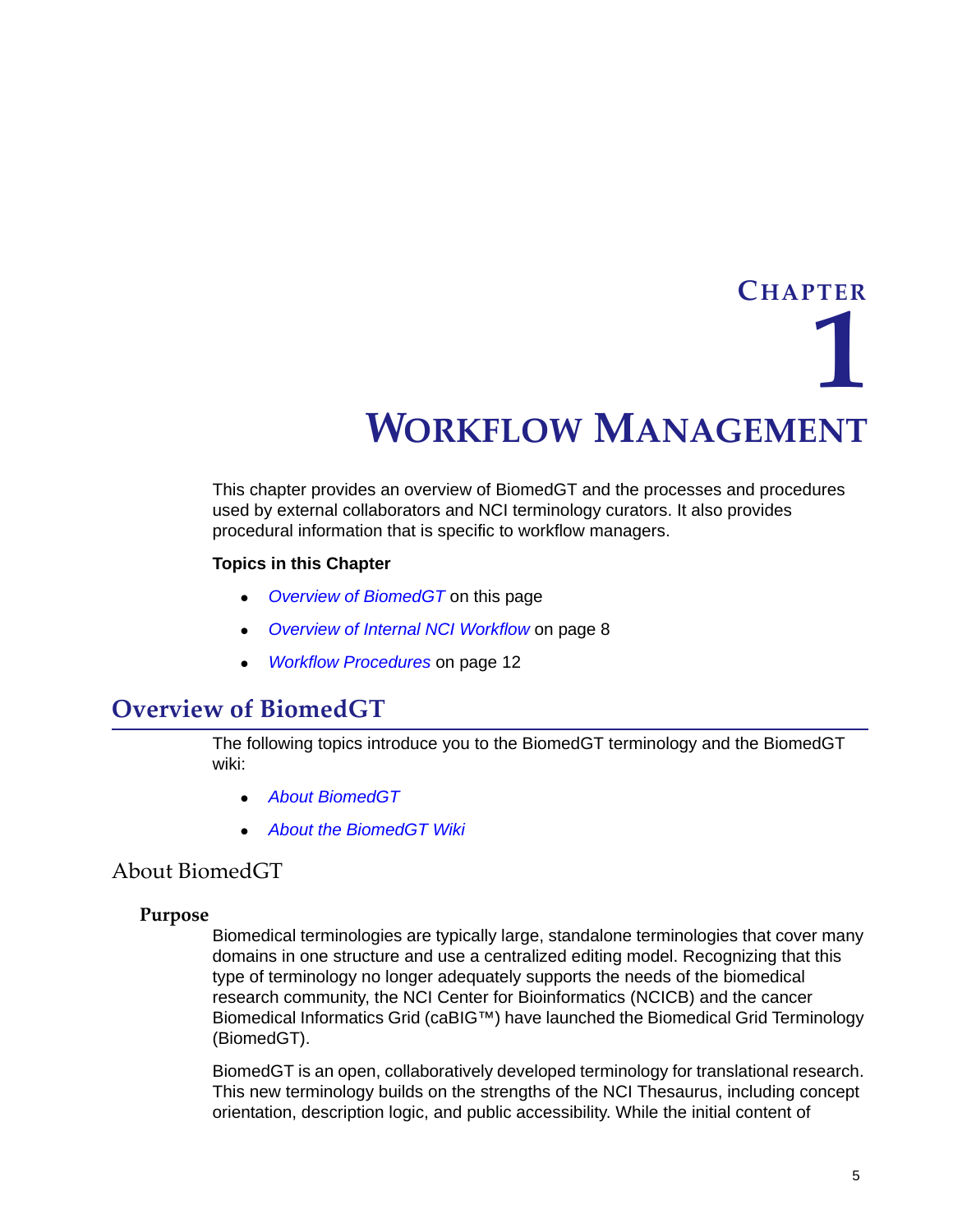BiomedGT is based on the NCI Thesaurus, the terminology has been restructured to facilitate open content development. The goal is to evolve BiomedGT into a set of smaller federated sub-terminologies called *domain namespaces*, which cover specific areas of biomedical knowledge. As experts in the relevant research communities stabilize the content of the various domain namespaces, new content will be incorporated into the description logic-based, federated BiomedGT by the NCICB EVS and volunteer editors.

BiomedGT is intended to be the first of a new generation of biomedical terminologies that are created using an open content development approach. Such an approach empowers the wider biomedical research community to directly participate in extending and refining the terminology upon which they depend. The approach also enables maximum community participation without requiring that contributors learn complex terminology curation software and without sacrificing the quality assurance standards needed to manage biomedical terminologies.

#### <span id="page-11-0"></span>**Audience**

BiomedGT is intended to address the needs of biomedical researchers who work in both basic and clinical research. Researchers can acquire content by

- downloading it in multiple formats such as OWL and RRF;
- using Web-enabled applications; or
- using Application Programming Interfaces (APIs).

#### <span id="page-11-1"></span>About the BiomedGT Wiki

The BiomedGT wiki [\(http://biomedgt.org\)](http://biomedgt.org) is a Web-based, collaborative terminology authoring tool being developed by the NCICB and Apelon, Inc. *[Figure 1.1](#page-11-2)* shows the home page of the wiki.

<span id="page-11-2"></span>

*Figure 1.1 BiomedGT Home page*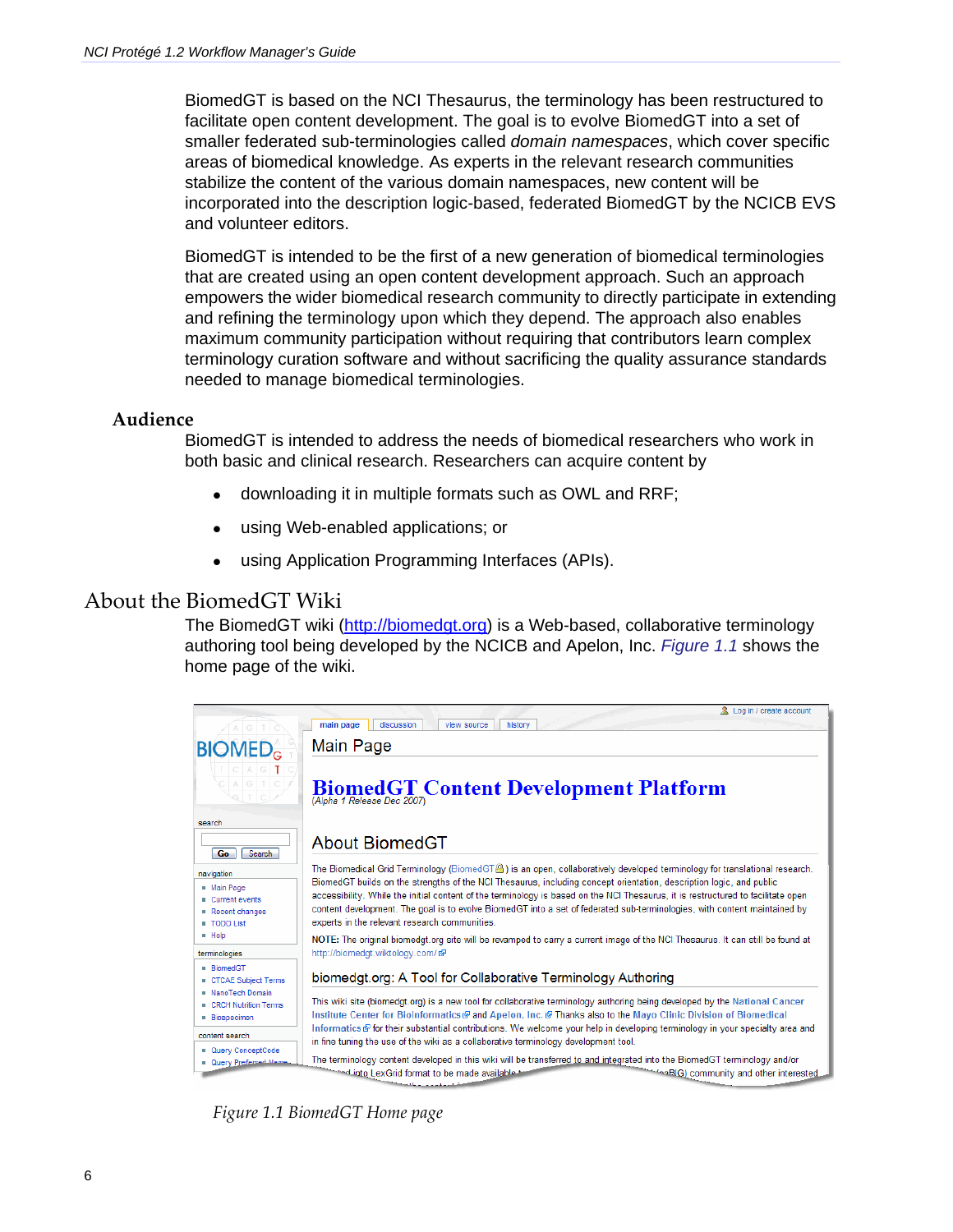The BiomedGT wiki pulls terminology data from a read-only database and displays it on a Web page. This facilitates the process described in Table *1.1*.

<span id="page-12-1"></span>

| <b>Stage</b> | <b>Action</b>                                                                                                                                                                                                                                           | <b>Responsibility</b>            |
|--------------|---------------------------------------------------------------------------------------------------------------------------------------------------------------------------------------------------------------------------------------------------------|----------------------------------|
| 1.           | Review the read-only, published BiomedGT terminology.                                                                                                                                                                                                   | Outside collaborator             |
| 2.           | Using the provided Web form, submit a structured or<br>unstructured proposal for any of the following reasons:                                                                                                                                          | Outside collaborator             |
|              | To suggest changes to existing concepts (structured)                                                                                                                                                                                                    |                                  |
|              | To suggest the addition of new concepts (structured)<br>$\bullet$                                                                                                                                                                                       |                                  |
|              | To direct NCI curators to a specific wiki discussion<br>page by providing the URL (unstructured).                                                                                                                                                       |                                  |
|              | Structured proposals are also called packages because<br>they often include batches of concepts. Unstructured<br>proposals typically refer to a wiki discussion page that<br>might discuss specifics about a concept and then make a<br>recommendation. |                                  |
| 3.           | Import packages and incorporate them into the<br>vocabulary as needed.                                                                                                                                                                                  | <b>NCI BiomedGT</b><br>curators  |
|              | This stage has its own internal workflow processes and<br>procedures as described in Overview of Internal NCI<br>Workflow on page 8.                                                                                                                    |                                  |
| 4.           | Communicate with submitting collaborators to clarify<br>suggestions or explain the outcome of decisions<br>regarding proposals.                                                                                                                         | <b>NCI BiomedGT</b><br>curators  |
| 5.           | Publish updated read-only database and display it on the<br>Web page.                                                                                                                                                                                   | <b>BiomedGT</b><br>administrator |

<span id="page-12-0"></span>*Table 1.1 Workflow process: BiomedGT to Protégé*

For more information about BiomedGT, see the following online resources:

- BiomedGT project on GForge: <http://gforge.nci.nih.gov/projects/biomedgt/>
- EVS section of the NCICB web site: [http://ncicb.nci.nih.gov/NCICB/infrastructure/cacore\\_overview/vocabulary](http://ncicb.nci.nih.gov/NCICB/infrastructure/cacore_overview/vocabulary)
- BiomedGT wiki site: [http://biomedgt.org](http://biomedgt.org/index.php/Main_Page)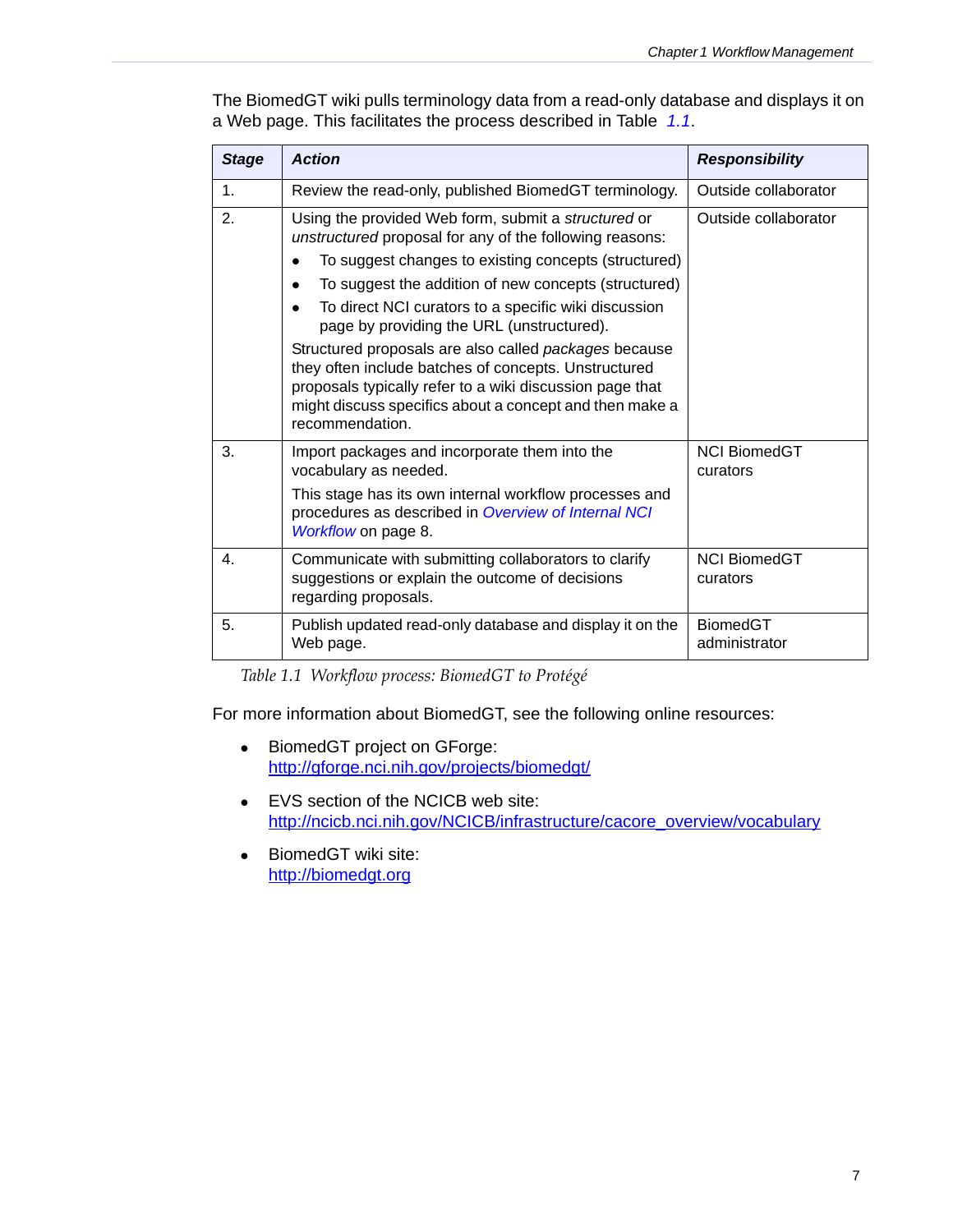## <span id="page-13-0"></span>**Overview of Internal NCI Workflow**

<span id="page-13-3"></span>As biomedical research community experts increasingly use the BiomedGT wiki for collaborative terminology development, NCI curators need a managed, organized workflow process. This topic discusses the process established for the NCI.

#### <span id="page-13-1"></span>Primary Goals

Following are the primary goals of the BiomedGT/Protégé workflow:

- To provide capability that supports workflow manager and modeler roles, including assignments, tracking, auditing, and reporting
- To provide a means for extracting new terms from the BiomedGT wiki and incorporating them into assignments for NCI Protégé modelers
- To provide reports that help management assess modeling progress.

#### <span id="page-13-2"></span>Workflow Roles

The internal workflow for NCI Protégé consists of two primary roles:

#### **Manager**

A manager oversees the coordination and distribution of work assignments. The assignments may originate from the BiomedGT wiki or from other members of the editing team.

The manager performs the following procedures:

- <sup>o</sup> Imports packages from the BiomedGT wiki
- <sup>o</sup> Creates assignments for editors
- <sup>o</sup> Tracks assignments
- <sup>o</sup> Incorporates completed assignments into the NCI Thesaurus.

**Note:** The manager may also perform routine editing.

#### <sup>z</sup> **Modeler (Editor)**

A modeler is an NCI editor who performs routine editing tasks. Modelers cannot import packages, create assignments, or delete assignments. However, they can make *suggestions*, which are similar to assignments but which do not become assignments until a manager has reviewed them.

The modeler performs the following tasks:

- <sup>o</sup> Receives assignments and accepts or rejects them
- <sup>o</sup> Incorporates new or changed terminology into the NCI Thesaurus using the NCI Protégé work environment
- <sup>o</sup> Maintains responsibility for the assigned concept, including any follow-up communication to the collaborator who submitted the concept for consideration
- <sup>o</sup> Marks assignments as complete and submits them to the manager.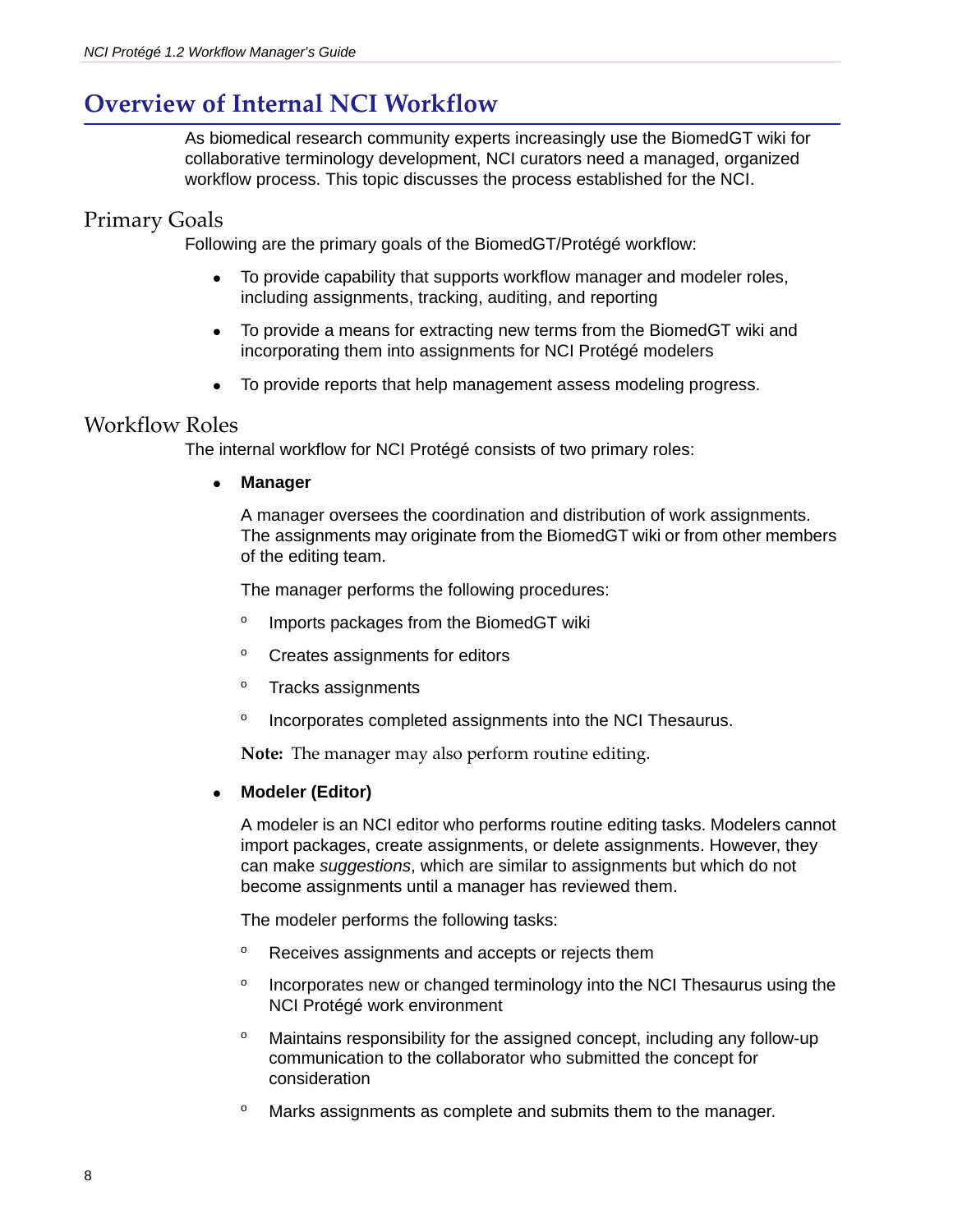#### <span id="page-14-0"></span>Workflow Stages

Table *1.2* provides an overview of the internal workflow stages and the responsible role for each stage.

**Note:** Each submitted item is called a *workflow item* until it has been assigned to a modeler. It then becomes an *assignment*.

| <b>Stage</b>   | <b>Action</b>                                                                                                                                                | <b>Responsibility</b> |  |  |  |  |
|----------------|--------------------------------------------------------------------------------------------------------------------------------------------------------------|-----------------------|--|--|--|--|
| 1.             | Log into Protégé.                                                                                                                                            | Manager               |  |  |  |  |
| 2.             | Using the NCI Workflow tab, import packages from the<br>BiomedGT wiki into Protégé.                                                                          | Manager               |  |  |  |  |
| 3.             | Create workflow items with a status of CREATED.                                                                                                              | System                |  |  |  |  |
| 4.             | Review each new workflow item and assigns it to a modeler.                                                                                                   | Manager               |  |  |  |  |
| 5.             | Change the status of the workflow item to ASSIGNED.                                                                                                          | System                |  |  |  |  |
| 6.             | Log into Protégé.                                                                                                                                            | Modeler               |  |  |  |  |
| 7 <sub>1</sub> | Check the NCI Workflow tab for assignments.                                                                                                                  | Modeler               |  |  |  |  |
| 8.             | Modeler<br>Accept an assignment.                                                                                                                             |                       |  |  |  |  |
| 9.             | Change the status of the assignment to ACCEPTED.<br>System                                                                                                   |                       |  |  |  |  |
| 10.            | Modeler<br>Examine the proposed and existing (if any) concepts.                                                                                              |                       |  |  |  |  |
| 11.            | Perform one of the following tasks:                                                                                                                          | Modeler               |  |  |  |  |
|                | Edit and save the existing concept (if any); if completed,<br>mark the assignment as COMPLETED.                                                              |                       |  |  |  |  |
|                | Add notes to the assignment regarding the proposed<br>$\bullet$<br>concept and existing concept (if any); if completed, mark the<br>assignment as COMPLETED. |                       |  |  |  |  |
|                | Reject the assignment.                                                                                                                                       |                       |  |  |  |  |
| 12.            | Change the status of the assignment to UPDATED (if not marked<br>COMPLETED), COMPLETED, or REJECTED, depending on the<br>action in step 11.                  | System                |  |  |  |  |
| 13.            | Review completed and rejected assignments; address rejected<br>assignments according to the nature of the proposal.                                          | Manager               |  |  |  |  |

*Table 1.2 BiomedGT wiki process for curating terminology*

**Note:** In addition to work items generated by BiomedGT wiki imports, the manager also handles work items that have been submitted internally by modelers. The system assigns a status of SUGGESTED to internally submitted work items.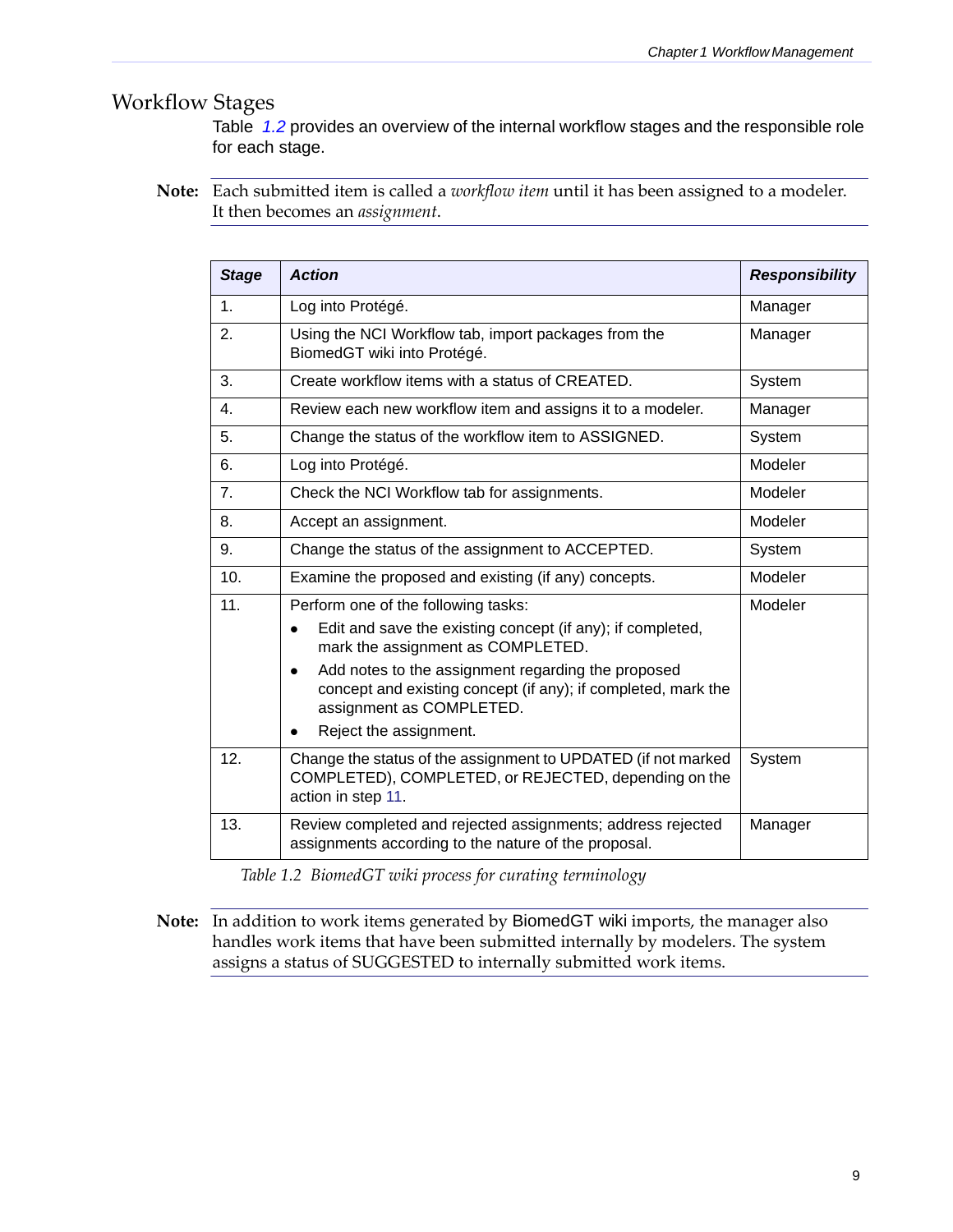#### <span id="page-15-0"></span>About the NCI Workflow Tab

<span id="page-15-3"></span>The NCI Workflow tab is the major workflow component used by both managers and modelers. The tab layout is a table grid format, with each row representing a workflow item or assignment (*[Figure 1.2](#page-15-1)*).

| User list for filtering view<br><b>Identifiers</b><br>Import button |       |                        |  |                               |                   |                                                          |                          |                         |              |               |             |
|---------------------------------------------------------------------|-------|------------------------|--|-------------------------------|-------------------|----------------------------------------------------------|--------------------------|-------------------------|--------------|---------------|-------------|
|                                                                     |       |                        |  |                               |                   |                                                          |                          |                         |              |               |             |
|                                                                     |       | NCI Editor             |  | <b>BET</b> Advanced Query Tab | <b>Properties</b> |                                                          | Metadata (Thesaurus.owl) | Changes                 | Explanations |               | NC Workflow |
|                                                                     | ID.   | Status                 |  | Last Updated                  |                   | Modeler                                                  |                          | <b>Task Description</b> |              | Modeler Notes |             |
|                                                                     |       | CREATED                |  | Mon 03/03/2008 16:33:00 EST   |                   | _test_administrator BGT_Opening_of_the_Pulmonary_Vein_v1 |                          |                         |              |               |             |
|                                                                     | 2     | CREATED                |  | Mon 03/03/2008 16:43:00 EST   |                   | test administrator BGT_Cardiac_Valve_Cusp_v3             |                          |                         |              |               |             |
|                                                                     | з     | CREATED                |  | Mon 03/03/2008 16:43:00 EST   |                   | test administrator BGT Atrioventricular Node v1          |                          |                         |              |               |             |
|                                                                     | 4     | CREATED                |  | Mon 03/03/2008 16:43:00 EST   |                   | test_administrator_BGT_Cardiac_Valve_Cusp_v1             |                          |                         |              |               |             |
|                                                                     | 5.    | <b>CREATED</b>         |  | Mon 03/03/2008 16:33:00 EST   |                   | test administrator BGT Cardiac Valve Cusp v2             |                          |                         |              |               |             |
|                                                                     |       |                        |  |                               |                   |                                                          |                          |                         |              |               |             |
|                                                                     | User: | test administrator * ▼ |  |                               |                   |                                                          |                          |                         |              |               | Import SMVV |

<span id="page-15-1"></span>*Figure 1.2 NCI Workflow tab*

Protégé determines what the NCI Workflow tab displays based on the privileges of the user who is currently logged in:

- Managers can see all assigned and unassigned workflow items and can identify the assignee and status of each assigned item. They can also filter the assignments by user.
- Modelers see only workflow items that have been assigned to them.

| <b>Field</b>  | <b>Description</b>                                                                                                                                                       |  |  |
|---------------|--------------------------------------------------------------------------------------------------------------------------------------------------------------------------|--|--|
| ID            | Shows a sequential number that is assigned to each workflow item.<br>Once a number is assigned to an item, it remains the same, even if<br>the same item is re-imported. |  |  |
| <b>Status</b> | Shows the current status of a workflow item or assignment:                                                                                                               |  |  |
|               | CREATED: The manager has imported a workflow item but has<br>not yet assigned it.                                                                                        |  |  |
|               | SUGGESTED: A modeler has created a workflow item that is<br>relevant to an existing concept.                                                                             |  |  |
|               | ASSIGNED: The manager has assigned a workflow item to a<br>$\bullet$<br>modeler but the modeler has not yet accepted it.                                                 |  |  |
|               | ACCEPTED: The modeler has accepted the assignment.                                                                                                                       |  |  |
|               | UPDATED: The modeler saved a change to a class or added a<br>note but did not mark the assignment as COMPLETED.                                                          |  |  |
|               | COMPLETED: The modeler has completed the assignment.                                                                                                                     |  |  |

[Table](#page-15-2) *1.3* describes the fields that identify each workflow item and assignment.

<span id="page-15-2"></span>*Table 1.3 NCI Workflow tab fields*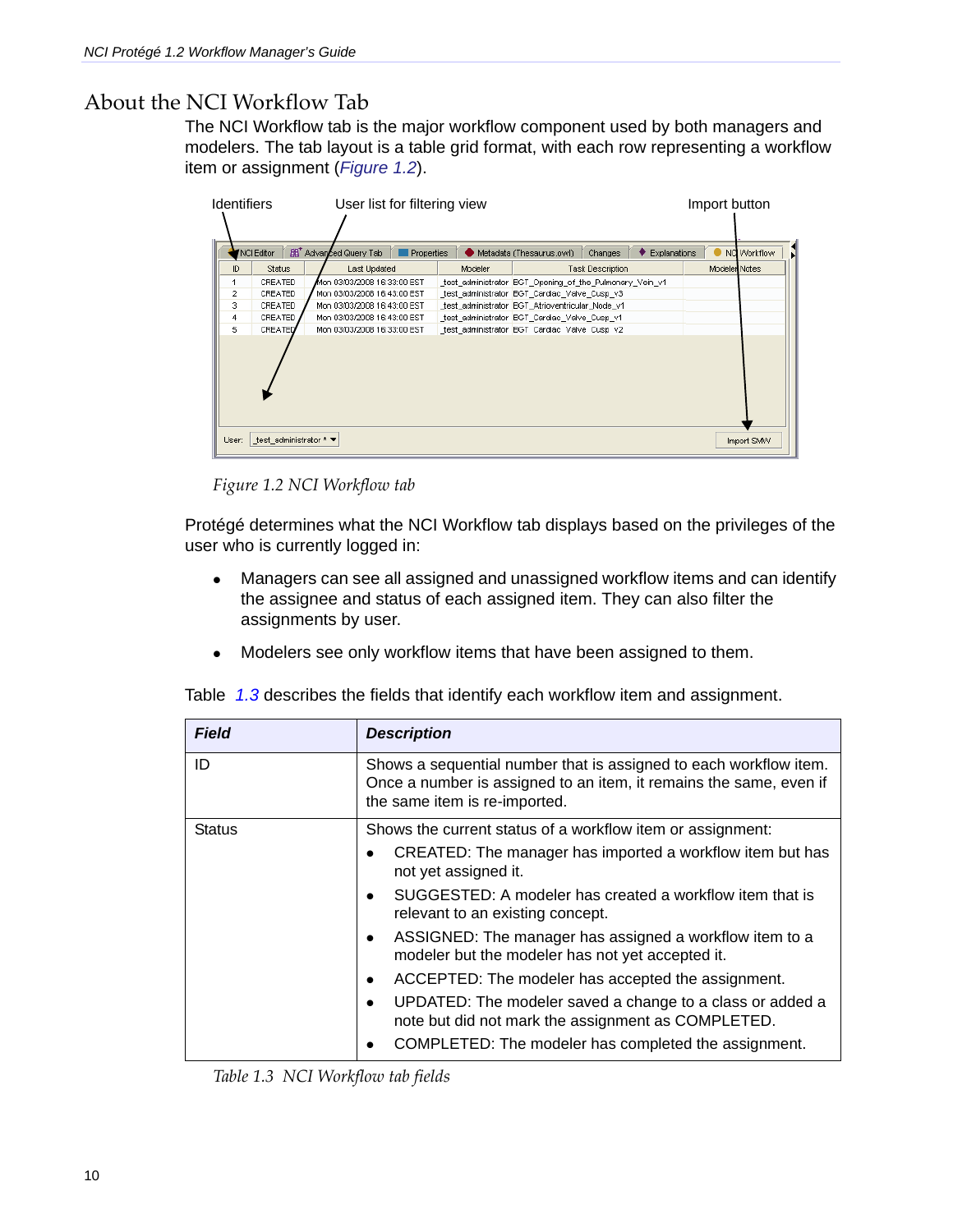| <b>Field</b>            | <b>Description</b>                                                                                                                                                                                                                  |
|-------------------------|-------------------------------------------------------------------------------------------------------------------------------------------------------------------------------------------------------------------------------------|
| Last Updated            | Shows the weekday, date, and time in the following format:                                                                                                                                                                          |
|                         | Fri 03/07/2008 16:34:00 EST                                                                                                                                                                                                         |
| Modeler                 | Initially shows the name of the user (manager) who imported the<br>workflow item. Once assigned, this field displays the name of the<br>assignee.                                                                                   |
| <b>Task Description</b> | For structured proposals, shows the name of a concept or a URL<br>pointing to a wiki discussion page. Concept names are preceded by<br>the letters BGT to note that the concept has been imported from the<br>BiomedGT wiki.        |
| <b>Modeler Notes</b>    | Shows the most recent note added to a workflow item or<br>assignment, followed by an ellipsis (). If you hover the mouse<br>pointer over the date and time, pop-up text shows the note text<br>starting with the most recent entry. |

*Table 1.3 NCI Workflow tab fields (Continued)*

The grid area of the NCI Workflow tab supports right-click commands. [Table](#page-16-0) *1.4* describes the available commands. Some commands may appear as unavailable depending on your user privileges.

| <b>Command</b>           | <b>Description</b>                                                                                                                                |
|--------------------------|---------------------------------------------------------------------------------------------------------------------------------------------------|
| Edit Concept             | Displays the proposed concept and existing concept (if any) on the<br>Workflow subtab. You can then edit, add notes to, or reject the<br>concept. |
| Accept Assignment        | Enables you to accept an assignment.                                                                                                              |
| <b>Modify Assignment</b> | Opens a window in which you can add notes and view previous<br>notes.                                                                             |
| Complete Assignment      | Enables you to change the status of an assignment to<br>COMPLETED.                                                                                |
| Delete Assignment        | Enables you to delete an assignment, depending on your user<br>privileges and the status of the assignment:                                       |
|                          | Managers can only delete assignments with a status of<br>CREATED, SUGGESTED, REJECTED, or COMPLETED.                                              |
|                          | Modelers can only delete SUGGESTED assignments.                                                                                                   |
| Cancel                   | Closes the shortcut menu.                                                                                                                         |

<span id="page-16-1"></span><span id="page-16-0"></span>*Table 1.4 NCI Workflow tab ‐ right‐click commands*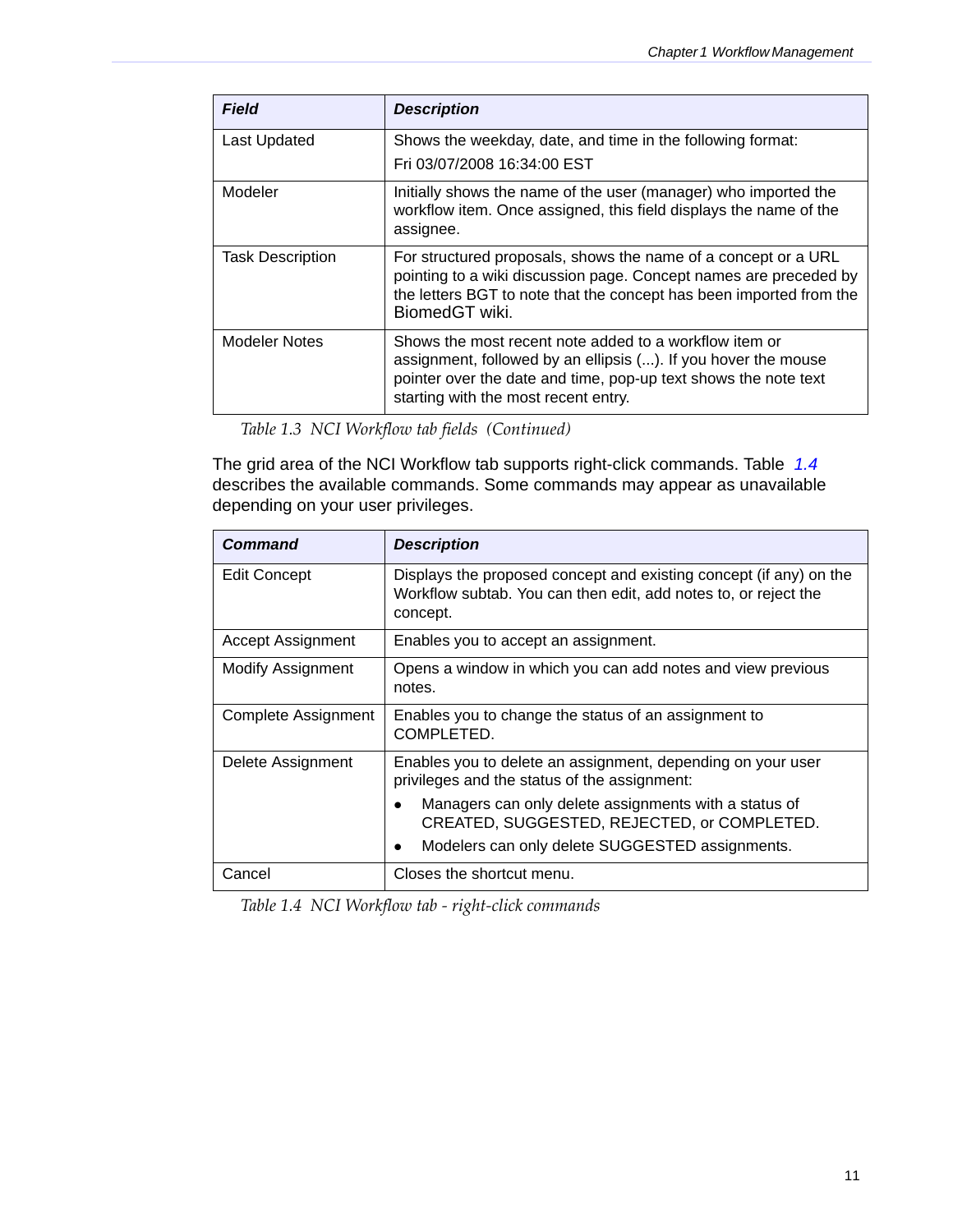## <span id="page-17-0"></span>**Workflow Procedures**

<span id="page-17-4"></span>This topic details the main procedures that NCI workflow managers typically perform. Most of the procedures originate from the NCI Workflow tab.

**Note:** For more information about workflow manager procedures in relation to the overall NCI internal workflow process, see *Overview of Internal NCI [Workflow](#page-13-0)* on page 8.

#### <span id="page-17-1"></span>Importing Packages from the BiomedGT Wiki

To assign new workflow items from outside collaborators, you first need to import a package from the BiomedGT wiki. The NCI Workflow tab provides a button for this purpose.

To import a package from the BiomedGT wiki, follow these steps:

- 1. Log in to Protégé.
- 2. Click the **NCI Workflow** tab.
- 3. Click the **Import SMW** button in the lower right corner of the tab.

One of two messages appear, depending on whether packages are available on the wiki:

- $\degree$  If packages are available, a confirmation message appears. The message lists the ID numbers of any new assignments.
- <sup>o</sup> If no packages are available, a message indicates that there is nothing available to import.

<span id="page-17-3"></span>**Note:** For each newly imported item, the **Modeler** column shows the name of the user who imported that item.

#### <span id="page-17-2"></span>Assigning (or Reassigning) a Workflow Item

After importing items from the BiomedGT wiki, you need to assign those items to modelers.

To assign a workflow item to a modeler, follow these steps:

- 1. Click the **NCI Workflow** tab.
- 2. Locate the item that you want to assign.
	- **Tip:** If you are assigning an item that you imported, the items shows your name in the **Modeler** column. To see only items with your name, select your name from the **User** drop‐down list in the lower left corner of the **NCI Workflow** tab.
- 3. In the **Modeler** column, select a different name from the drop-down list.

#### **Note:** These steps also apply to reassigning a workflow item to a different user.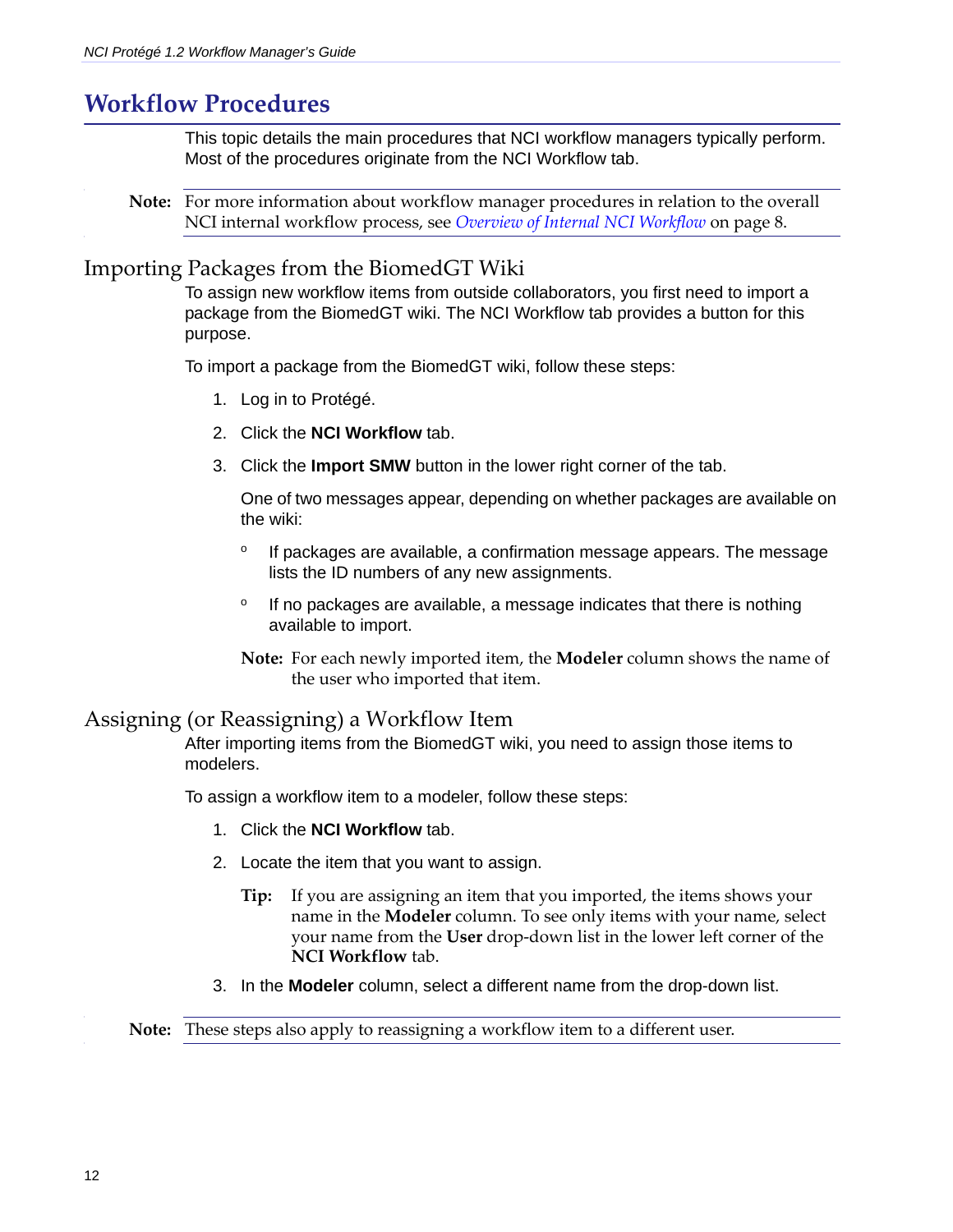# <span id="page-18-4"></span>**CHAPTER 2**

## **BASELINE COMPARISON**

<span id="page-18-1"></span><span id="page-18-0"></span>This chapter explains how to use the Prompt comparison tool to compare two versions of the NCI Protégé database. It also includes reference topics that explain how to interpret the results of the comparison.

#### **Topics in this Chapter**

- **[Overview of Baseline Comparison](#page-18-2)** on this page
- <sup>z</sup> *[Pre-Comparison Procedures](#page-20-1)* on page 15
- **[Comparison Procedures](#page-22-0) on page 17**
- **[Preparatory Procedures for the Next Comparison](#page-33-0) on page 28**
- *Post-Comparison Procedures* on page 34

### <span id="page-18-2"></span>**Overview of Baseline Comparison**

As a workflow manager, you will need to regularly compare two versions of the Protégé database, examine the results, and resolve any conflicts. This topic introduces you to the process and the tool that you will use.

#### <span id="page-18-3"></span>About the Comparison Process

<span id="page-18-5"></span>An ontology maintained in Protégé is known as a *project* and is stored as a file with a .pprj extension. During each editing cycle, editors use the master Protégé project, which is maintained by Operations staff. This master project represents the current state of the database.

Each time you run a baseline comparison, you export a copy of the master project file and use it as a baseline during the next comparison cycle. This enables you to identify changes to the database and accept or reject them.

As editors make changes to the database, their changes are stored in a file called an *annotation ontology* (also called a change ontology). This file serves as an audit trail of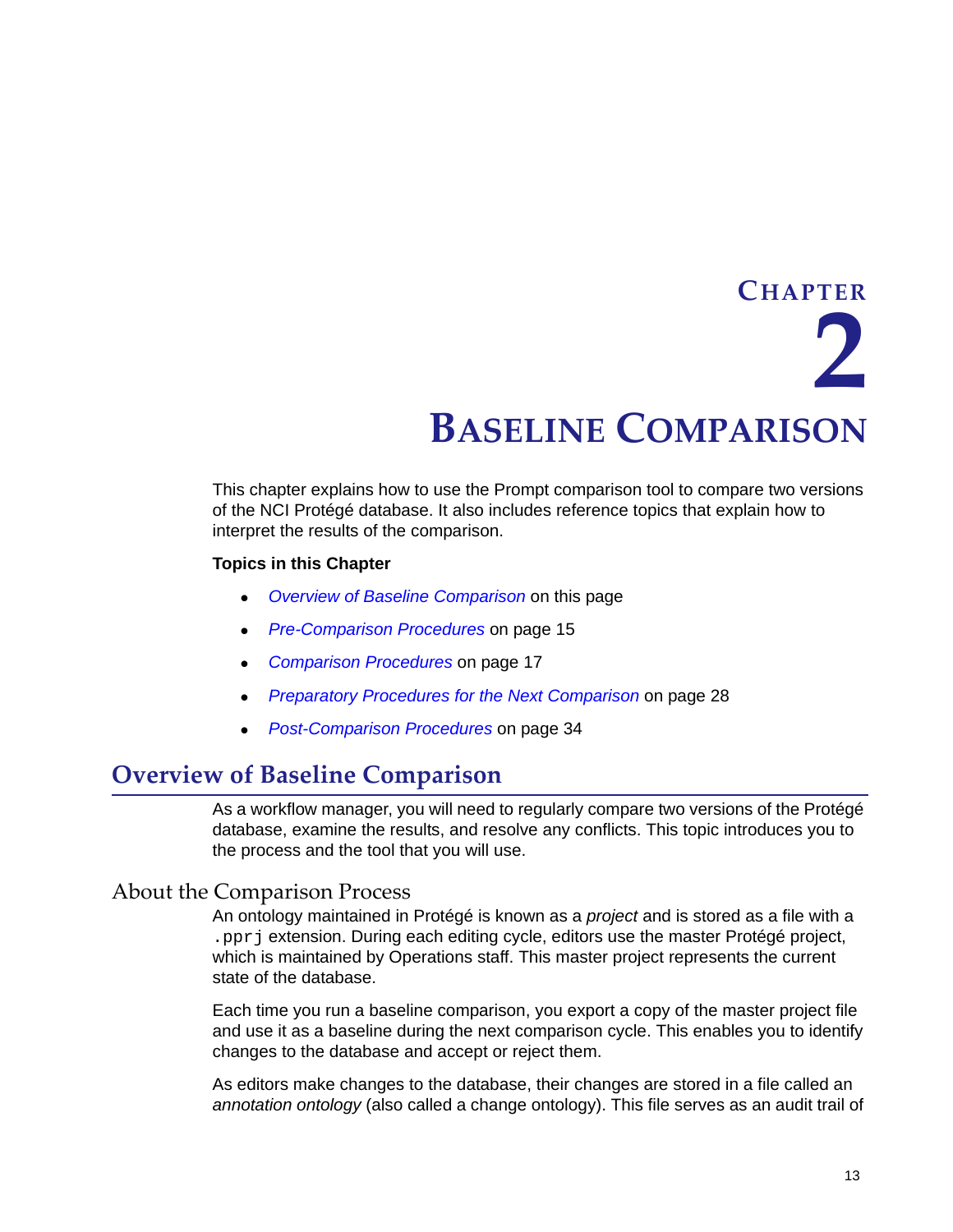changes as they take place. During a comparison, Prompt uses this file to determine changes between the current project file and the most recent baseline file. Once you accept or reject the changes in the annotation ontology, you use a menu command to clean up the ontology, then close Protégé and delete specified files from the host machine to remove the record of changes that you have already reviewed.

| <b>Stage</b>                          | <b>Action</b>                                                                                                                 | <b>Responsibility</b> |  |  |  |
|---------------------------------------|-------------------------------------------------------------------------------------------------------------------------------|-----------------------|--|--|--|
|                                       | Pre-Comparison Procedures on page 15                                                                                          |                       |  |  |  |
| 1.                                    | Send e-mail or chat to alert modelers that the NCI Protégé<br>database will be shut down and that they need to log out.       | Manager               |  |  |  |
| 2.                                    | Log out of the database.                                                                                                      | Modeler               |  |  |  |
| 3.                                    | Log into the Protégé host machine.                                                                                            | Manager               |  |  |  |
| 4.                                    | Shut down the Protégé server.                                                                                                 | Manager               |  |  |  |
| 5.                                    | Shut down the Explanation server                                                                                              | Manager               |  |  |  |
| 6.                                    | Start the Protégé client and connect to the BiomedGT project.                                                                 | Manager               |  |  |  |
|                                       | Comparison Procedures on page 17                                                                                              |                       |  |  |  |
| 7.                                    | Configure the Protégé client to display the Prompt tab.                                                                       | Manager               |  |  |  |
| 8.                                    | Using Prompt, compare the current version of the database<br>project (.pprj file) against the most recent baseline project.   | Manager               |  |  |  |
| 9.                                    | Accept or reject changes.                                                                                                     | Manager               |  |  |  |
| 10.                                   | Save the concept history by exporting a copy of the current<br>master database.                                               | Manager               |  |  |  |
| 11.                                   | Disable the Prompt tab.                                                                                                       | Manager               |  |  |  |
|                                       | Preparatory Procedures for the Next Comparison on page 28                                                                     |                       |  |  |  |
| 12.                                   | Change the baseline version shown on the Metadata tab.                                                                        | Manager               |  |  |  |
| 13.                                   | Clean up the ontology and archive the current version.                                                                        | Manager               |  |  |  |
| 14.                                   | Export a copy of the current project file for use as a baseline for<br>the next database comparison.                          | Manager               |  |  |  |
| 15.                                   | (Publication baseline only) Start the Explanation server, run the<br>Pellet reasoner, and save the inferred terminology file. | Manager               |  |  |  |
| 16.                                   | Exit the remote Protégé client without saving the project.                                                                    | Manager               |  |  |  |
| 17.                                   | Delete all remaining extraneous files from the host machine.                                                                  | Manager               |  |  |  |
| Post-Comparison Procedures on page 34 |                                                                                                                               |                       |  |  |  |
| 18.                                   | Start the Explanation server (or restart if it was not previously<br>shut down).                                              | Manager               |  |  |  |
| 19.                                   | Start the Protégé server and verify that it is running.                                                                       | Manager               |  |  |  |
| 20.                                   | Verify that the Explanation tab is communicating with the<br>Explanation server.                                              | Manager               |  |  |  |
| 21.                                   | Log off of the Protégé host computer.                                                                                         | Manager               |  |  |  |

Table *2.1* summarizes the process stages for a baseline comparison.

*Table 2.1 Database comparison process*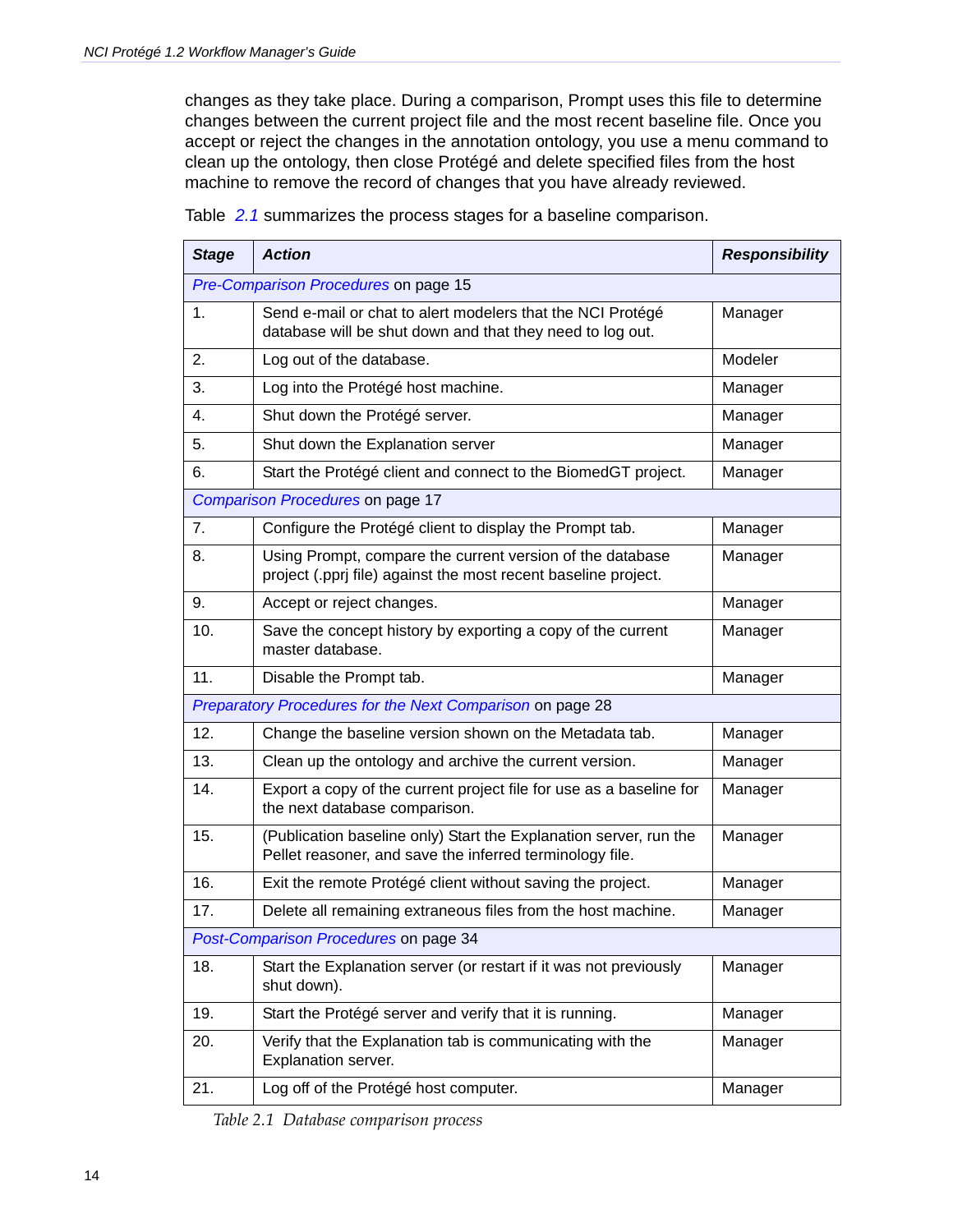#### <span id="page-20-0"></span>About the Prompt Plug‐in

<span id="page-20-6"></span>In NCI Protégé, the Prompt tab operates the Prompt plug-in, which enables you to compare two different versions of the same ontology, examine the results, and accept or reject changes. When you run a comparison, the current ontology is considered the new version, and the external file that you specify is treated as the older version. This helps you to establish a version control system.

Prompt also has other capabilities that are currently not in use at the NCI. For more information about Prompt, visit<http://protege.cim3.net/cgi-bin/wiki.pl?Prompt>.

## <span id="page-20-1"></span>**Pre‐Comparison Procedures**

Before you run a baseline comparison, be sure that you complete the following procedures:

- <sup>z</sup> *[Notifying Protégé Users of Database Shutdown](#page-20-2)* on this page
- <span id="page-20-5"></span>• *[Starting the Remote Protégé Client](#page-20-3)* on this page

#### <span id="page-20-2"></span>Notifying Protégé Users of Database Shutdown

Before running a baseline comparison, let all users know that the database will be shut down. This gives them a chance to save their work and log off.

To nofity users of a database shutdown, follow these steps:

- 1. Using e-mail or chat, announce that the database will be shut down.
- <span id="page-20-7"></span><span id="page-20-4"></span>2. Log out of the Protégé client on your own machine.

#### <span id="page-20-3"></span>Starting the Remote Protégé Client

**Note:** In the following instructions, the current NCI Protégé directory is represented as Protege. Server- $x, y, z$ . When typing commands, substitute the directory name with the current Protégé version number (**Example:** Protégé.Server-1.2.1.21).

To start the Protégé client on the remote server, follow these steps:

- 1. Log in to the Protégé host computer:
	- a. Open Reflection X.
	- b. Enter your user name and password.
- 2. Shut down the Protégé server:
	- a. For **BiomedGT**, type the following command:

```
cd /usr/local/protege/Protege.Server-x.y.z
```
or

For the **NCI Thesaurus**, type the following command:

```
cd /usr/local/protegeqa/NCIThesaurusGroup/Protege.Server-
 x.y.z
```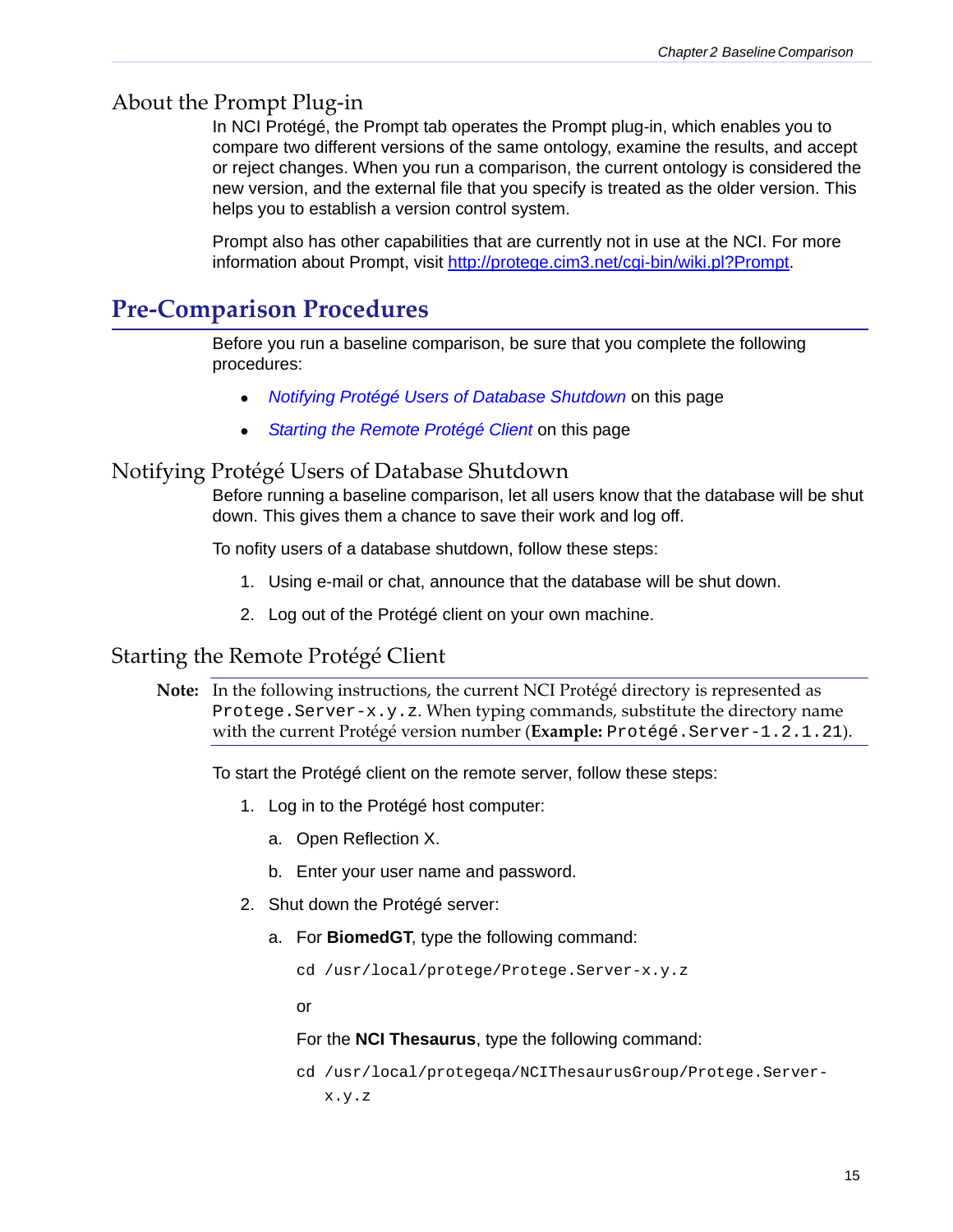- b. Press ENTER.
- c. For **BiomedGT**, type the following command:

```
./shutdown_protege_server.sh localhost:2633
```
or

For the **NCI Thesaurus**, type the following command:

./shutdown\_protege\_server.sh localhost:2822

- d. Press ENTER.
- 3. Shut down the Explanation server:
	- a. For **BiomedGT**, type the following command:

cd /usr/local/protege/Explanation.Server-x.y.z

or

#### For the **NCI Thesaurus**, type the following command:

- cd /usr/local/protegeqa/NCIThesaurusGroup/Explanation.Serverx.y.z
- a. Press ENTER.
- b. Type the following command:

./stop\_explanation\_server.sh

- c. Press ENTER.
- 4. Start the remote Protégé client:
	- a. For **BiomedGT**, type the following command:

cd /usr/local/protege/Protege.Client-x.y.z

or

For the **NCI Thesaurus**, type the following command:

```
cd /usr/local/protegeqa/NCIThesaurusGroup/Protege.Client-
x.y.z
```
- b. Press ENTER.
- c. For **BiomedGT**, type the following command:

./run\_protege\_BGT.sh

or

For the **NCI Thesaurus**, type the following command:

```
./run_protege_NCIT.sh
```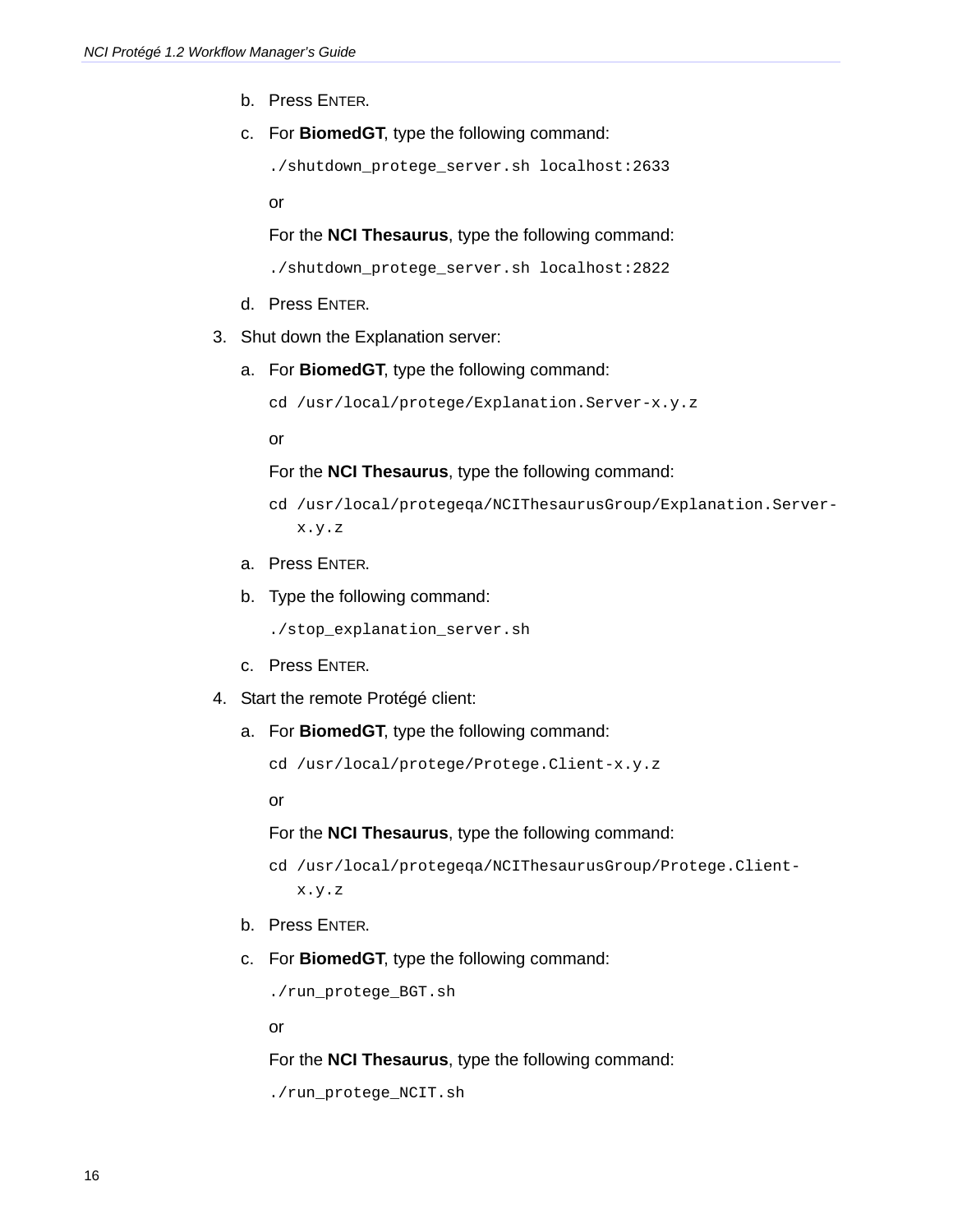- d. Press ENTER.
- e. When prompted to select a project, do either of the following:
	- Select **BiomedGT**.
	- Select **Thesaurus**.

### <span id="page-22-0"></span>**Comparison Procedures**

After you start the remote Protégé client, perform the following procedures in the following order:

- **[Enabling the Prompt Tab](#page-22-1) on page 17**
- **[Starting the Comparison](#page-23-0) on page 18**
- $\bullet$  *Tools for Interpreting the Comparison Results* on page 19
- <sup>z</sup> *[Accepting and Rejecting Changes](#page-31-0)* on page 26
- **[Saving the Concept History](#page-32-1) on page 27**
- <span id="page-22-3"></span><sup>z</sup> *[Disabling the Prompt Tab](#page-32-2)* on page 27

#### <span id="page-22-1"></span>Enabling the Prompt Tab

Use the Prompt tab to compare the current Protégé project file to a specified baseline file (usually the most recent version of the database). This tab is not enabled by default.

To enable the Prompt tab, follow these steps:

- 1. Open the Configure File window using the following menu command: **Project** > **Configure...**
- 2. In the **Visible** column, check the box to the left of the **Prompt** widget.
- 3. Click **OK** to close the Configure File window.

The Prompt tab now appears on the far right (*[Figure 2.1](#page-22-2)*).

| <b>BB</b> Advanced Guery Tab<br><b>III</b> Properties<br>NCI Editor<br>Changes<br>Explanations<br>Metadata (Thesaurus.owl)<br>NCI Workflow<br>Prompt |
|------------------------------------------------------------------------------------------------------------------------------------------------------|
| MANAGING MULTIPLE ONTOLOGIES                                                                                                                         |
| Compare your current ontology to a different version of the same ontology.                                                                           |
| Map two ontologies and transform the data from one to another.                                                                                       |
| Extract a portion of another ontology and add it to your current project.                                                                            |
| Move frames between your current including project and one of the included projects                                                                  |
| Merge two ontologies and add the resulting merged ontology to your current project.                                                                  |
|                                                                                                                                                      |
|                                                                                                                                                      |
|                                                                                                                                                      |
|                                                                                                                                                      |
|                                                                                                                                                      |
|                                                                                                                                                      |
|                                                                                                                                                      |
| Click here to begin                                                                                                                                  |

<span id="page-22-2"></span>*Figure 2.1 Prompt tab*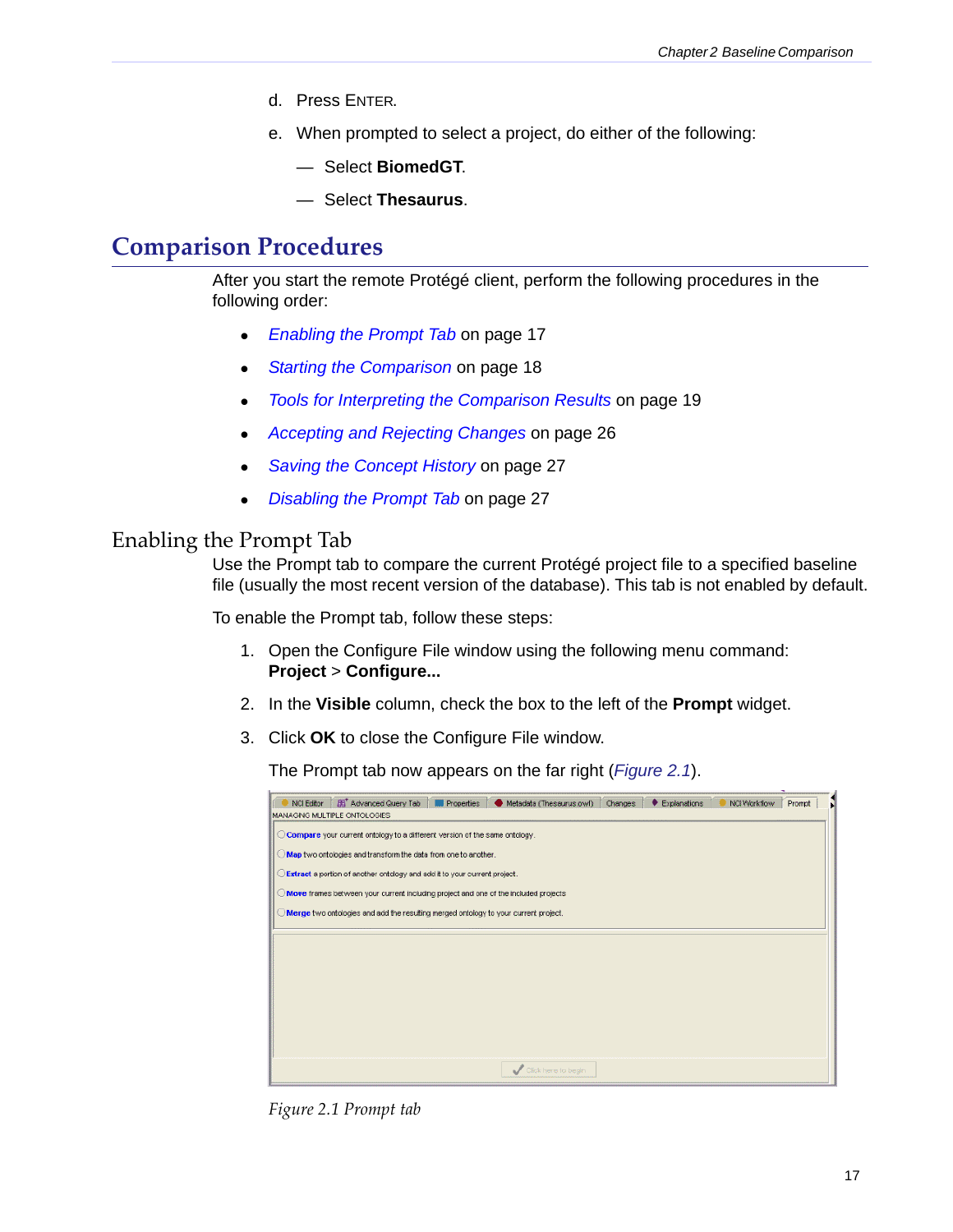#### <span id="page-23-0"></span>Starting the Comparison

#### <span id="page-23-1"></span>**Prerequisite procedure:** *[Enabling the Prompt Tab](#page-22-1)* on page 17

To initiate a baseline comparison using the Prompt tab, follow these steps:

- 1. Click the **Prompt** tab.
- 2. Select the following option (if it is not already selected): **Compare your current ontology to a different version of the same ontology**.

New text entry fields and check boxes appear in the bottom half of the tab.

- 3. In the field labeled **Choose the version to compare with the current project**, do one of the following:
	- <sup>o</sup> Enter the path and name of the file that represents the most recent baseline (*Figure 2.2*); or
	- <sup>o</sup> Select a file by clicking the **Browse for File** button  $\begin{bmatrix} -1 \end{bmatrix}$  on the right, just above the field (*Figure 2.2*).
- 4. Leave the remaining settings as they are:
	- <sup>o</sup> **Display changes for included frames** is checked by default.
	- <sup>o</sup> The field labeled **Select a slot containing a concept ID** is empty.
	- **Note:** Although you can theoretically use this field and its accompanying check box to add a slot and specify that a comparison be run only on a specific concept, the feature does not currently work as expected.
- 5. At the bottom of the tab, click the button labeled **Click here to begin** (*Figure 2.2*).



*Figure 2.2 Comparing two versions of the database*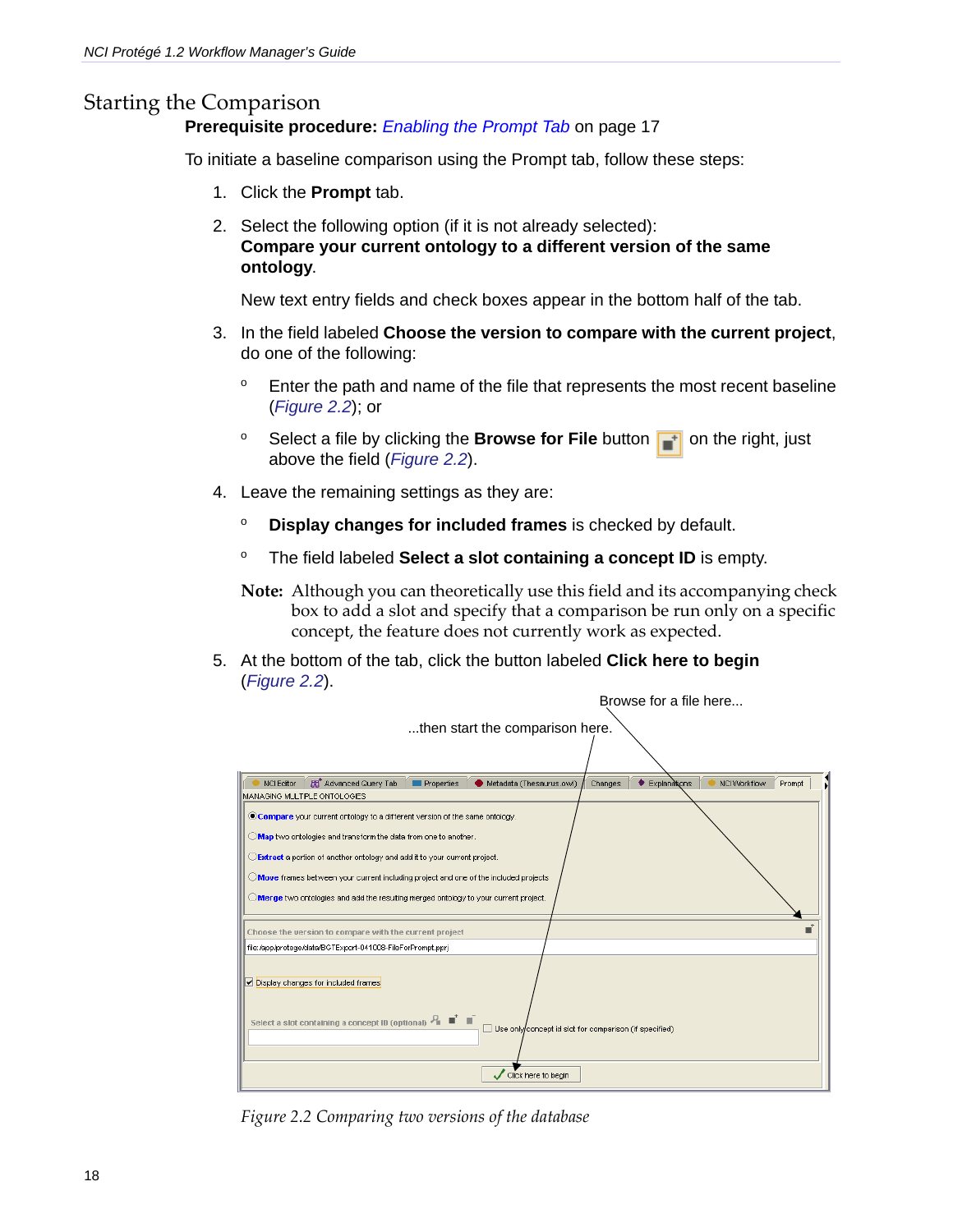A small status window opens in the foreground. When the comparison finishes running, the window disappears and a set of subtabs appears. The prominent Tree View subtab shows the two ontologies in a single tree hierarchy (*Figure 2.3*).

For more information about reading the subtab display, see *[Tools for](#page-24-0)  [Interpreting the Comparison Results](#page-24-0)* on page 19.

| Table view Tree view Users                                                         |                                                                                 |                         |             |                                                                                                         |                            |
|------------------------------------------------------------------------------------|---------------------------------------------------------------------------------|-------------------------|-------------|---------------------------------------------------------------------------------------------------------|----------------------------|
| <b>CLASS BROWSER</b>                                                               | <b>CLASS EDITOR</b>                                                             |                         |             |                                                                                                         |                            |
| For Project: BGTExport-071203-DBForPrompt                                          | For Class: Cell_Aging                                                           | (instance of owl:Class) |             |                                                                                                         | 原具                         |
| 10235 $A \Rightarrow \Leftrightarrow \sqrt{X} \geq \frac{1}{2}$<br><b>Subclass</b> | ■■●■                                                                            | $\Box$                  |             |                                                                                                         | $\frac{1}{6}$ Annotations  |
| owl:Thing                                                                          | Property                                                                        |                         | Value       |                                                                                                         | Lang                       |
| Abnormal_Cell_Kind                                                                 | ndfs:comment                                                                    |                         |             |                                                                                                         |                            |
| Activity_Kind                                                                      | $\Box$ code                                                                     | 816567                  |             |                                                                                                         |                            |
| Anatomy_Kind                                                                       | Concept_Type                                                                    | N                       |             |                                                                                                         |                            |
| Biological_Process_Kind                                                            | <b>ED DEFINITION</b>                                                            |                         |             | <def-definition>Progression of the cell from its inception to the end of its lifespan.</def-definition> |                            |
| Biological_Process<br>▼                                                            |                                                                                 |                         |             |                                                                                                         |                            |
| Cellular_Process                                                                   |                                                                                 |                         |             |                                                                                                         | <b>Asserted Conditions</b> |
| Cell_Aging                                                                         |                                                                                 |                         |             |                                                                                                         |                            |
| Cell Defense Process                                                               |                                                                                 |                         |             |                                                                                                         | NECESSARY & SUFFICIENT     |
|                                                                                    | NECESSARY<br>Cell_Division_Process<br>Cellular Process                          |                         |             |                                                                                                         | ς                          |
| Cell_Movement_Process                                                              | Biological_Process_Has_Associated_Location some Cell<br>[from Cellular_Process] |                         |             |                                                                                                         |                            |
| Cell_Transit_Process                                                               |                                                                                 |                         |             |                                                                                                         |                            |
| Cell_Viability_Process                                                             |                                                                                 |                         |             |                                                                                                         |                            |
| Multicellular_Process                                                              |                                                                                 |                         |             |                                                                                                         |                            |
| Organismal_Process                                                                 |                                                                                 |                         |             |                                                                                                         |                            |
| Pathologic_Process                                                                 | Changed by: Gilberto Fragoso                                                    |                         |             |                                                                                                         |                            |
| Population_Process                                                                 | <b>Differences</b>                                                              |                         |             |                                                                                                         | $\sqrt{\times}$ C D        |
| Requiation                                                                         | Operation                                                                       | Property                | Restriction | Old Value                                                                                               | New Value                  |
| Subcellular_Process                                                                | Property Value changed <b>E DEFINITION</b>                                      |                         |             | <def-source>NClProgre.</def-source>                                                                     |                            |
| Viral Function                                                                     |                                                                                 |                         |             |                                                                                                         |                            |
| Chemicals_and_Drugs_Kind                                                           |                                                                                 |                         |             |                                                                                                         |                            |
| Chemotherapy_Regimen_Kind                                                          |                                                                                 |                         |             |                                                                                                         |                            |
| Diagnostic and Prognostic Factors Kind                                             |                                                                                 |                         |             |                                                                                                         |                            |
| ٠                                                                                  |                                                                                 |                         |             |                                                                                                         |                            |
| $\overline{\phantom{a}}$<br>BB                                                     |                                                                                 |                         |             |                                                                                                         |                            |
|                                                                                    |                                                                                 |                         |             |                                                                                                         |                            |

<span id="page-24-1"></span>*Figure 2.3 Prompt comparison results ‐ Tree View subtab*

#### <span id="page-24-0"></span>Tools for Interpreting the Comparison Results

This topic explains the three Prompt subtabs used for interpreting database comparison results. The subtabs are discussed in the order that they appear on the interface:

- <sup>z</sup> *[About the Table View Subtab](#page-25-0)* on page 20
- <sup>z</sup> *[About the Tree View Subtab](#page-27-1)* on page 22
- <sup>z</sup> *[About the Users Subtab](#page-29-0)* on page 24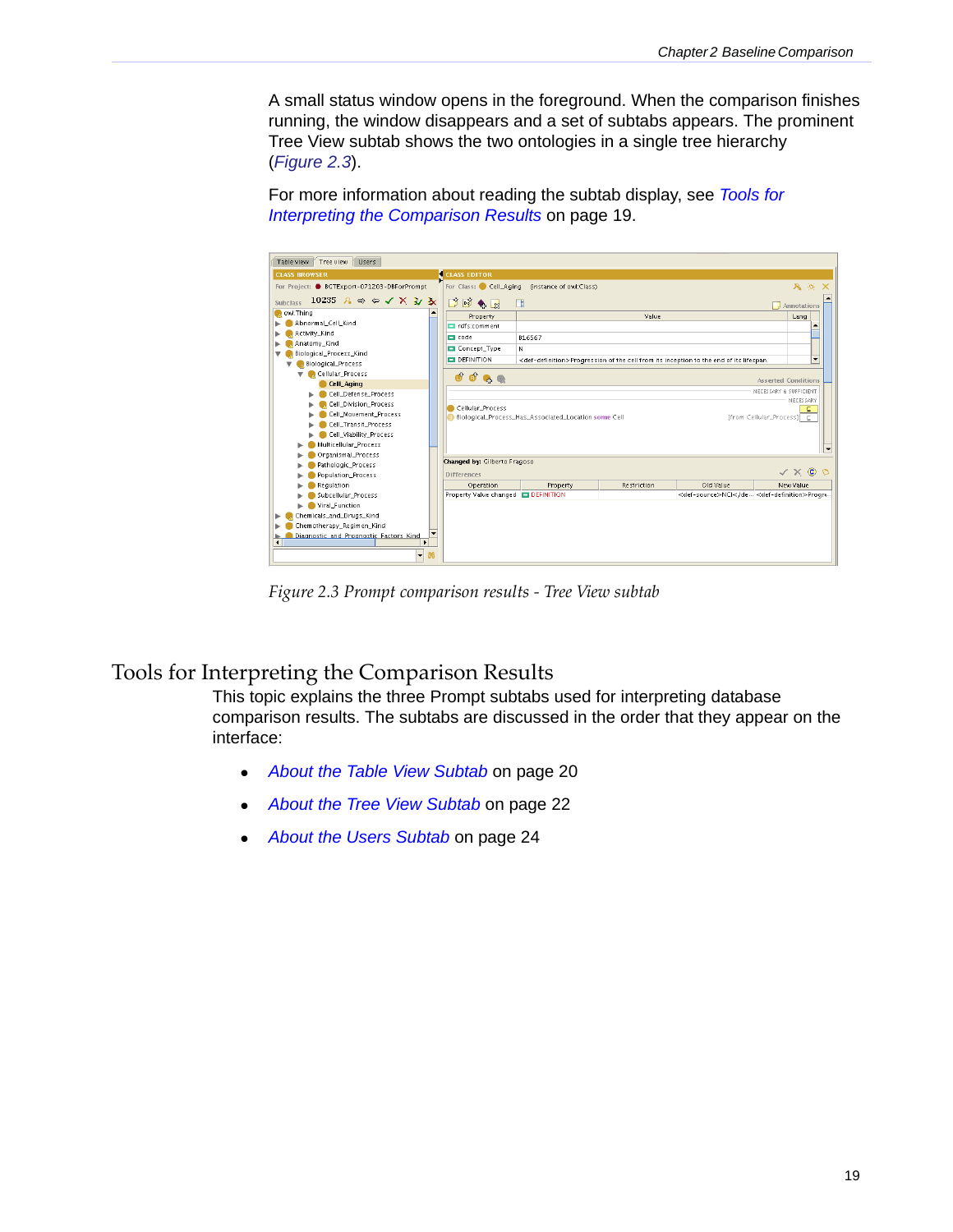#### <span id="page-25-0"></span>**About the Table View Subtab**

<span id="page-25-1"></span>The Table View subtab (*Figure 2.4*) shows all of the frames in the two compared ontologies and lists their similarities and differences.

| <b>BB</b> <sup>+</sup> Advanced Query Tab<br><b>NCI Editor</b> | Metadata (unnamed.owl)        | <b>Properties</b> | Changes     | ♦ Explanations | OWLClasses                     | Prompt                                                                       |
|----------------------------------------------------------------|-------------------------------|-------------------|-------------|----------------|--------------------------------|------------------------------------------------------------------------------|
| Table View*<br>Tree view                                       | <b>Users</b>                  |                   |             |                |                                |                                                                              |
| Image table                                                    |                               |                   |             |                |                                | $^{\circ}$ 8<br>$P_{\blacksquare}$ $t_{\blacksquare}$<br>$S \times$<br>- 151 |
| f1                                                             | f2                            | renamed           |             | operation      | map level                      | rename explanation                                                           |
|                                                                | Klebsiella_Child              | No                | Add         |                |                                | <null></null>                                                                |
|                                                                | Klebsiella Grandchild         | Nn                | Add         |                |                                | <null></null>                                                                |
| ASPSCR1_wt_Allele                                              | Mild                          | Yes               | Map         |                | Directly-changed               | frame ids are the same                                                       |
| Always                                                         | PRCC wt Allele                | Yes               | Map         |                | Directly-changed               | frame ids are the same                                                       |
| Animal Model Generic                                           | <b>HMG_Factors</b>            | Yes               | Map         |                | Directly-changed               | frame ids are the same.                                                      |
| Automatic                                                      | <b>PRCC</b> Gene              | Yes               | Map         |                | Directly-changed               | frame ids are the same.                                                      |
| Beta_Scaffold_Domain_Inh HLA-DPA1_wt_Allele                    |                               | Yes               | Map         |                | Directly-changed               | frame ids are the same                                                       |
| <b>EML4_Gene</b>                                               | Time-of-Flight                | Yes               | Map         |                | Directly-changed               | frame ids are the same.                                                      |
| <b>Eluent</b>                                                  | Enhancer of Filamentation Yes |                   | Map         |                | Directly-changed               | frame ids are the same.                                                      |
| Enhancer_of_Filamentatior Eluent                               |                               | Yes               | Map         |                | Directly-changed               | frame ids are the same                                                       |
| Ex_vivo                                                        | Hepatocyte_Nuclear_Facto Yes  |                   | Map         |                | Directly-changed               | frame ids are the same                                                       |
| GOLM1 wt Allele                                                | Protocol Information Offi Yes |                   | Map         |                | Directly-changed               | frame ids are the same.                                                      |
| Gradient                                                       | Stonin-1                      | Yes               | Map         |                | Directly-changed               | frame ids are the same.                                                      |
| HLA-Bw4_Antigen                                                | REL_Homology_Inhibitory Yes   |                   | Map         |                | Directly-changed               | frame ids are the same                                                       |
| HLA-Bw6_Antigen                                                | Helix-Loop-Helix_Inhibito Yes |                   | Map         |                | Directly-changed               | frame ids are the same.                                                      |
| HLA-DPA1 wt Allele                                             | Beta Scaffold Domain Inh Yes  |                   | Map         |                | Directly-changed               | frame ids are the same.                                                      |
| HLA-DR53_Antigen                                               | PWWP Domain Factor            | Yes               | Map         |                | Directly-changed               | frame ids are the same                                                       |
| HLA-DRB4_Gene                                                  | Peroxisome_Proliferator-A Yes |                   | Map         |                | Directly-changed               | frame ids are the same.                                                      |
| HMG Factors                                                    | Animal Model Generic          | Yes               | Map         |                | Directly-changed               | frame ids are the same.                                                      |
| <b>BULLETR Canal</b>                                           | <b>Dora</b>                   | Yar.              | Man.        |                | Directly-changed               | $\overline{\phantom{a}}$<br>frame ide are the came                           |
| Changed by:                                                    |                               |                   |             |                |                                |                                                                              |
| $\checkmark$ $\times$ 0 0<br><b>Differences</b>                |                               |                   |             |                |                                |                                                                              |
| Operation                                                      | Property                      |                   | Restriction |                | Old Value                      | New Value                                                                    |
| restriction deleted                                            |                               |                   |             |                | Gene_Product_Plays_Role_In_Bio |                                                                              |
| restriction deleted                                            |                               |                   |             |                | Cene_Product_Has_Biochemical_  |                                                                              |
| Necessary Condition changed                                    |                               |                   |             |                | MHC Class-I Protein            | Beta_Scaffold_Domain_Inhibitory.                                             |

*Figure 2.4 Table View subtab*

Table *2.2* describes the upper and lower panels of the Table View subtab.

| <b>Panel/Column</b> | <b>Description</b>                                                                                                                                |
|---------------------|---------------------------------------------------------------------------------------------------------------------------------------------------|
| Image Table         |                                                                                                                                                   |
| f <sub>1</sub>      | Represents the frames in the original ontology.                                                                                                   |
| f2                  | Represents the frames in the changed ontology.                                                                                                    |
| renamed             | Indicates whether a class was renamed (Yes or No).                                                                                                |
| operation           | Indicates the nature of the change:                                                                                                               |
|                     | <b>Add:</b> A new class was added to the ontology.                                                                                                |
|                     | Map: The relationship between the class and certain other<br>$\bullet$<br>classes was changed.                                                    |
| map level           | Indicates the type of change:                                                                                                                     |
|                     | <b>Directly-changed:</b> A direct change to the class that does<br>$\bullet$<br>not affect any other class.                                       |
|                     | <b>Isomorphic change:</b> A change to the child class that<br>$\bullet$<br>causes a change in its parent class.                                   |
| rename explanation  | Provides an explanation for any classes that have been<br>renamed; otherwise displays the following message: frame<br>name and type are the same. |

*Table 2.2 Table View subtab ‐ panel descriptions*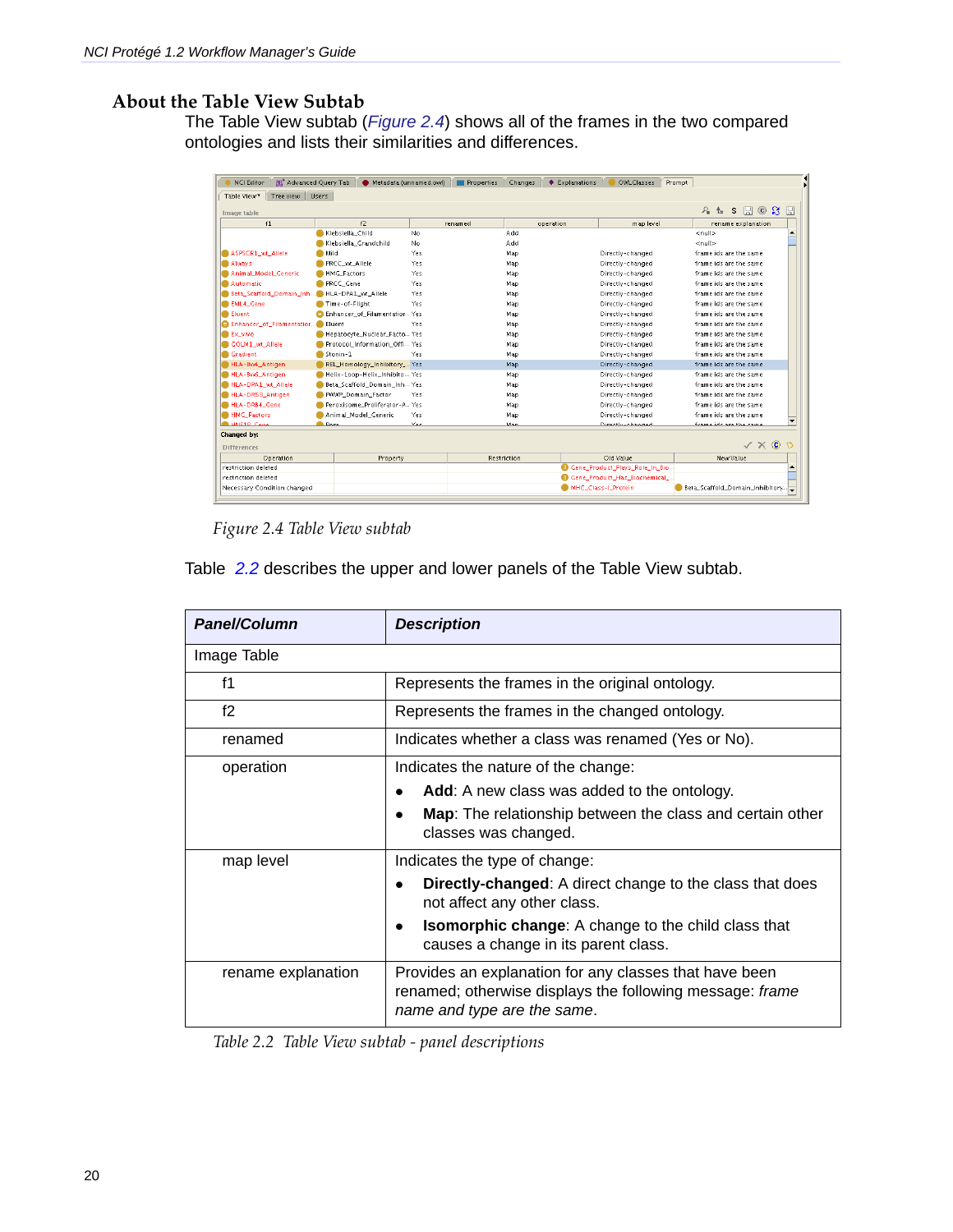| <b>Panel/Column</b> | <b>Description</b>                                                                 |
|---------------------|------------------------------------------------------------------------------------|
| <b>Differences</b>  |                                                                                    |
| Operation           | Explains the nature of the change (for example, <i>Property Value</i><br>changed). |
| Property            | Describes which property was changed (if any).                                     |
| Restriction         | Describes which restriction was changed (if any).                                  |
| Old Value           | Shows the value before the change.                                                 |
| New Value           | Shows the new value resulting from the change.                                     |

*Table 2.2 Table View subtab ‐ panel descriptions (Continued)*

Table *2.3* describes the buttons used in each Table View panel.

| <b>Button</b>                         | <b>Description</b>                                                                                                                                              |
|---------------------------------------|-----------------------------------------------------------------------------------------------------------------------------------------------------------------|
| Image table                           |                                                                                                                                                                 |
| View Frames <b>P</b>                  | Opens a window in which you can view annotations,<br>asserted conditions, and disjoints. The window is<br>essentially a standalone version of the Class Editor. |
| Back-references for Frames [<br>$t =$ | Opens a window that shows references (frames,<br>slots, and facets) to the selected class and enables<br>you to drill down to further references.               |
| <b>Show Sources</b><br>s.             | Opens a window in which you can view Source<br>classes, Source slots, and Source instances.                                                                     |
| Save to File<br>$\boxdot$             | Saves the change as a tab-delimited .diff file.                                                                                                                 |
|                                       | Note: This is not the button used to save the NCI<br>concept history.                                                                                           |
| Change Statistics<br>$\circledcirc$   | Opens a window showing a summary of change<br>statistics, including additions, deletions, splits,<br>merges, direct changes, and total changes.                 |
| Refresh Table<br>용.                   | Refreshes the Image table panel.                                                                                                                                |
| Save in NCI DB Format                 | Saves the concept history and stores it in a<br>database table. For more information, see Saving<br>the Concept History on page 27.                             |
| <b>Differences</b>                    |                                                                                                                                                                 |
| Accept/Reject Diff                    | Enable you to accept or reject differences that                                                                                                                 |
|                                       | appear in the Differences panel. This panel shows<br>mainly property changes.                                                                                   |
| Compare Changes<br>$\circled{c}$      | Opens a Compare Versions window in which you<br>can examine properties, asserted conditions, and<br>disjoints for both the original class the changed<br>class. |

*Table 2.3 Table View subtab ‐ button descriptions*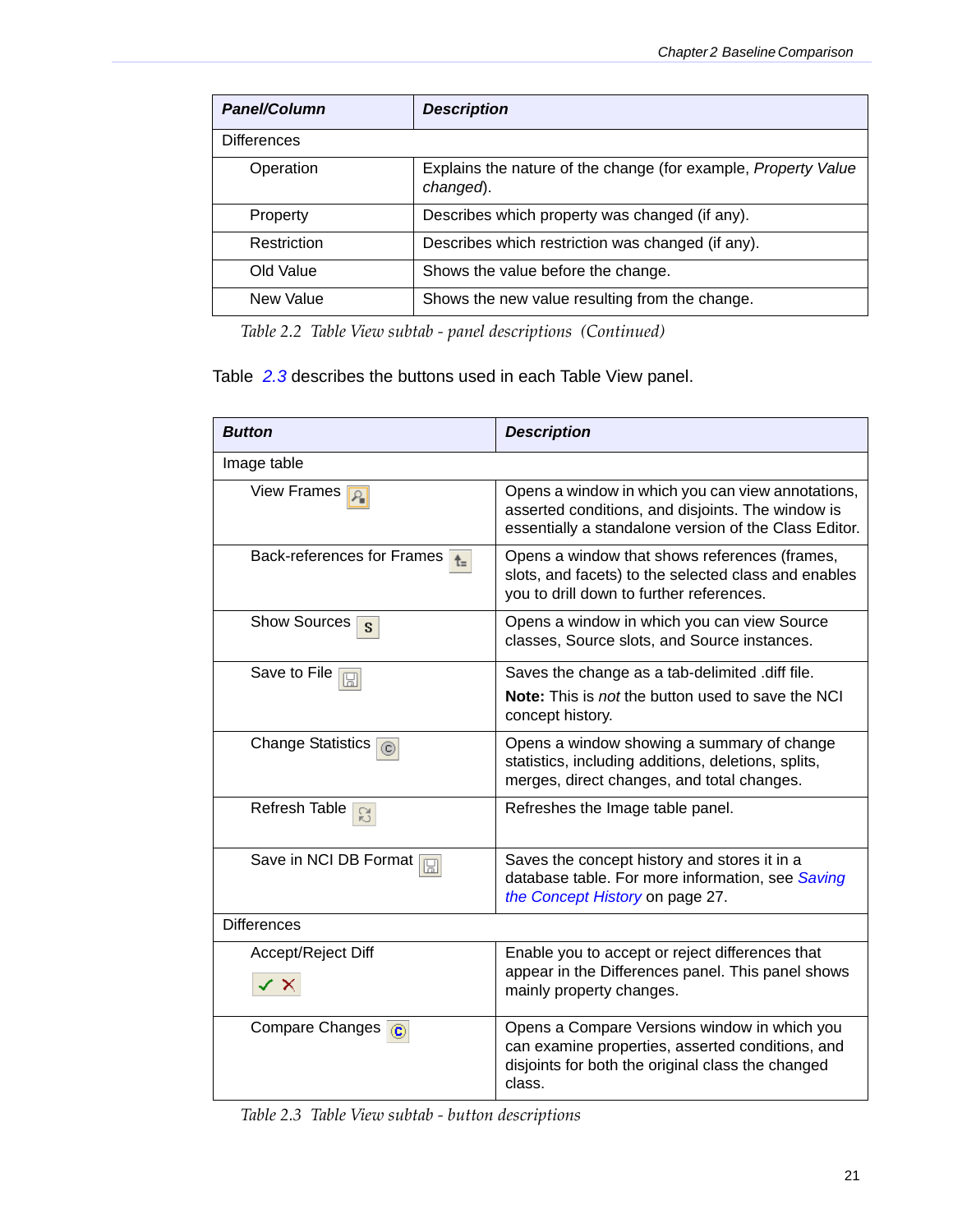| <b>Button</b>    | <b>Description</b>                                                             |
|------------------|--------------------------------------------------------------------------------|
| View Annotations | Opens a Change annotations window showing the<br>following change information: |
|                  | Action: Type of change                                                         |
|                  | Description: Nature of the change<br>$\bullet$                                 |
|                  | Author: Person who made the change                                             |
|                  | Created: Date and time that the change was<br>made                             |

<span id="page-27-2"></span>*Table 2.3 Table View subtab ‐ button descriptions (Continued)*

#### <span id="page-27-1"></span><span id="page-27-0"></span>**About the Tree View Subtab**

The Tree View subtab (*Figure 2.3* on page 19) is the prominent subtab immediately after the comparison process finishes running. This subtab shows the two compared ontologies in a single hierarchy.

The Tree View subtab displays three panels:

• The Class Browser panel displays the combined hierarchy. The number appearing just above the hierarchy displays the total number of changed classes since the previous baseline. Changed classes are shown in bold black text, and newly added classes are shown in blue, underlined text (*Figure 2.5*). Deleted classes are shown in red, strikethrough text.



*Figure 2.5 Class Browser ‐ change indicators*

- The Instance Browser panel shows the class that is currently selected in the Class Browser. Using the buttons on this panel, you can view references to an instance, accept an instance, or reject an instance.
- The Class Editor panel enables you to edit the selected instance.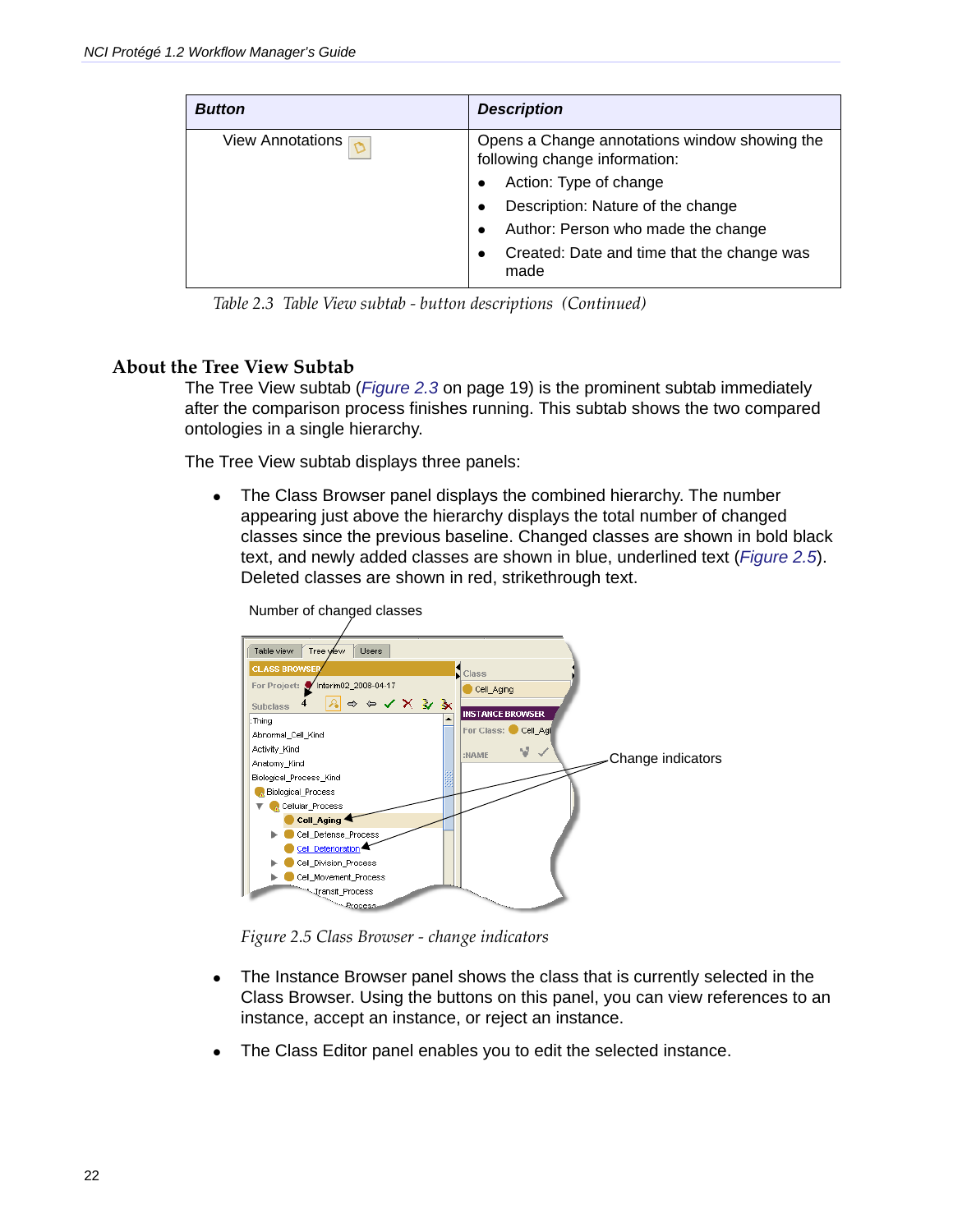To control the viewing space on the Tree View subtab, use the Collapse and Expand buttons at the edge of each panel (*Figure 2.6*).



*Figure 2.6 Collapse and Expand buttons*

Table *2.4* describes the buttons used in each of the Tree View subtab panels.

| <b>Button</b>                                      | <b>Description</b>                                                                                                                                                      |
|----------------------------------------------------|-------------------------------------------------------------------------------------------------------------------------------------------------------------------------|
| <b>Class Browser</b>                               |                                                                                                                                                                         |
| <b>View Class</b>                                  | Opens the Class Editor in a new window where<br>you can perform all of the functions of the Class<br>Editor panel (view, edit, and add notes to the<br>selected class). |
| Next/Previous Change<br>$\Rightarrow$              | Used to browse forward and backward through<br>changes in the ontology, one change at a time.                                                                           |
| Accept/Reject Change<br>×                          | Used to accept or reject the change that is<br>currently selected in the class hierarchy.                                                                               |
| Accept/Reject All Changes<br>šz<br>$\mathbf{R}$    | Used to accept or reject all changes shown for<br>the current comparison.                                                                                               |
| <b>Instance Browser</b>                            |                                                                                                                                                                         |
| View References to Instance [                      | Opens a window that shows references (frames,<br>slots, and facets) to the selected instance.                                                                           |
| Accept/Reject Instance Change                      | Used to accept or reject a change to the selected<br>instance.                                                                                                          |
| <b>Class Editor</b>                                |                                                                                                                                                                         |
| Show/Hide, Create, or Delete Class<br><b>Notes</b> | Enables you to create class notes, show and<br>hide them, and delete them.                                                                                              |
| Accept/Reject Diff                                 | Enable you to accept or reject differences that<br>appear in the Differences panel. This panel<br>shows mainly property changes.                                        |
| Compare Changes <sub>(c)</sub>                     | Opens a Compare Versions window in which you<br>can examine properties, asserted conditions,<br>and disjoints for both the original class the<br>changed class.         |

*Table 2.4 Tree View subtab ‐ button descriptions for each panel*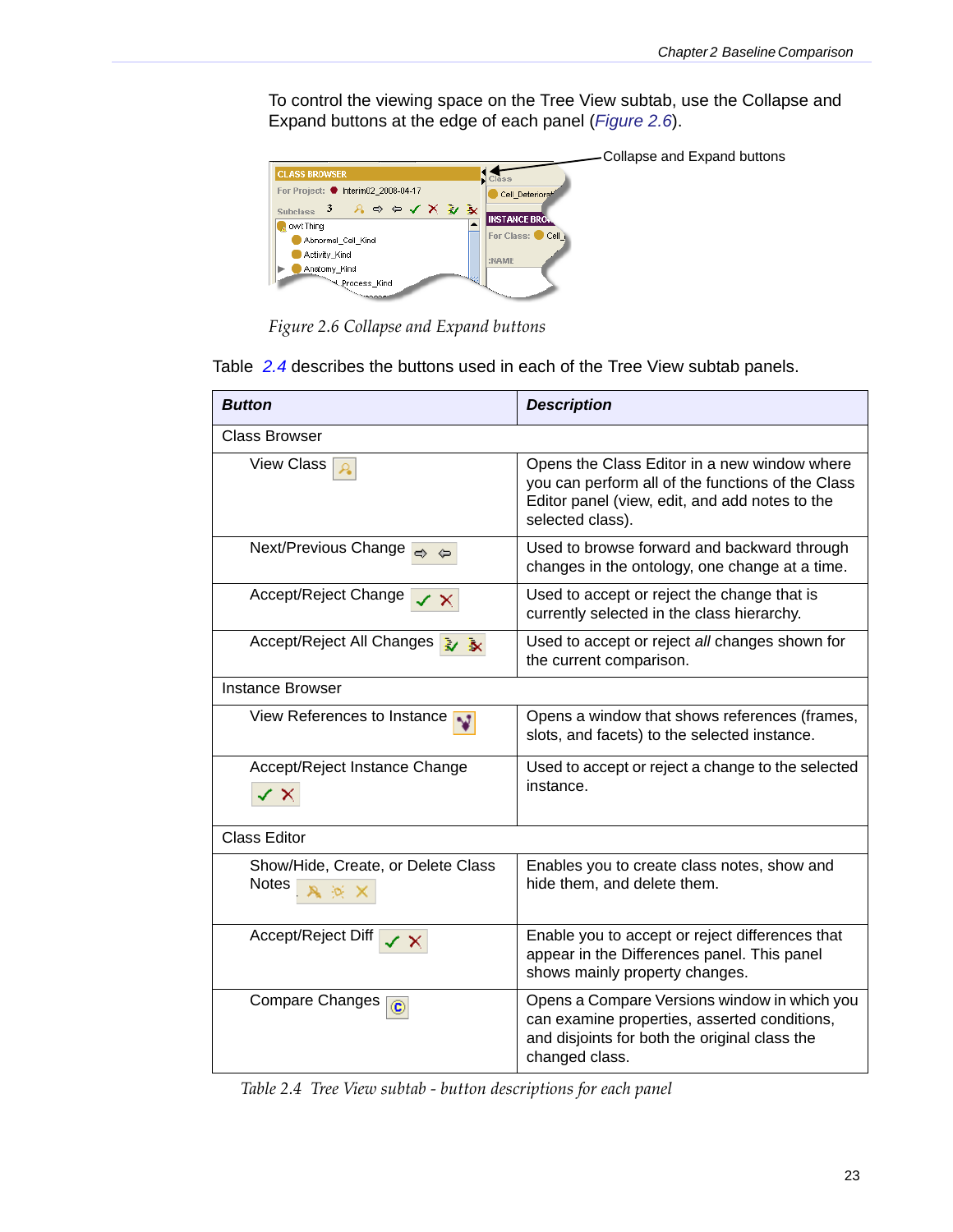| <b>Button</b>    | <b>Description</b>                                                             |
|------------------|--------------------------------------------------------------------------------|
| View Annotations | Opens a Change annotations window showing<br>the following change information: |
|                  | Action: Type of change                                                         |
|                  | Description: Nature of the change                                              |
|                  | Author: Person who made the change<br>$\bullet$                                |
|                  | Created: Date and time that the change was<br>made                             |

<span id="page-29-1"></span>*Table 2.4 Tree View subtab ‐ button descriptions for each panel (Continued)*

#### <span id="page-29-0"></span>**About the Users Subtab**

The Users subtab lists each user who made changes to the ontology. The Users with changes panel on the left has four columns showing the following information:

- User shows the user's name.
- Changed shows the number of changes for each user.
- Conflicts shows the number of conflicts caused by a user's changes.
- Conflicts with shows the name of the user with conflicting changes.

The first of the two Ontology component panels on the right shows a list of changes made by a selected user. The second panel shows conflicts (if any) between the selected user's changes and another user's changes.



*Figure 2.7 Users subtab*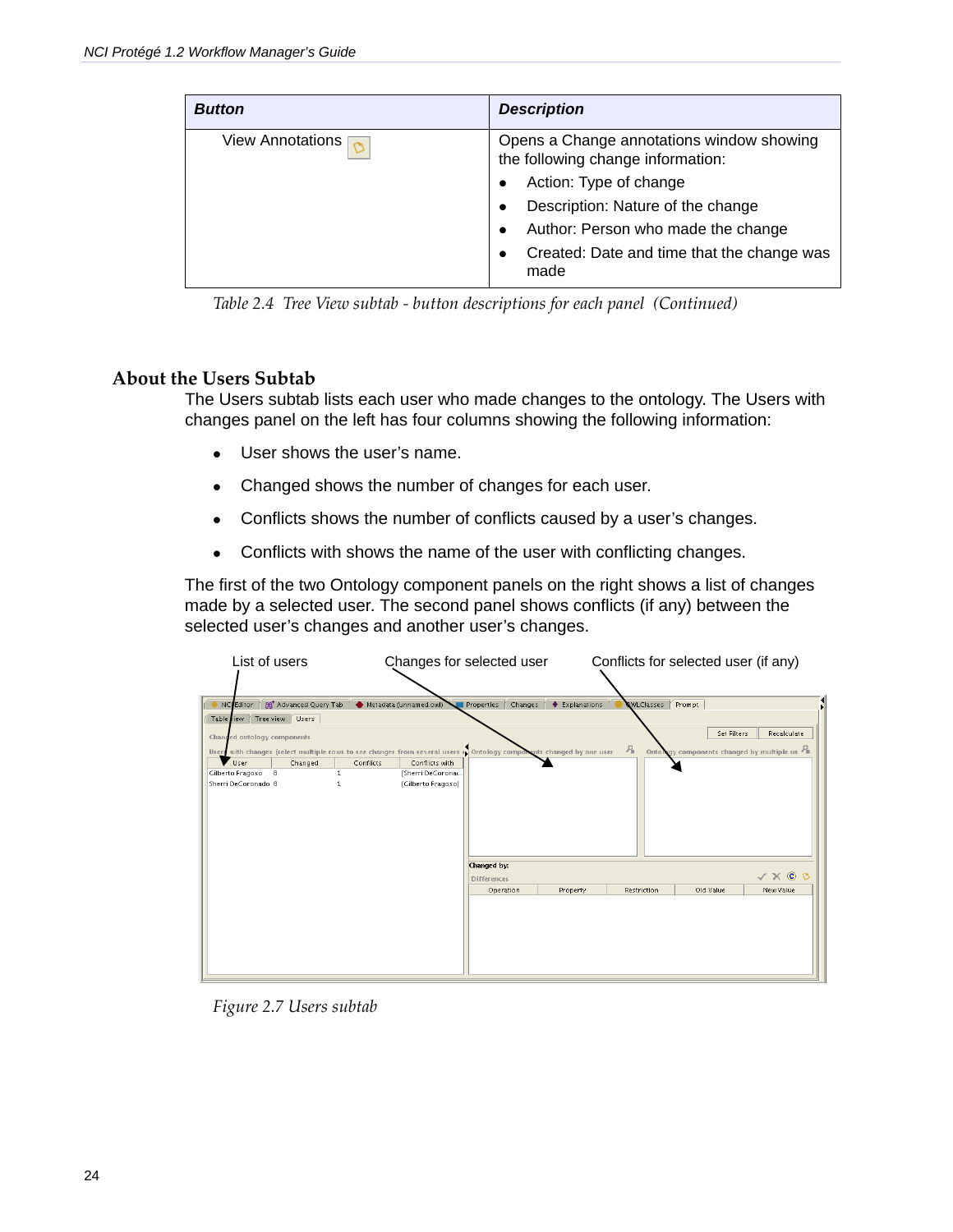| <b>Button</b>                                    | <b>Description</b>                                                                                                                                                                             |
|--------------------------------------------------|------------------------------------------------------------------------------------------------------------------------------------------------------------------------------------------------|
| <b>Set Filters</b><br>Set Filters                | Opens a window used to control what the panel displays:<br>classes, properties, individuals, and anonymous ontology<br>components.                                                             |
| Recalculate<br>Recalculate                       | Updates the total number of changes. This is useful when<br>you have accepted individual changes and want to update<br>the total.                                                              |
| Ontology components panel                        |                                                                                                                                                                                                |
| <b>View Changed Ontology</b><br><b>Component</b> | Opens a window showing annotations for the item that is<br>currently selected in either of the Ontology component<br>panes. Select an item, then click this button to view its<br>annotations. |
| Differences panel                                |                                                                                                                                                                                                |
| Accept/Reject Diff                               | Enable you to accept or reject differences that appear in<br>the Differences panel. This panel shows mainly property<br>changes.                                                               |
| Compare Changes <b>C</b>                         | Opens a Compare Versions window in which you can<br>examine properties, asserted conditions, and disjoints for<br>both the original class the changed class.                                   |
| <b>View Annotations</b>                          | Opens a Change annotations window showing the<br>following change information:<br>Action: Type of change<br>Description: Nature of the change<br>Author: Person who made the change            |
|                                                  | Created: Date and time that the change was made                                                                                                                                                |

[Table](#page-30-0) *2.5* describes the buttons used on the Users subtab.

<span id="page-30-0"></span>*Table 2.5 Users subtab ‐ Button descriptions*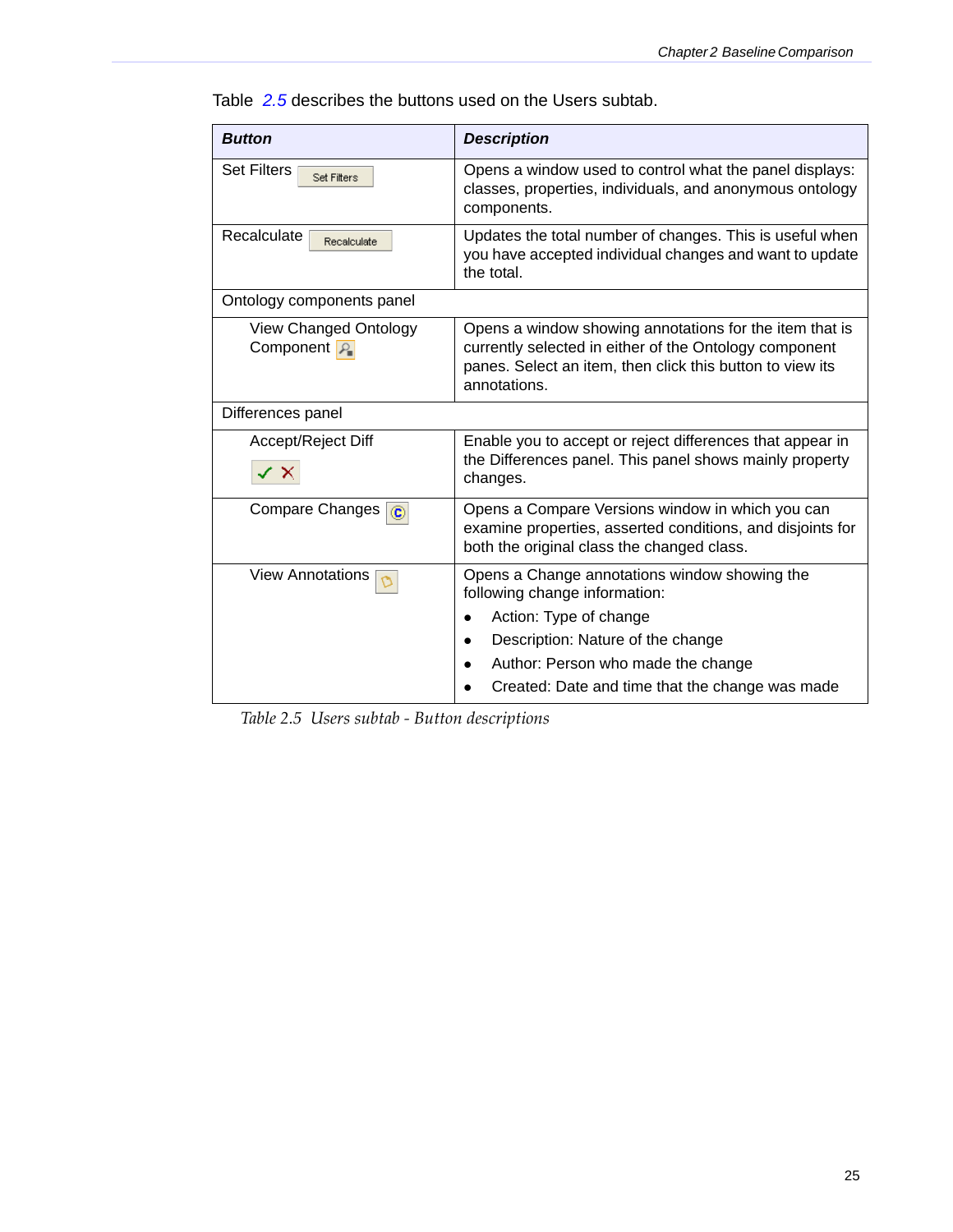#### <span id="page-31-0"></span>Accepting and Rejecting Changes

<span id="page-31-4"></span>Although you can accept or reject changes from various panels in the three Prompt subtabs, the following procedures focus on the toolbar found on the Tree View subtab.

#### <span id="page-31-1"></span>**Accepting a Single Change**

To accept a single change, follow these steps:

- 1. Select the **Tree View** tab.
- 2. In the Class Browser, navigate to the change that you want to accept.
	- **Tip:** To identify changes in the hierarchy, look for a small triangular symbol with an exclamation mark inside it.
- 3. Select the change.
- 4. Using the toolbar at the top of the Class Browser, click the **Accept** button  $\mathbf{r}$ .

The name of the changed class no longer appears in bold or underlined text.

#### <span id="page-31-2"></span>**Accepting All Changes**

When you run the Accept All command, you accept all changes identified in the current comparison. If you have already accepted or rejected individual changes, running this command accepts all of the *remaining* changes.

To accept all changes, follow these steps:

- 1. Select the **Tree View** tab.
- 2. Using the toolbar at the top of the Class Browser, click the **Accept All** button  $\mathbf{z}$ .

The names of the changed classes no longer appear in bold or underlined text.

#### <span id="page-31-3"></span>**Rejecting a Single Change**

To reject a single change, follow these steps:

- 1. Select the **Tree View** tab.
- 2. In the Class Browser, navigate to the change that you want to reject.
	- **Tip:** To identify changes in the hierarchy, look for a small triangular symbol with an exclamation mark inside it.
- 3. Select the change.
- 4. Using the toolbar at the top of the Class Browser, click the **Reject** button  $\mathbf{x}$ .

The name of the changed class no longer appears in bold or underlined text.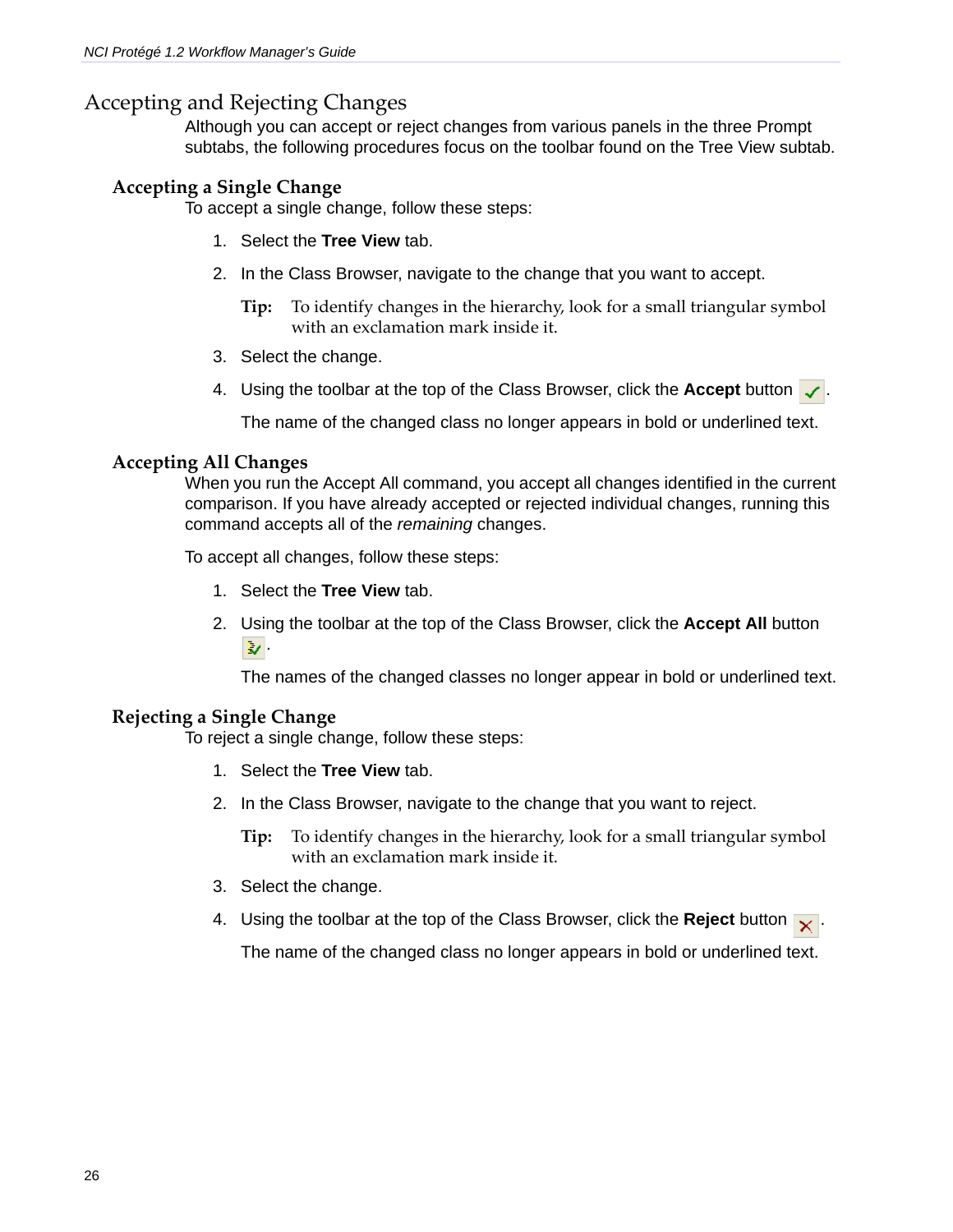#### <span id="page-32-0"></span>**Rejecting All Changes**

When you run the Reject All command, you reject all changes identified in the current comparison. If you have already accepted or rejected individual changes, running this command accepts all of the *remaining* changes.

To reject all changes, follow these steps:

- 1. Click the **Tree View** tab.
- 2. Using the toolbar at the top of the Class Browser, click the **Reject All** button  $\mathbf{x}$

<span id="page-32-3"></span>The names of the changed classes no longer appear in bold or underlined text.

#### <span id="page-32-1"></span>Saving the Concept History

The *concept history* provides a record of the edit actions (creation, merge, split, modification, and retirement) performed on a concept throughout its inclusion in the terminology. The history includes the dates on which each edit action occurred. The concept history is saved in a database format and is intended for use in the publication of the terminology to an online server such as LexBig.

To save the concept history, follow these steps:

- 1. Click the **Table View** subtab.
- 2. In the Image table panel (upper panel), locate the toolbar on the far right.
	- **Note:** Before you complete the next step, note that there are two **Save** buttons in the toolbar. Although the correct button is on the far right, it could be moved in future releases. To ensure that you use the correct button, hover the mouse pointer over the button and make sure that the popup tool tip reads *Save in NCI DB Format*.
- 3. Click the second of the two **Save** buttons—the one on the far right.

The concept history is saved to a database table.

#### <span id="page-32-2"></span>Disabling the Prompt Tab

<span id="page-32-4"></span>After completing a database comparison, disable the Prompt tab to ensure that it does not appear in the main Protégé project.

To disable the Prompt tab, follow these steps:

1. Select the following menu command: **Project** > **Configure...**

The Configure File window opens.

- 2. In the **Visible** column, clear the check box to the left of the **Prompt** widget.
- 3. Click **OK** to close the Configure File window.

The Prompt tab is no longer visible.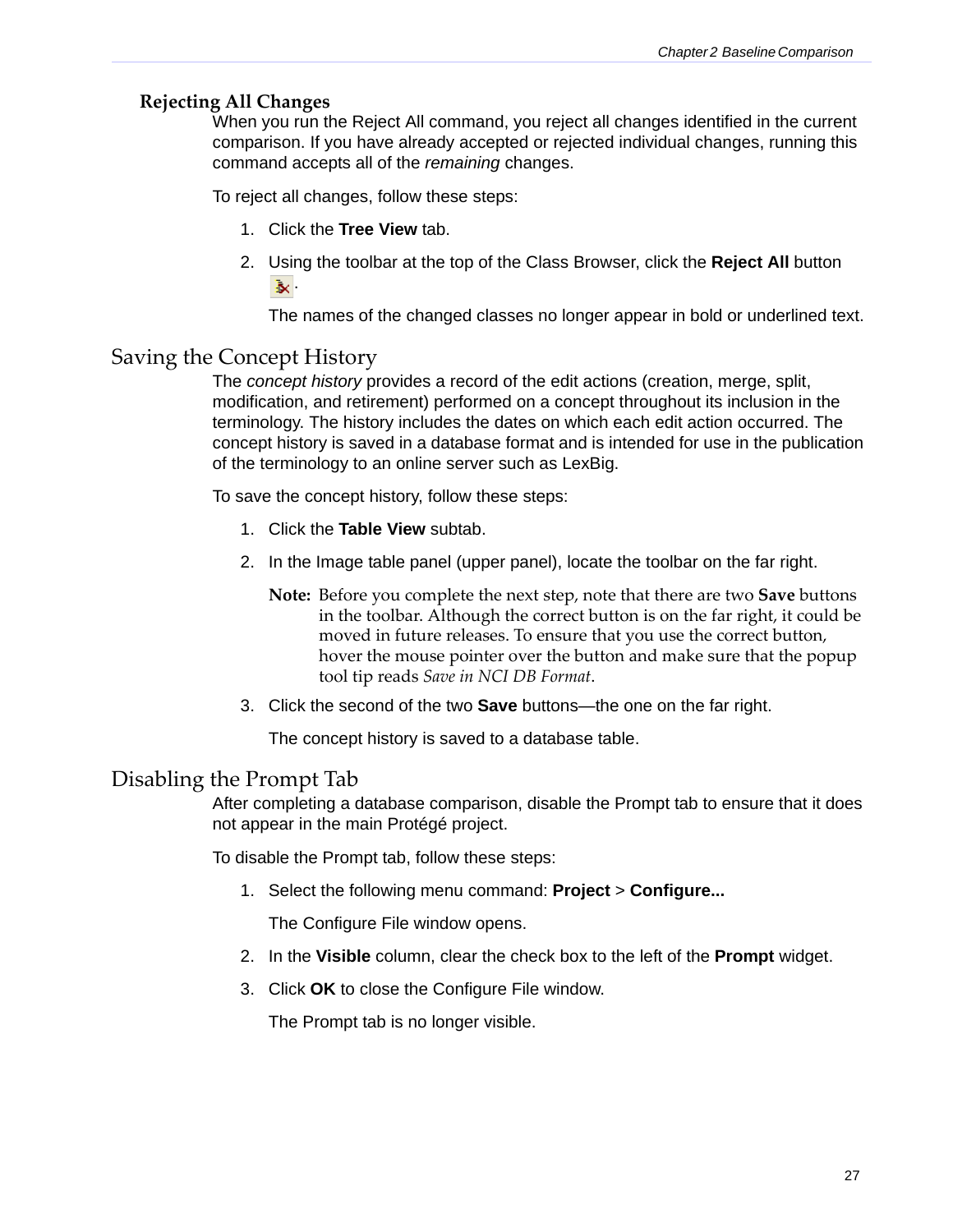## <span id="page-33-0"></span>**Preparatory Procedures for the Next Comparison**

After you run a comparison, review the results, and accept or reject changes, perform the following procedures to prepare for the next comparison.

- **[Managing Baseline Versions](#page-33-1) on this page**
- <sup>z</sup> *[Managing the Annotation Ontology](#page-35-0)* on page 30
- <sup>z</sup> *[Exporting a Project File](#page-36-0)* on page 31
- <sup>z</sup> *[Deleting Extraneous Information](#page-38-0)* on page 33

#### <span id="page-33-1"></span>Managing Baseline Versions

The following topics explain the naming convention for a baseline version and provide steps for changing the version number:

- **[About the Naming Convention for a Baseline Version](#page-33-2) on this page**
- <span id="page-33-4"></span>• [Changing the Baseline Version Number for the Next Baseline Build](#page-34-0) on page 29

#### <span id="page-33-2"></span>**About the Naming Convention for a Baseline Version**

When you export the current baseline file for use during the next comparison, you use a specified convention for the owl: versionInfo property shown on the Protégé Metadata tab. You also use a specified naming convention for the exported file.

#### <span id="page-33-3"></span>*Specifying the owl:versionInfo Property Value*

Assume that today is Friday, April 4, 2008, and you have just run a comparison for the BiomedGT project. This is your first comparison in April 2008. You now need to change the  $ov1:versionInfo$  property displayed on the Metadata tab to express the value of the *next* baseline build.

The value of the owl: versionInfo property follows this format:

- $\bullet$  year of the current baseline build:  $yy$
- $\bullet$  a period: .
- $\bullet$  month of the current baseline build: mm
- <sup>z</sup> a lowercase letter representing the *next* baseline build; using the first example, if the current build is letter a, then the next build will be letter b.

Using the above example, if you just ran your first comparison of the month on April 4, 2008, then the  $ovl:versionInfo$  property will show a letter b to represent the *second* build of the month: 08.04b.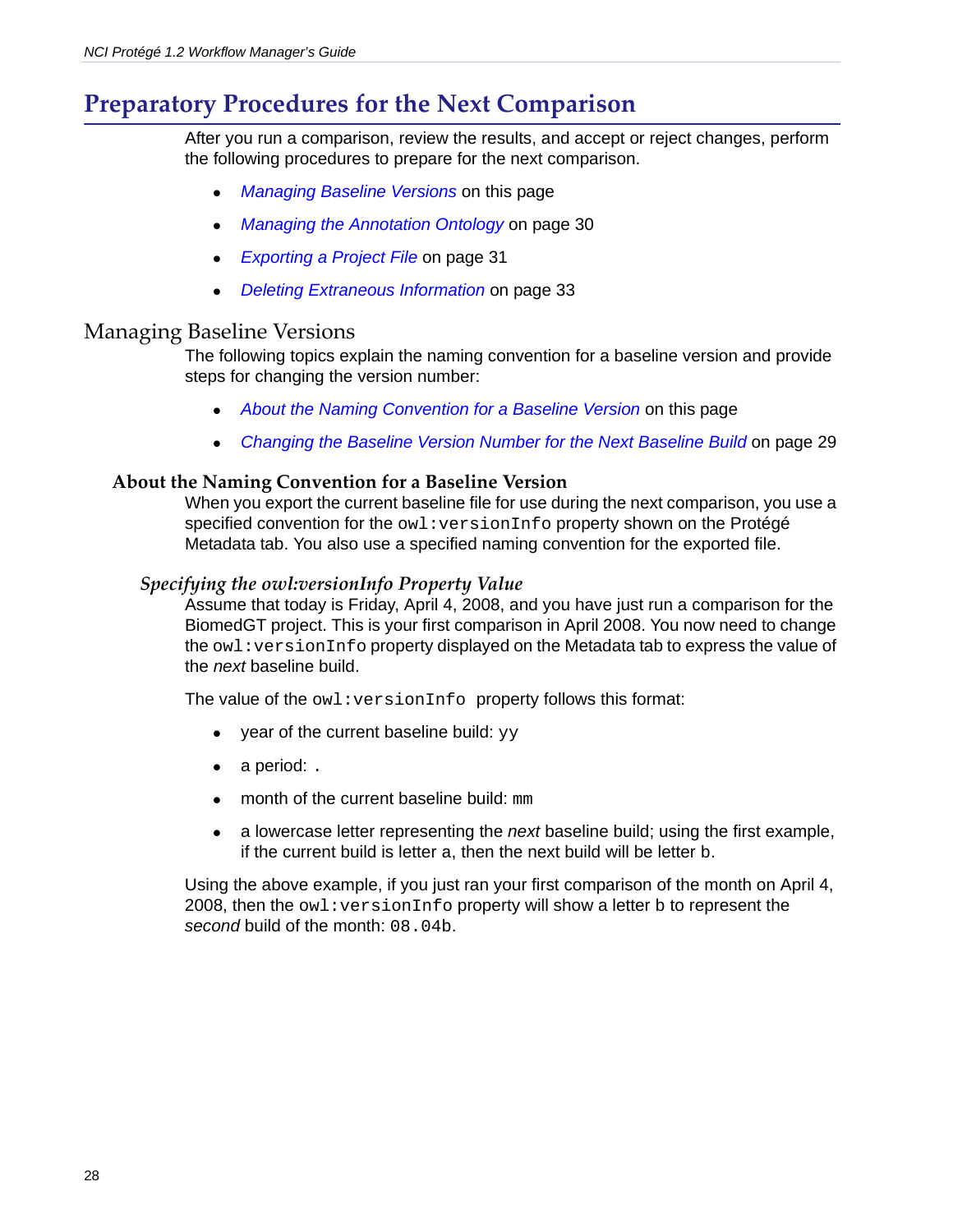#### *Naming the Exported File*

When you export the project file, use the following string for the file name:

- project name: BiomedGT or Thesaurus
- $\bullet$  an underscore:  $\overline{\phantom{a}}$
- the year  $(yy)$ , month (mm), and day (dd) of the *current* baseline build:  $yymmodd$
- an underscore:
- $\bullet$  the version number from the Metadata tab.

Using the April 4, 2008 example, you have just run the first build of the month. Thus, when you export the file, you give it the following name:

<span id="page-34-1"></span>BiomedGT\_080404\_08.04a

For more information about the naming convention for the owl: versionInfo property, see *[Specifying the owl:versionInfo Property Value](#page-33-3)* on page 28.

#### <span id="page-34-0"></span>**Changing the Baseline Version Number for the Next Baseline Build**

**Prerequisite topic:** *[About the Naming Convention for a Baseline Version](#page-33-2)* on page 28

For baseline version tracking, change the value of the owl: versionInfo property on the Protégé Metadata tab to show the current year, the current month, and the baseline version of the *next* baseline build.

To change the value of the owl: versionInfo property, follow these steps:

1. Click the **Metadata** tab.

The panel on the right shows two columns: **Property** and **Value**. The first listed property, owl: versionInfo, shows the baseline version number.

- 2. Double-click the value column for owl: versionInfo.
- 3. Change the value to reflect the next baseline version.

For example, if you just ran your second comparison on May 11, 2008, and plan to run a third comparison next week, the value would  $yy$ . mmc, or 08.05c.

4. Click outside of the **Value** column to deselect the property.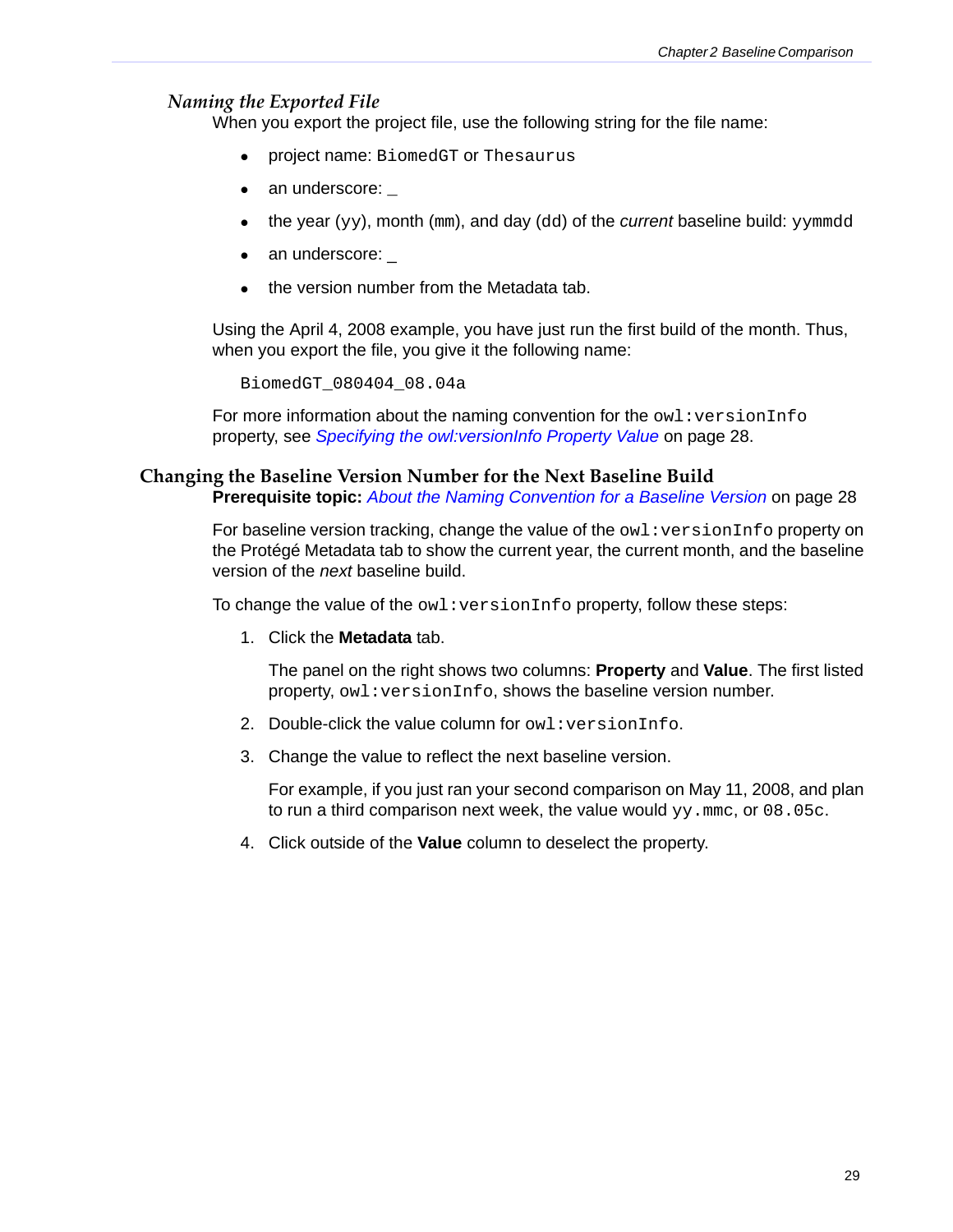#### <span id="page-35-0"></span>Managing the Annotation Ontology

When you first log in to Protégé and select a project, you may notice a project named *Annotation\_BiomedGT (do not edit)*. This is the *annotation ontology*. This topic explains the purpose of the annotation ontology and explains how to clean up the ontology.

#### <span id="page-35-1"></span>**About the Annotation Ontology**

<span id="page-35-3"></span>The *annotation ontology* (also called a change ontology) that tracks all changes and shows who made them. While using Protégé, you can view the current annotation ontology using the Changes tab.

The annotation ontology file is accompanied by two other files with identical names but different extensions (.rdf and .rdfs). The file names are prefixed with the word *annotation*, an underscore, and the project name.

For example, for a project called *BiomedGT*, you might see the following files:

- annotation\_BiomedGT.pprj
- annotation BiomedGT.rdf
- annotation\_BiomedGT.rdfs

Prompt reads the annotation ontology to determine changes in the current baseline. You run a cleanup procedure to clear this information so that Protégé will start a new version and use the new version during the next comparison.

#### <span id="page-35-2"></span>**Cleaning Up the Annotation Ontology**

NCI Protégé includes a utility for cleaning up the annotation ontology. The utility is available from the Change menu.

To clean up the annotation ontology, follow these steps:

1. Select the following menu command: **Change** > **Clean Up Changes Ontology**

The Clean Up Changes Ontology window opens (*Figure 2.8*).



*Figure 2.8 Clean‐up Changes Ontology window*

- 2. Check the appropriate boxes:
	- a. **Leave the Delete annotations** box unchecked.
	- **Caution:** Checking this box deletes all annotations in the ontology. Leave it unchecked to ensure that running comments from the Collaborative Protégé plug-in are retained from baseline to baseline.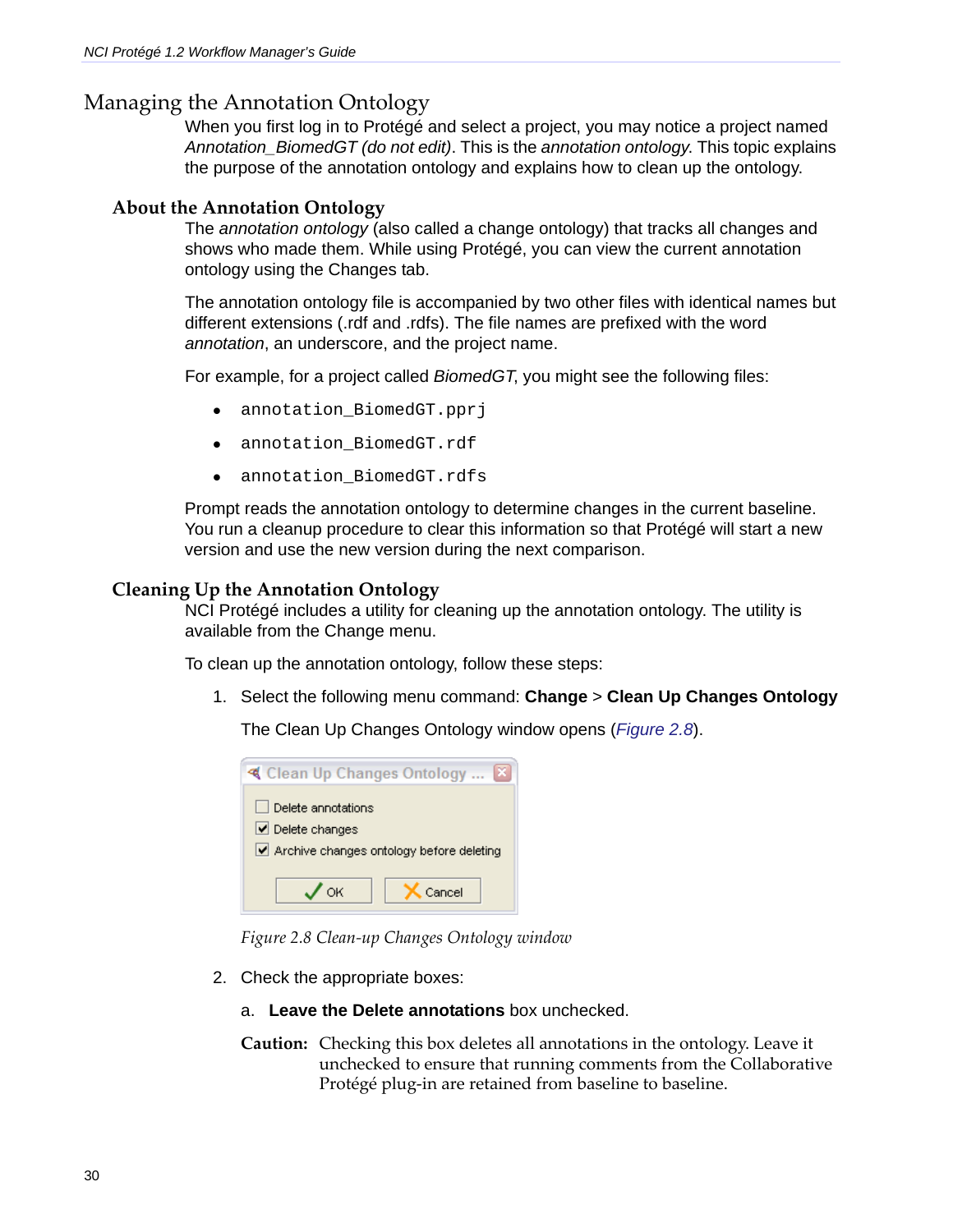b. Check the **Delete changes** box if it is not already checked.

This step deletes all changes in the ontology.

c. Check the **Archive changes ontology before deleting** box if it is not already checked.

This step creates an archive of the current version of the ontology and saves the archive in a subdirectory of the folder where the annotation ontology is stored. The subdirectory has the following name:

annotation\_prjName.parc

prjName represents the name of the main project.

This parc subdirectory creates a subfolder for each archive of the annotation ontology. Each folder is named according to the date and time:

YYYY.MM.DD\_HH.MM.SS

A folder created on June 28, 2008, at 10:45 a.m. would be called 2008.06.28\_10.44.22.

3. Click **OK** to start the cleanup.

Once the cleanup is finished, a confirmation message appears.

- 4. Click **Close** to close the message window.
- 5. To save the cleared change ontology, select the following menu command:

#### **Change** > **Save Changes Ontology**

#### <span id="page-36-0"></span>Exporting a Project File

<span id="page-36-1"></span>**Prerequisite topic:** *[About the Naming Convention for a Baseline Version](#page-33-2)* on page 28

At the end of each baseline comparison cycle, you export a copy of the current master database by converting it to an OWL file project. You then use the exported file as a baseline for comparison during the next cycle. This enables you to identify changes that have been made between cycles and accept or reject them.

To export the project file, follow these steps:

1. Select the following menu command: **File** > **Convert Project to Format**

The Select Format window opens.

2. Select **OWL / RDF Files** from the list, then click **OK**.

The OWL / RDF Files window opens. In the **OWL file name or URL** field, note that the OWL file is given the same name as the project (.pprj) file.

3. Ensure that the name shown in the **OWL file name or URL** field is in the following format:

{project name}\_yymmdda.owl

where the letter a represents the first build of the month, b represents the second, c represents the third, and so on.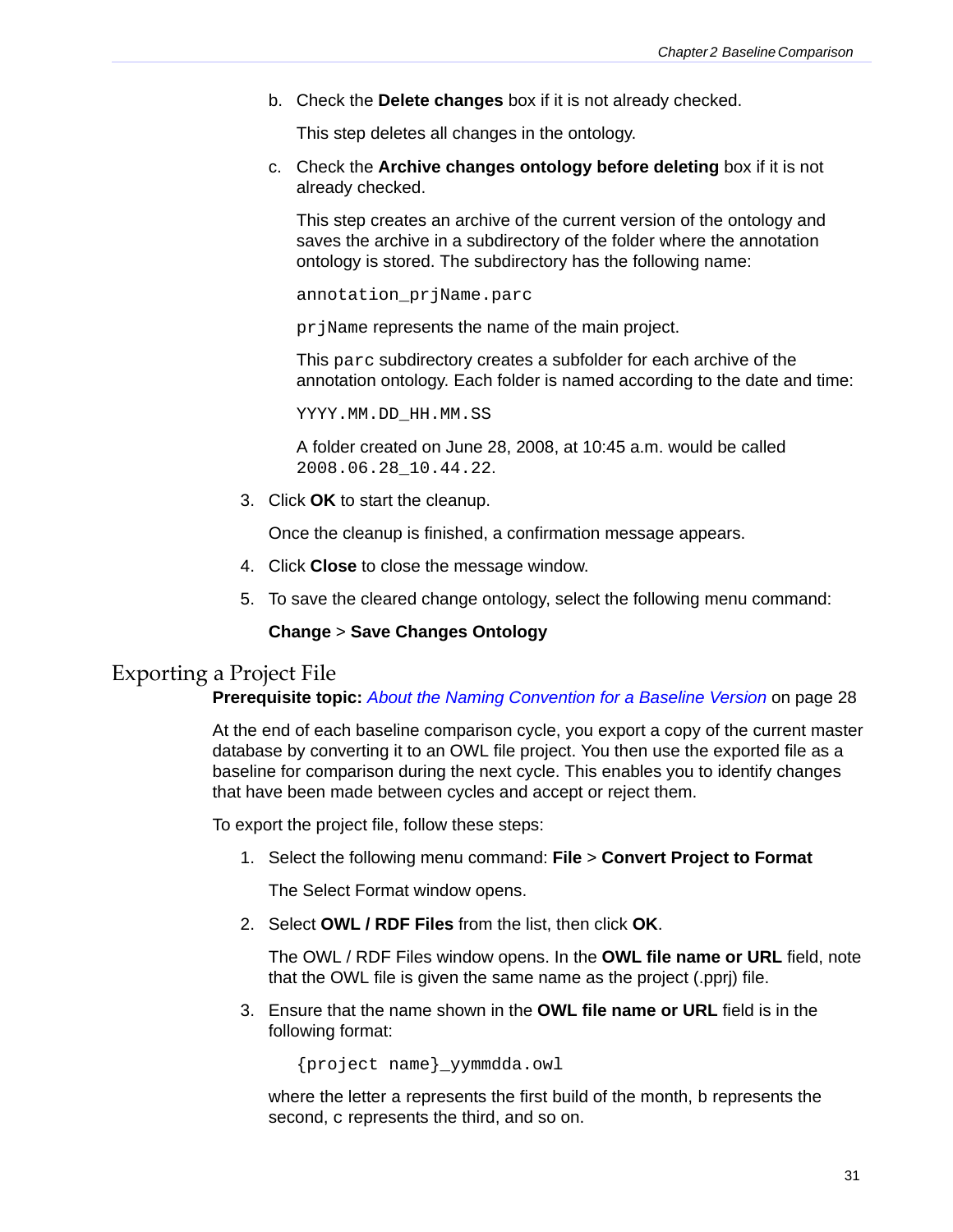- 4. If the file name does not follow the established convention, change it in the **Project** field, then verify the change in the **OWL file name or URL** field.
- 5. Leave the Language set to **RDF/XML-ABBREV**.
- 6. Click **OK**.
- 7. Exit the Protégé client without saving the project.

#### <span id="page-37-0"></span>Saving the Inferred Terminology File (Publication Baseline Only)

After exporting the project file, you need to run the reasoner and save the inferred hierarchy.

**Note:** If you have shut down the explanation server before running the comparison, ensure that you restart it before performing this task.

To save the inferred terminology file, follow these steps:

1. Start the reasoner from the OWL Classes tab by selecting the following menu command:

#### **OWL** > **Classify taxonomy**

For more information about running the reasoner, see *[Chapter 3, Classification,](#page-42-5)* [on page 37.](#page-42-5)

- 2. After the reasoner runs, click the **Save** button on the Inferred Hierarchy panel to save the inferred hierarchy.
	- **Note:** If you do not see the inferred hierarchy panel, click the button on the far right immediately beneath the **Subclass Explorer** > **Asserted Hierarchy** panel **Q**.
- 3. Save the file using the naming convention described in *[About the Naming](#page-33-2)  [Convention for a Baseline Version](#page-33-2)* on page 28.

Be sure to append the word *Inferred* to the name (for example, BiomedGT-Inferred\_080404a).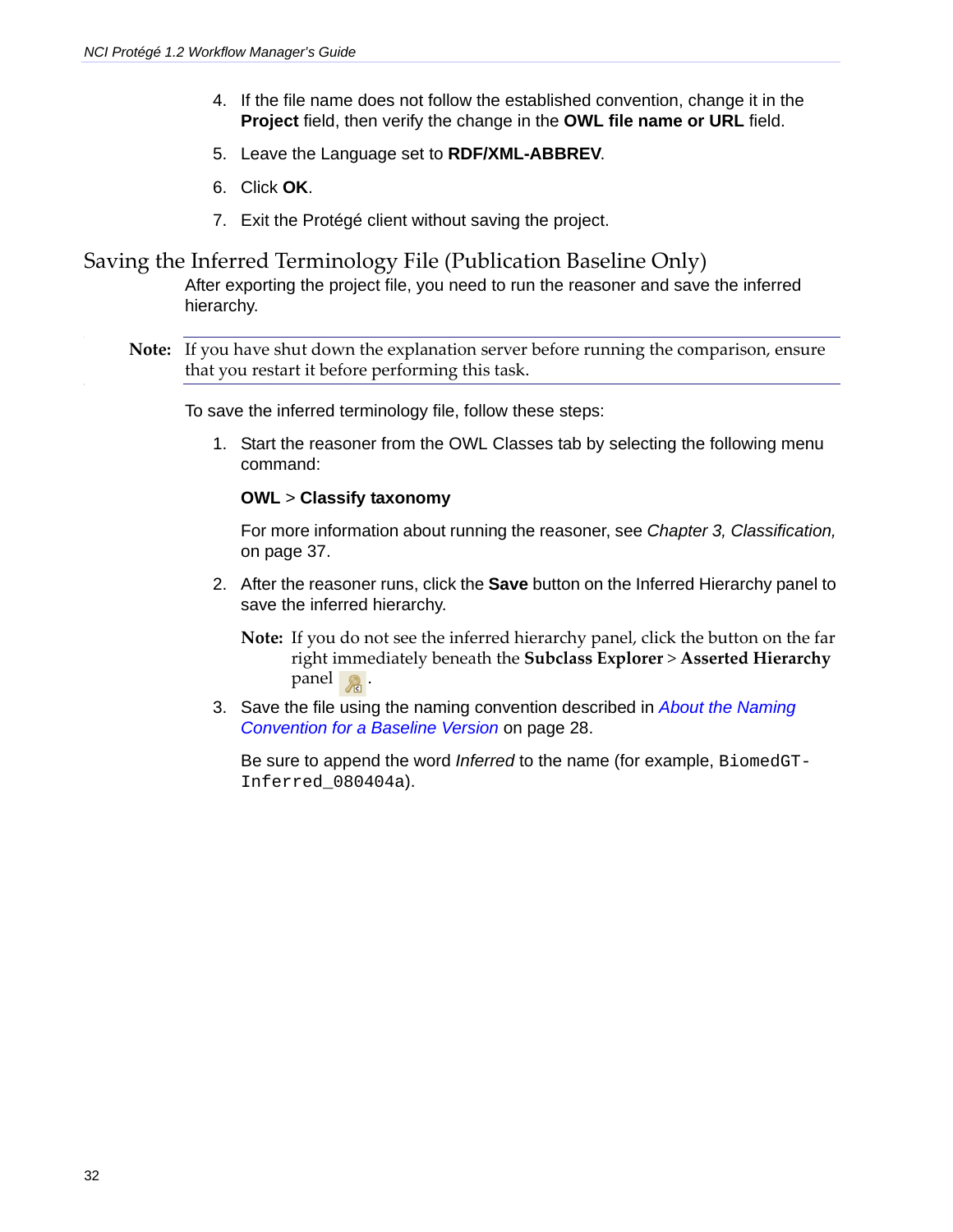#### <span id="page-38-0"></span>Deleting Extraneous Information

<span id="page-38-4"></span>During a baseline comparison, Prompt identifies changes by using information stored both in the Protégé master database and in external files on the host computer. After running a comparison and addressing all of the changes, you then clean up the database and delete specific external files in preparation for the next comparison.

#### <span id="page-38-1"></span>**About the Accepts Files and Journal File**

<span id="page-38-3"></span>After running a Prompt comparison, you need to close Protégé and delete several files. These include a file called Thesaurus.pjrn, also known as a *journal* file, and any files that match the project name but have the word *accepts* appended to the name. Usually there are three accepts files with the extensions .pprj, .pont, and .pins.

For example, for a project called BiomedGT, you might see the following files:

- BiomedGT-accepts.pprj
- BiomedGT-accepts.pont
- BiomedGT-accepts.pins

#### <span id="page-38-2"></span>**Deleting the Accepts Files and Journal File Prerequisite topic:** *[About the Accepts Files and Journal File](#page-38-1)* on page 33

**Caution:** Ensure that Protégé is closed before deleting the files from the host machine.

At this point, delete the Accepts files and Journal file from the host machine. Except for the journal file with the .pjrn extension, the files listed below have the project name *BiomedGT*. If your project name is different, delete the files that match your project name but have the same extensions.

Using the file manager, delete the following files **for BiomedGT**:

- BiomedGT-accepts.pprj
- BiomedGT-accepts.pont
- BiomedGT-accepts.pins
- $\bullet$  Thesaurus.pjrn

Delete the following files **for the NCI Thesaurus**:

- Thesaurus-accepts.pprj
- Thesaurus-accepts.pont
- Thesaurus-accepts.pins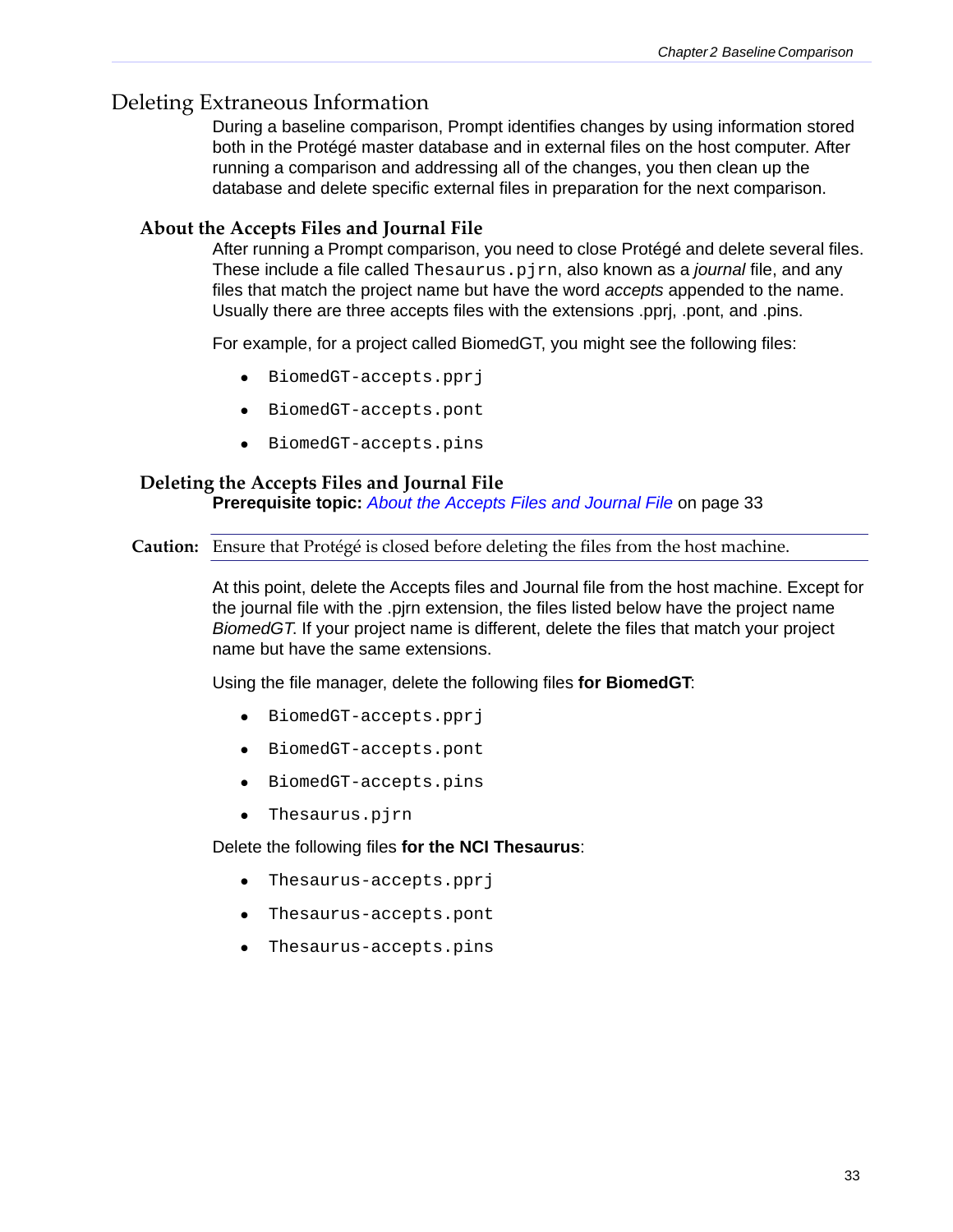## <span id="page-39-0"></span>**Post‐Comparison Procedures**

<span id="page-39-1"></span>To restart the servers and log out of the Protégé host computer, follow these steps:

- 1. Start the Explanation server:
	- a. For **BiomedGT**, type the following command:

```
cd /usr/local/protege/Explanation.Server-x.y.z
```
or

#### For the **NCI Thesaurus**, type the following command:

- cd /usr/local/protegeqa/NCIThesaurusGroup/Explanation.Serverx.y.z
- b. Press ENTER.
- c. For **BiomedGT**, type the following command:

```
./start_explanation_server.sh -p 8090 --url jdbc:mysql//
cbiows501.nci.nih.gov:3610/protege -t BiomedGT_Baseline -U 
protege -P pradmin#652
```
#### or

For the **NCI Thesaurus**, type the following command:

```
./start_explanation_server.sh -p 8092 --url jdbc:mysql//
cbiows501.nci.nih.gov:3610/NCIt_Demo -t Thesaurus_Baseline 
-U protege -P pradmin#652
```
#### d. Press ENTER.

If you need to *restart* the server for any reason, follow these steps. Otherwise, skip to step [2:](#page-40-0)

a. For **BiomedGT**, type the following command:

```
cd /usr/local/protege/Explanation.Server-x.y.z
```
or

#### For the **NCI Thesaurus**, type the following command:

```
cd /usr/local/protegeqa/NCIThesaurusGroup/Explanation
 .Server-x.y.z
```
- b. Press ENTER.
- c. Type the following command:

./restart\_explanation\_server.sh

d. Press ENTER.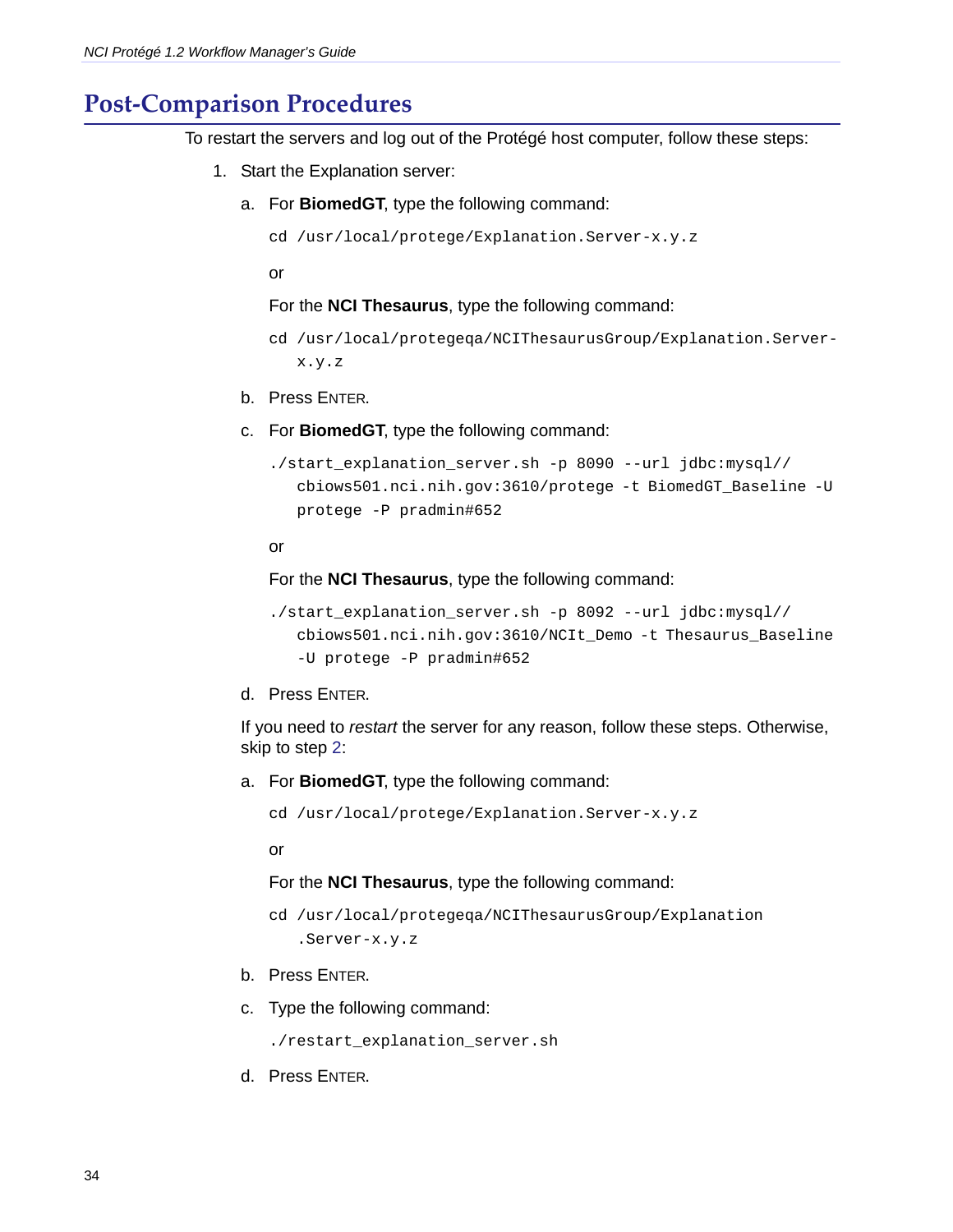<span id="page-40-0"></span>2. To confirm that the explanation server started (or restarted) successfully, type the following at the appropriate Explanation.Server command prompt:

tail -f nohup.out

When the server has started (or restarted), the following message appears: *Server started listening on port 8090 (BGT) or 8092 (NCIt)*

- 3. Start the Protégé server:
	- a. For **BiomedGT**, type the following command:

```
cd /usr/local/protege/Protege.Server-x.y.z
```
or

For the **NCI Thesaurus**, type the following command:

```
cd /usr/local/protegeqa/NCIThesaurusGroup/Protege.Server-
 x.y.z
```
- b. Press ENTER.
- c. Type the following command:

./run\_protege\_server\_nci.sh

- d. Press ENTER.
- 4. Verify that the Protégé server is running:
	- e. For **BiomedGT**, type the following command:

```
cd /usr/local/protege/Protege.Server-x.y.z
```
or

```
For the NCI Thesaurus, type the following command:
```

```
cd /usr/local/protegeqa/NCIThesaurusGroup/Protege.Server-
 x.y.z
```
- f. Press ENTER.
- g. Type the following command:

```
tail -f console.txt
```
- h. Press ENTER.
- 5. Verify that the Explanations tab is communicating with the Explanation server:
	- a. Re-open the Protégé client.
	- b. Click the **Explanations** tab.
	- c. Using the Class Browser on the left, select a class.

The Named Superclass and Named Subclasses panels (in the center of the tab) show the selected class and its children.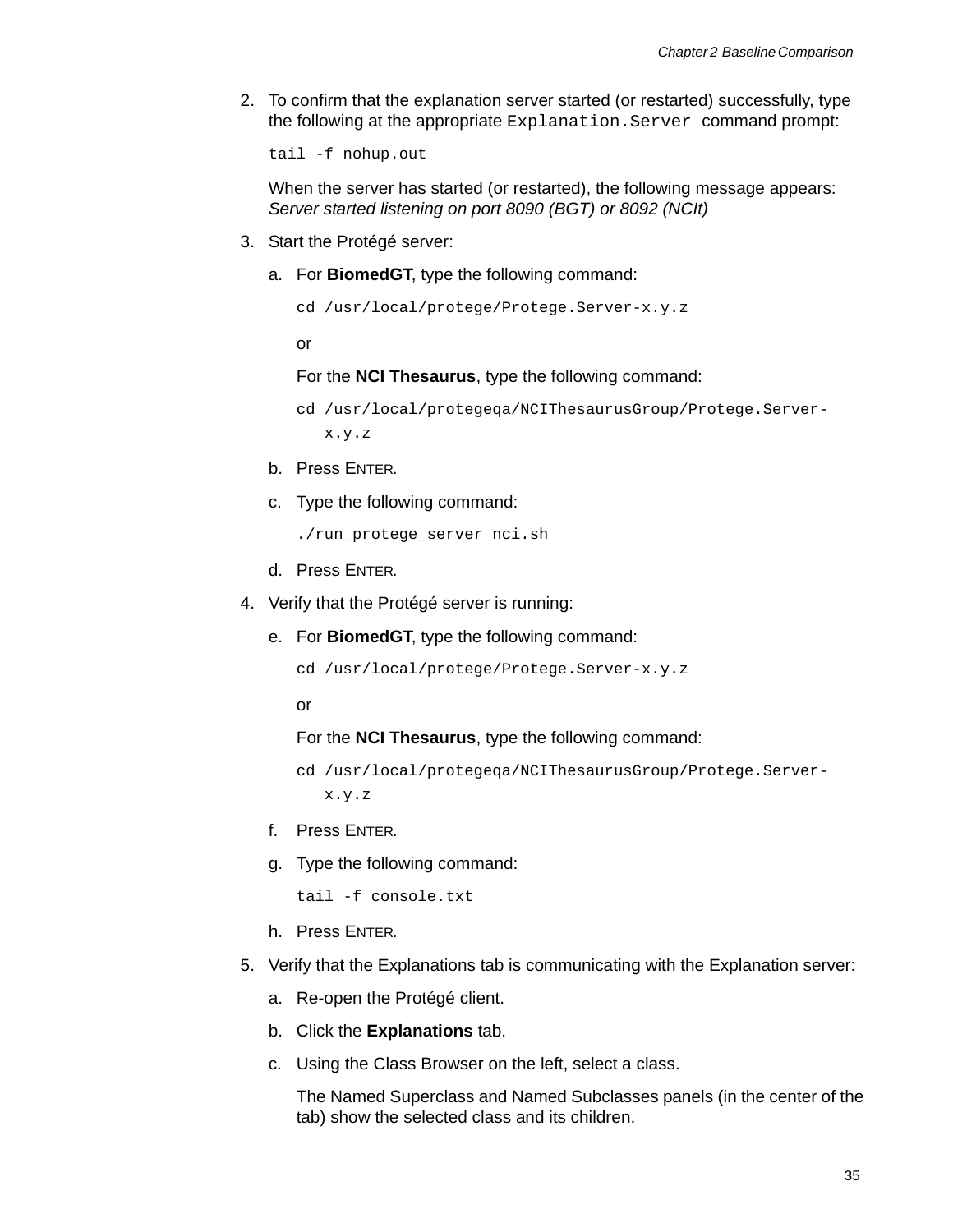d. Select a named subclass.

An explanation appears in the far right panel. If no explanation appears, or if an error message appears, then the communication failed. If this happens

- **Note:** A communication failure between the Explanations tab and the Explanation server is considered an serious error. The problem should be immediately reported to the EVS Operations team by phone instead of through GForge.
- 6. Log off of the host computer using Reflection X.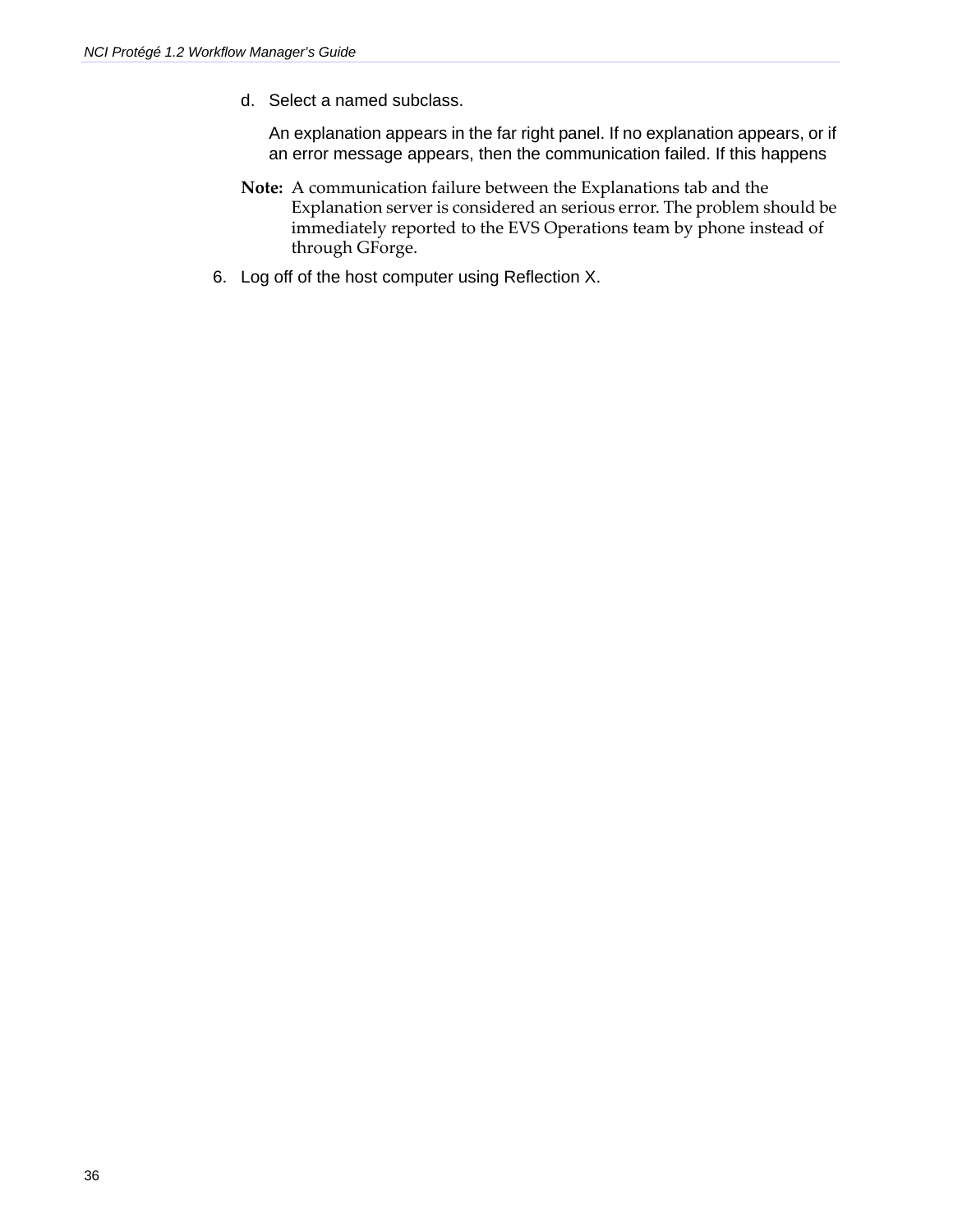# <span id="page-42-5"></span><span id="page-42-4"></span>**CHAPTER 3 CLASSIFICATION**

<span id="page-42-1"></span><span id="page-42-0"></span>This chapter explains how to classify the NCI Protégé database, accept or reject proposed changes, and prepare and save a classification report for distribution.

#### **Topics in this Chapter**

- [Overview](#page-42-2) on this page
- <sup>z</sup> *[Pre-Classification Procedures](#page-44-0)* on page 39
- <sup>z</sup> *[Classification Procedures](#page-46-0)* on page 41
- <sup>z</sup> *[Post-Classification Procedures](#page-51-1)* on page 46

## <span id="page-42-6"></span><span id="page-42-2"></span>**Overview**

To perform a periodic inferencing analysis of the NCI Protégé database, you run an automated classification process using a tool called a *reasoner*. The reasoner examines the relationships in the class hierarchy, computes the subclass relations between every named class, and determines whether possible modeling errors exist.

#### <span id="page-42-3"></span>About the Classification Process

You can run the reasoner in either normal client server mode or remote server mode with the Protégé server shut down. Table *3.1* summarizes the process stages for classification in remote server mode.

| <b>Stage</b> | <b>Action</b>                                                                                                           | <b>Responsibility</b> |  |
|--------------|-------------------------------------------------------------------------------------------------------------------------|-----------------------|--|
|              | Pre-Classification Procedures on page 39                                                                                |                       |  |
|              | Send e-mail or chat to alert modelers that the NCI Protégé<br>database will be shut down and that they need to log out. | Manager               |  |
| 2.           | Log out of the database.                                                                                                | Modeler               |  |

*Table 3.1 Classification process*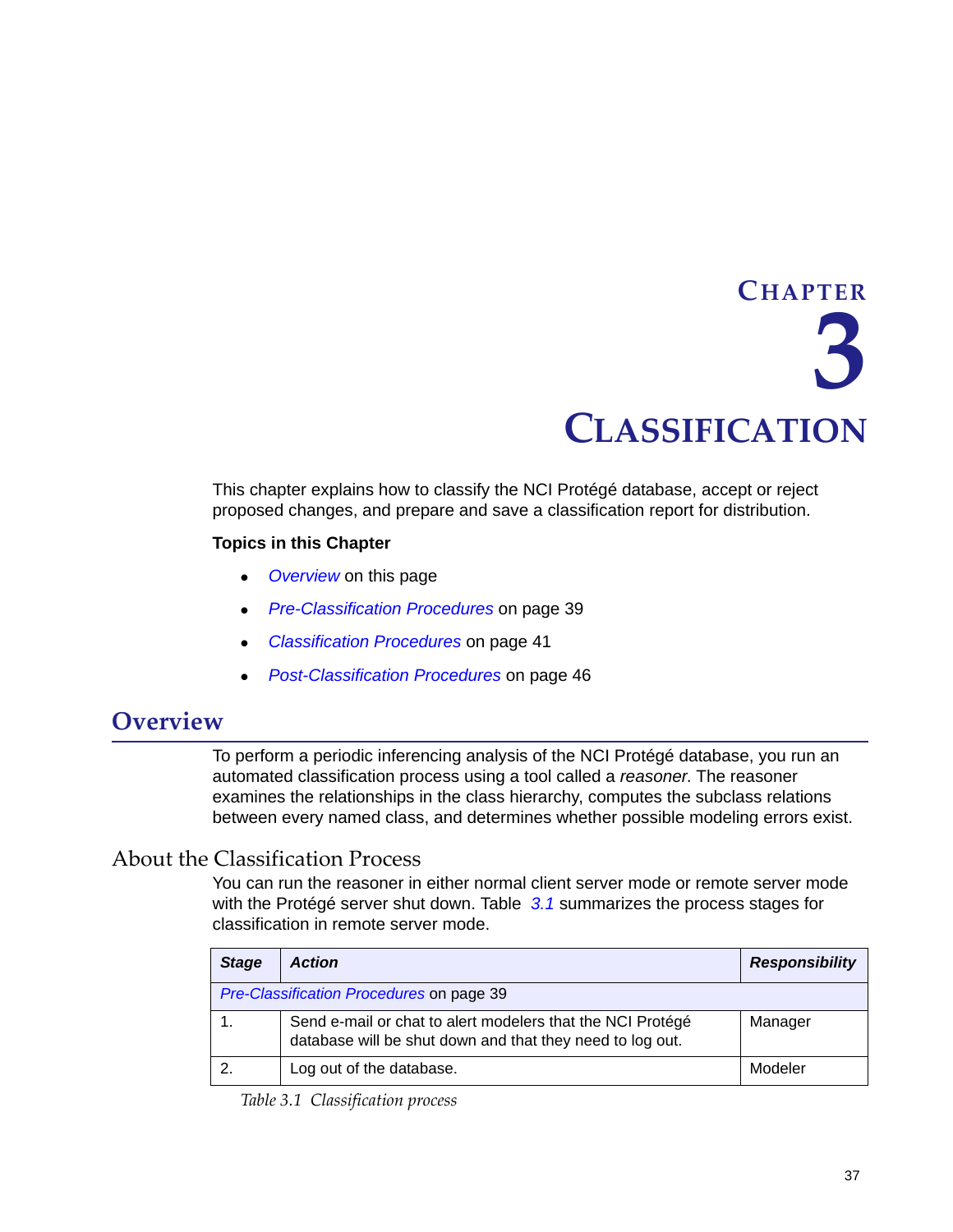| <b>Stage</b>   | <b>Action</b>                                                                                                                                                                             | <b>Responsibility</b> |
|----------------|-------------------------------------------------------------------------------------------------------------------------------------------------------------------------------------------|-----------------------|
| 3.             | Log into the Protégé host computer.                                                                                                                                                       | Manager               |
| $\mathbf{4}$ . | Shut down the Protégé server.                                                                                                                                                             | Manager               |
| 5.             | Start the remote Protégé client and connect to the BiomedGT<br>project.                                                                                                                   | Manager               |
|                | <b>Classification Procedures on page 41</b>                                                                                                                                               |                       |
| 6.             | Configure the remote Protégé client to display the OWL Classes<br>tab.                                                                                                                    | Manager               |
| 7.             | Start the reasoner.                                                                                                                                                                       | Manager               |
| 8.             | Review the results, accepting or rejecting retreeing suggestions<br>according to established guidelines.                                                                                  | Manager               |
| 9.             | Using the previous classification report reviewed and discussed<br>by the modelers, accept or reject items as determined.                                                                 | Manager               |
| 10.            | Save the current classification results as an external text-<br>delimited file, then open the file in Microsoft Excel and save it as<br>an Excel workbook for circulation among the team. | Manager               |
| 11.            | Exit the Protégé project without saving it.                                                                                                                                               | Manager               |
|                | Post-Classification Procedures on page 46                                                                                                                                                 |                       |
| 12.            | (Optional) Restart the Explanation server to make sure that it is<br>synchronized with the database.                                                                                      | Manager               |
| 13.            | Restart the Protégé server and verify that it is running.                                                                                                                                 | Manager               |
| 14.            | Log off of the Protégé host computer.                                                                                                                                                     | Manager               |

<span id="page-43-3"></span>*Table 3.1 Classification process (Continued)*

#### <span id="page-43-0"></span>About the Pellet Reasoner

<span id="page-43-2"></span>NCI Protégé uses the Pellet reasoner, an open-source tool developed and commercially supported by Clark & Parsia LLC ([http://clarkparsia.com/\)](http://clarkparsia.com/). As stated on the Pellet Web site, "Pellet supports the full expressivity of OWL DL, including reasoning about nominals (enumerated classes)."

To learn more about the Pellet reasoner, visit [http://pellet.owldl.com/.](http://pellet.owldl.com/)

#### <span id="page-43-1"></span>Running the Pellet Reasoner in Normal Client Mode

To run the reasoner in normal client mode (from your desktop), follow these steps:

- 1. Open Protégé.
- 2. Using both the Collaborative Protégé tab and e-mail, notify editors that the reasoner will be run and that they should not be logged in while it is running.
- 3. Follow these steps in order, referring to the pertinent sections:
	- a. Configure Protégé to display the OWL classes tab.

See *[Enabling the OWL Classes Tab](#page-46-1)* on page 41.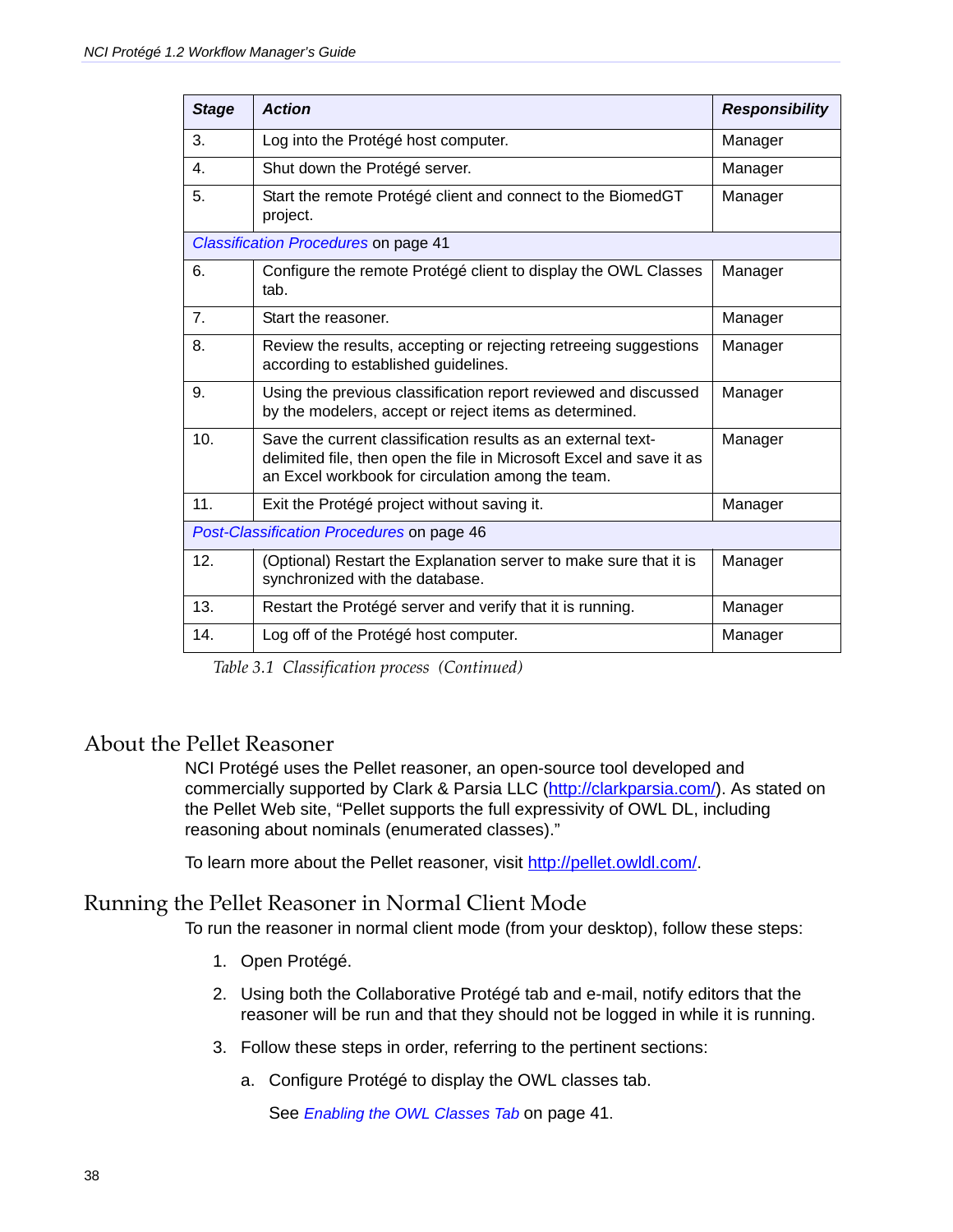b. Start the reasoner.

See *[Starting the Reasoner](#page-47-0)* on page 42.

c. Review the results, accepting or rejecting retreeing suggestions according to established guidelines.

See *[Asserting \(Accepting or Rejecting\) Current Classification Results](#page-47-1)* on page 42.

d. Using the previous classification report reviewed and discussed by the modelers, accept or reject items as determined.

See *[Asserting \(Accepting or Rejecting\) Results from the Previous Classification](#page-49-1)* on [page 44.](#page-49-1)

e. Save the current classification results as an external text-delimited file, then open the file in Microsoft Excel and save it as an Excel workbook for circulation among the team.

See *[Saving the Current Classification Results as a Report](#page-50-0)* on page 45.

f. Exit the Protégé project without saving it.

## <span id="page-44-0"></span>**Pre‐Classification Procedures**

Before you run the reasoner, complete the following procedures:

- <sup>z</sup> *[Notifying Protégé Users of Database Shutdown](#page-44-1)* on this page
- <span id="page-44-3"></span>[Starting the Remote Protégé Client](#page-44-2) on page 39

#### <span id="page-44-1"></span>Notifying Protégé Users of Database Shutdown

Before running the reasoner, let all users know that the database will be shut down. This gives them a chance to save their work and log off.

To nofity users of a database shutdown, follow these steps:

- 1. Using e-mail or chat, announce that the Protégé database will be shut down.
- <span id="page-44-4"></span>2. Log out of the Protégé client on your own machine.

#### <span id="page-44-2"></span>Starting the Remote Protégé Client

**Note:** In the following instructions, the current NCI Protégé directory is represented as Protege.Server-x.y.z. When typing commands, substitute the directory name with the current Protégé version number (**Example:** Protégé.Server-1.2.3).

To start the Protégé client on the remote server, follow these steps:

- 1. Log in to the Protégé host computer:
	- a. Open Reflection X.
	- b. Select the **direct** connection method.
	- c. Enter the host machine name.
	- **Tip:** If you have previously entered the host machine name, you can select it from the drop‐down list.
	- d. Enter your user name and password.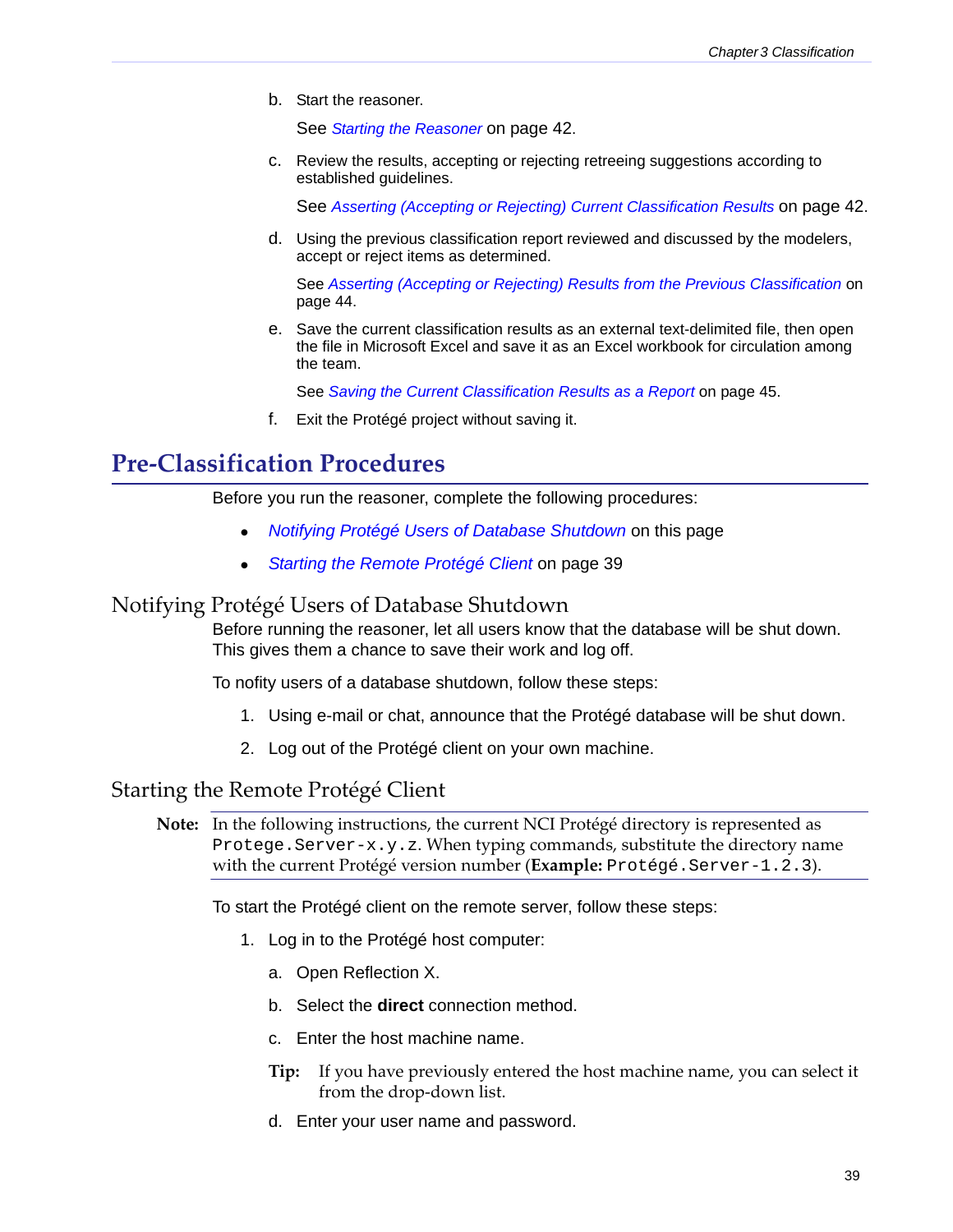- 2. Open a Terminal window.
- 3. Shut down the Protégé server:
	- a. For **BiomedGT**, type the following command:

```
cd /usr/local/protege/Protege.Server-x.y.z
```
or

#### For the **NCI Thesaurus**, type the following command:

```
cd /usr/local/protegeqa/NCIThesaurusGroup/Protege.Server-
x.y.z
```
- b. Press ENTER.
- c. For **BiomedGT**, type the following command:

./shutdown\_protege\_server.sh localhost:2633

or

For the **NCI Thesaurus**, type the following command:

./shutdown\_protege\_server.sh localhost:2822

- d. Press ENTER.
- 4. Start the remote Protégé client:
	- a. Open a second Terminal window.
	- b. For **BiomedGT**, type the following command:

```
cd /usr/local/protege/Protege.Client-x.y.z
```
or

#### For the **NCI Thesaurus**, type the following command:

```
cd /usr/local/protegeqa/NCIThesaurusGroup/Protege.Server-
 x.y.z
```
- c. Press ENTER.
- d. For **BiomedGT**, type the following command:

```
./run_protege_BGT.sh
```
or

For the **NCI Thesaurus**, type the following command:

./run\_protege\_NCIT.sh

- e. Press ENTER.
- f. When prompted to select a project, select **BiomedGT** or **Thesaurus**.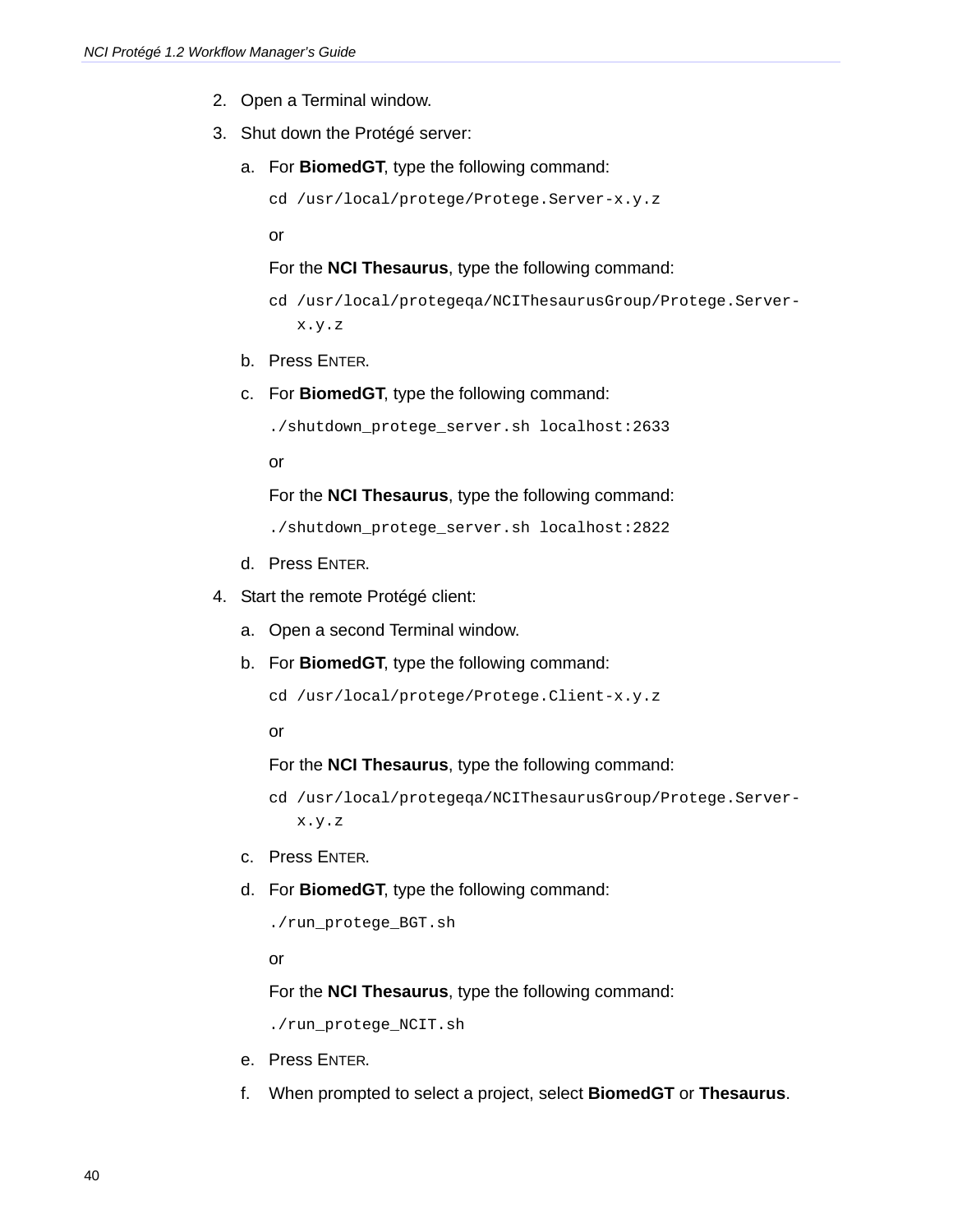## <span id="page-46-0"></span>**Classification Procedures**

The following topics explain how to perform the procedures that correspond to each stage of the classification process:

- **[Enabling the OWL Classes Tab](#page-46-1) on this page**
- *Starting the Reasoner* on page 42
- **[Asserting \(Accepting or Rejecting\) Current Classification Results](#page-47-1) on page 42**
- <span id="page-46-3"></span>• [Saving the Current Classification Results as a Report](#page-50-0) on page 45

#### <span id="page-46-1"></span>Enabling the OWL Classes Tab

After running the reasoner, you can view the results using the OWL Classes tab. This tab is not enabled by default.

To enable the OWL Classes tab, follow these steps:

1. Select the following menu command: **Project** > **Configure...**

The Configure File window opens.

- 2. In the **Visible** column, check the box to the left of the **OwlClassesTab** widget.
- 3. Click **OK** to close the Configure File window.

The OWL Classes tab now appears in the main Protégé window. The tab is positioned on the far right (*[Figure 3.1](#page-46-2)*).

| Metadata (Thesaurus.owl)<br>Changes | <b>OVALClasses</b><br>♦ Explanations<br>NCI Workflow<br>Prompt |                                |
|-------------------------------------|----------------------------------------------------------------|--------------------------------|
| NCI Editor                          | 86 <sup>+</sup> Advanced Query Tab                             | <b>Properties</b>              |
| <b>CLASS EDITOR</b>                 |                                                                | $+ - F T$                      |
| owl:Thing<br>For Class:             | (instance of owl:Class)                                        | □ Inferred View                |
| ₿<br>5 电因<br>$\Box$                 |                                                                | Annotations                    |
| Property                            | Value                                                          | Lang                           |
| $\blacksquare$ rdfs:comment         |                                                                | $\overline{\phantom{a}}$       |
|                                     |                                                                | <b>Asserted Conditions</b>     |
|                                     |                                                                | NECESSARY & SUFFICIENT         |
|                                     |                                                                | NECESSARY                      |
| 0.6699                              |                                                                | <b>Disjoints</b>               |
|                                     |                                                                | $\overline{\phantom{a}}$       |
| 豪<br>∾                              |                                                                | ● Logic View ○ Properties View |

<span id="page-46-2"></span>*Figure 3.1 Owl Classes tab*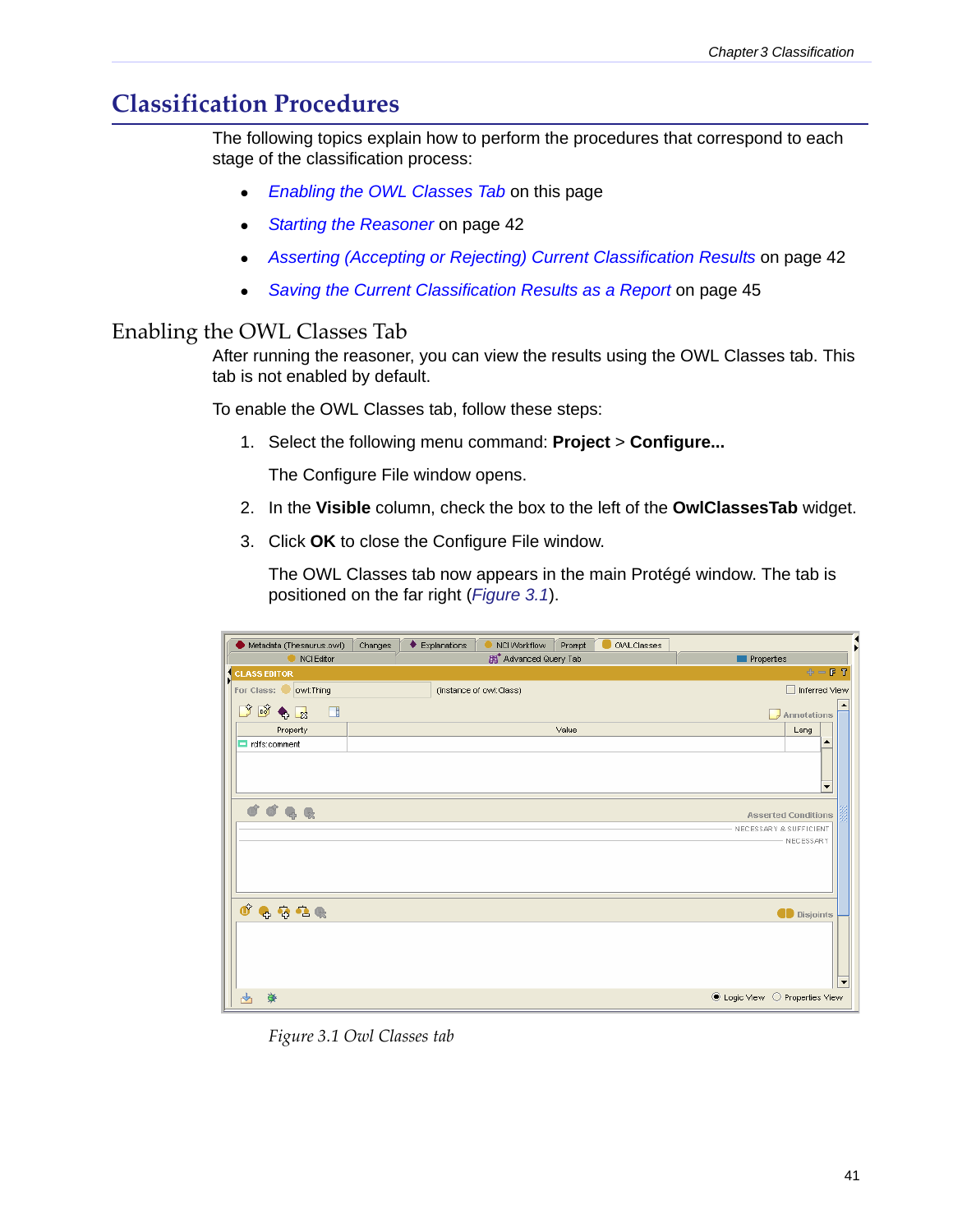#### <span id="page-47-0"></span>Starting the Reasoner

#### <span id="page-47-4"></span>**Prerequisite procedure:** *[Enabling the OWL Classes Tab](#page-46-1)* on page 41

To start the reasoner from the OWL Classes tab, select the following menu command:

#### **OWL** > **Classify taxonomy**

A status window opens. This window monitors the status of the classification process. When the Task Complete message shows (*[Figure 3.2](#page-47-2)*), click **OK** to close the window.

| Status: Task Complete                                                                                                                                                                                                                                                                                                                                      |  |
|------------------------------------------------------------------------------------------------------------------------------------------------------------------------------------------------------------------------------------------------------------------------------------------------------------------------------------------------------------|--|
| Reasoner log<br>· Classifying<br>▼<br>· Updating inconsistent classes<br>. Time to update inconsistent classes 8ms<br>· Updating subsumption relationships<br>· Updating leaves<br>· Time to update leaves 6286ms<br>· Updating internal nodes<br>Time to update internal nodes 37726ms<br>· Updating change status<br>Time to update change status 2465ms |  |
|                                                                                                                                                                                                                                                                                                                                                            |  |

<span id="page-47-3"></span><span id="page-47-2"></span>*Figure 3.2 Window showing status during classification*

#### <span id="page-47-1"></span>Asserting (Accepting or Rejecting) Current Classification Results

After the reasoner runs, click the OWL Classes tab and examine the layout. Note the following aspects of the tab panels (illustrated in *Figure 3.3* [on page 43\)](#page-48-1):

- The two Subclass Explorer panels each represent a different view of the class hierarchy:
	- <sup>o</sup> The left panel displays the *Asserted Hierarchy*. This is the hierarchy resulting from current modeling.
	- <sup>o</sup> The middle panel displays the *Inferred Hierarchy*. This is the hierarchy as established by the reasoner during classification.
- The Class Editor panel is a fully functional editor, enabling you to view and edit properties for a selected class or subclass.
- The Classification Results panel at the bottom of the tab shows class names on the left and changed direct subclasses on the right.

To read the following scenarios for accepting and rejecting classification results, click the right-pointing arrow to the right of each scenario name.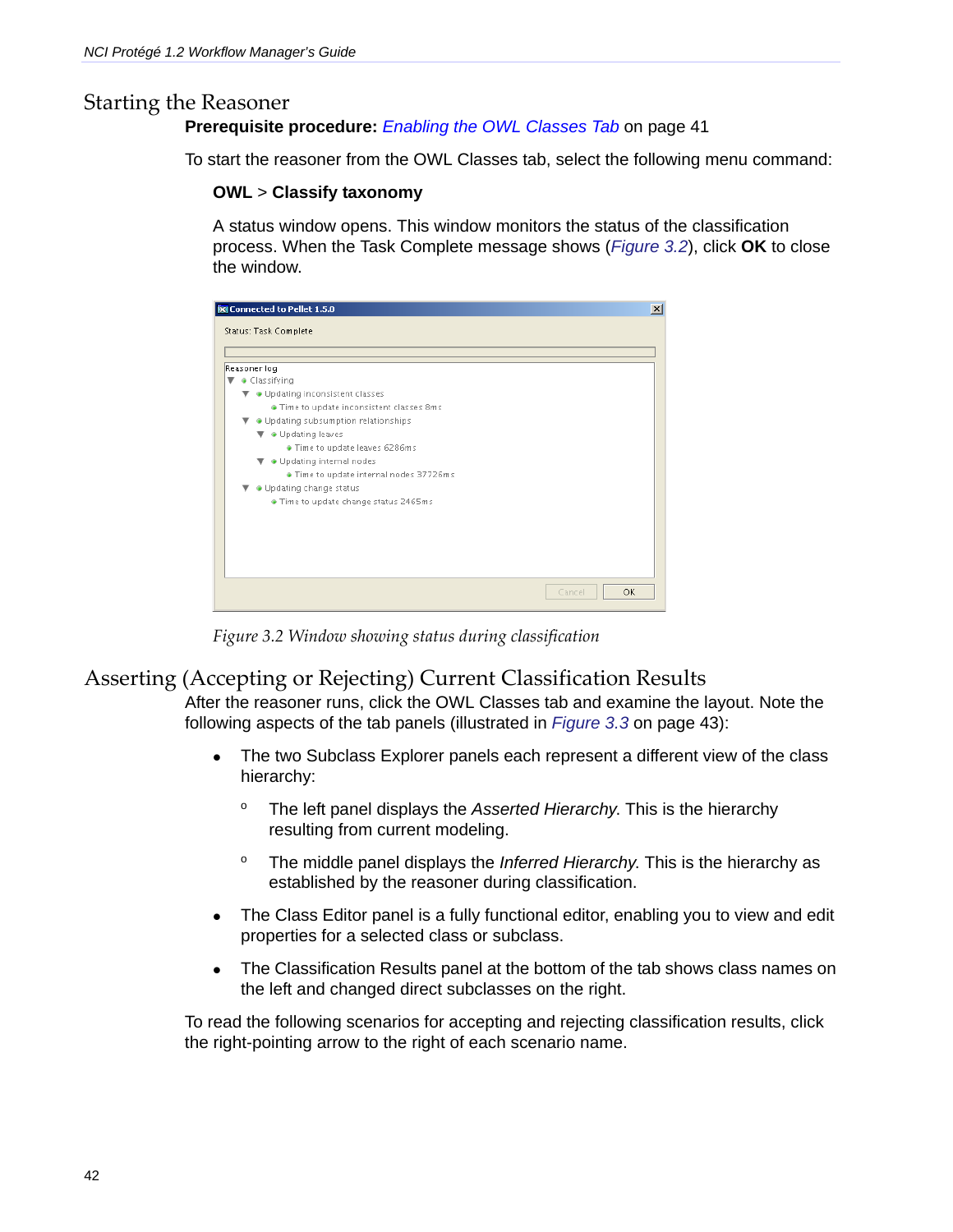#### <span id="page-48-0"></span>**Scenario 1: Accepting a Suggestion**

In *[Figure 3.3](#page-48-1)*, the *Bendamustine* class is selected in the class results. The reasoner has suggested that the redundant parent class *Antireoplastic Alkylating Agent* (shown in the Class Editor panel) be removed.

To accept the selected change, click the Assert Selected Change button **on** the left of the Classification Results panel (*[Figure 3.3](#page-48-1)*). The button icon resembles a wrench.



Buttons, in order: Save Results, Assert Selected Change, and Close Results Panel

<span id="page-48-1"></span>*Figure 3.3 OWL Classes tab with classification results*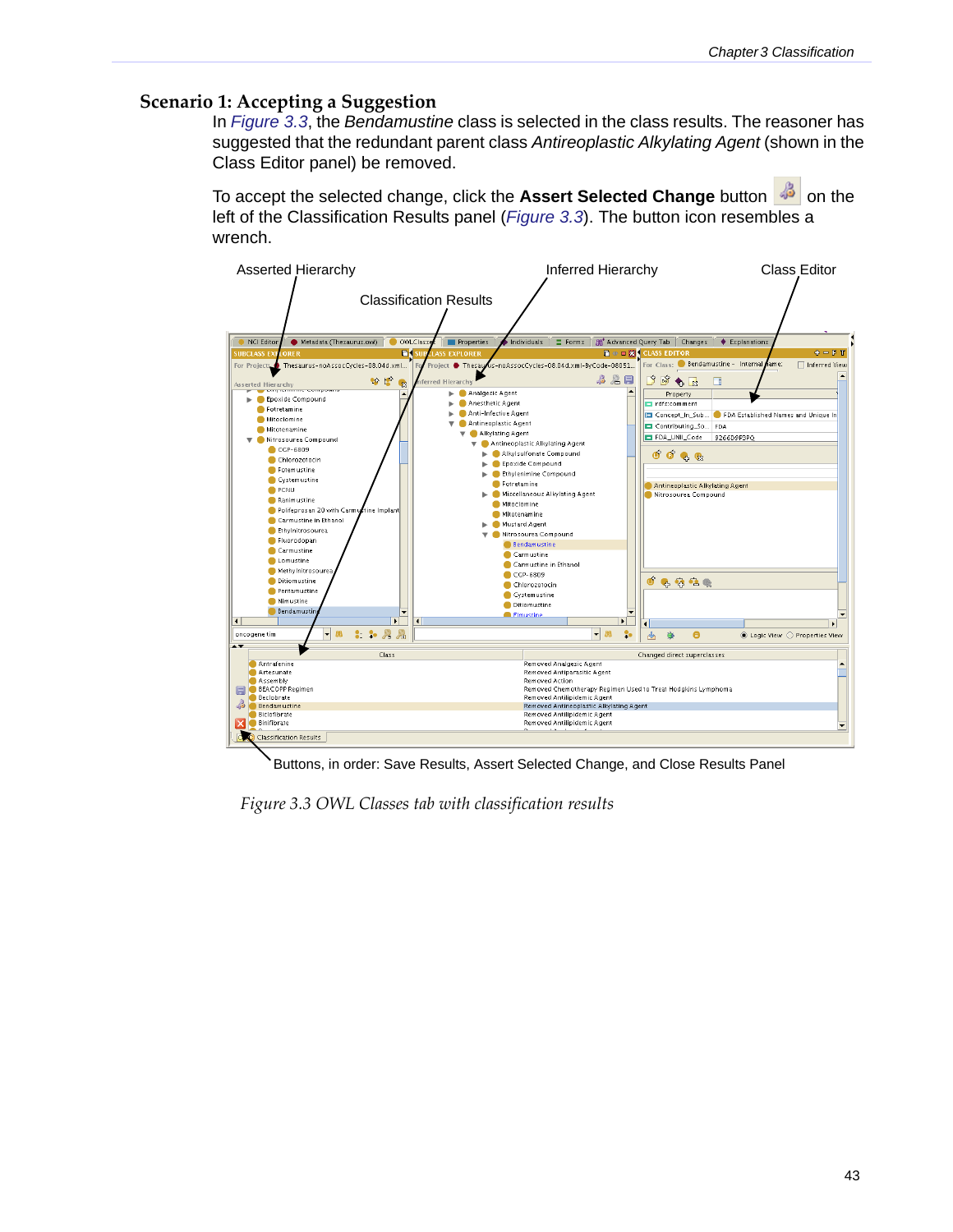#### <span id="page-49-0"></span>**Scenario 2: Rejecting a Suggestion**

In *[Figure 3.4](#page-49-2)*, the reasoner has suggested that Complement Components 3 and 5 be re-treed as children of Complement Component 4. This suggestion is probably not valid and should alert the modeler that either (1) the DL model is incorrect and needs to be reconsidered, or (2) the DL model has been incorrectly applied and the modeler needs to modify one or more of the concepts in question.



<span id="page-49-3"></span><span id="page-49-2"></span>*Figure 3.4 Classification Results panel with suggestions for Components 3 and 5*

**Note:** The Classification Results panel does not include a button or any other mechanism for rejecting a suggestion. You reject suggestions by not explicitly accepting them. For the current scenario, ignore the suggestion and make a note to follow up on the three sibling classes.

<span id="page-49-1"></span>Asserting (Accepting or Rejecting) Results from the Previous Classification After asserting results from the *current* classification, review the report from the previous classification. Assert any outstanding items that have been resolved through discussion with the modelers.

> For more information about creating a report after each classification session, see **[Saving the Current Classification Results as a Report](#page-50-0) on page 45.**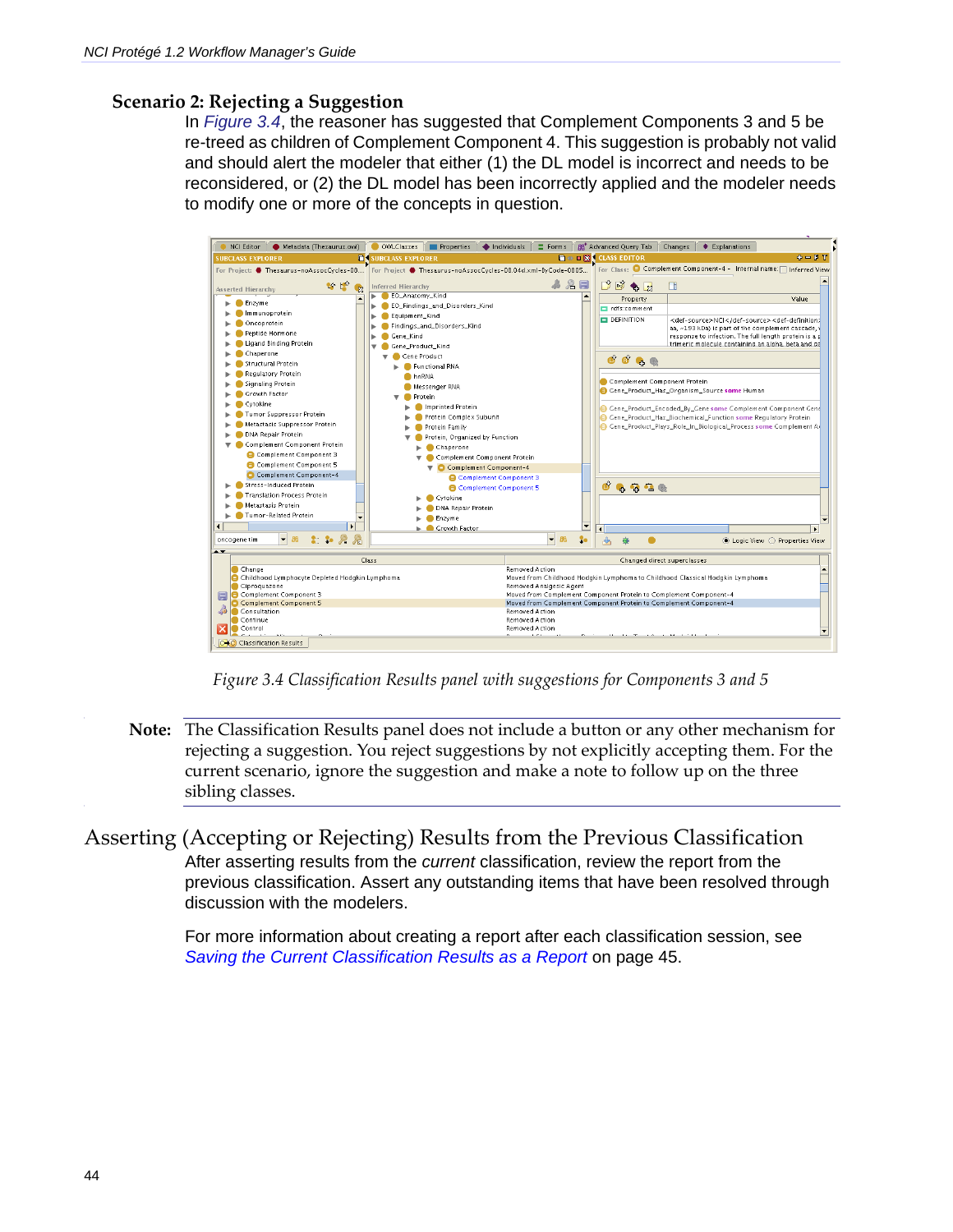#### <span id="page-50-0"></span>Saving the Current Classification Results as a Report

Once you have identified any modeling issues that you need to discuss with the team, you can create a report for circulation.

To create a report showing the current classification results, follow these steps:

1. In the Classification Results (bottom) panel, click the **Save Classification Results** button on the left (*[Figure 3.5](#page-50-1)*).

Save Classification Results buttononcogene tim Class Change Childhood Lymphocyte Depleted Hodgkin Lymphoma Ciproquazone  $\blacksquare$ Complement Component 3 Complement Component 5 B Consultation Continue Control CO Classification Results

*Figure 3.5 Save Classification Results button*

<span id="page-50-2"></span><span id="page-50-1"></span>2. Save the file to a specified directory, noting where you saved it.

This step creates a text file that is delimited by equal signs (=).

- 3. Open Microsoft Excel.
- 4. Select **File** > **Open**, then open the file that you saved in step [2](#page-50-2). The Text Import Wizard launches.
- 5. To set up the workbook, use the following Wizard settings:
	- a. On the Step 1 of 3 screen, select **Delimited** as the file type, then click **Next**.
	- b. On the Step 2 of 3 screen,
		- Clear the **Tab** check box under the **Delimiters** section.
		- Select the **Other** check box.
		- Type an equal sign (=) in the box following the word *Other*.
		- Click **Next**.
	- c. On the Step 3 of 3 screen, click **Finish**.

The delimited data now appear in workbook columns.

- 6. Using **File** > **Save As**, save the file in Microsoft Excel (.xls) format.
- 7. Close Excel.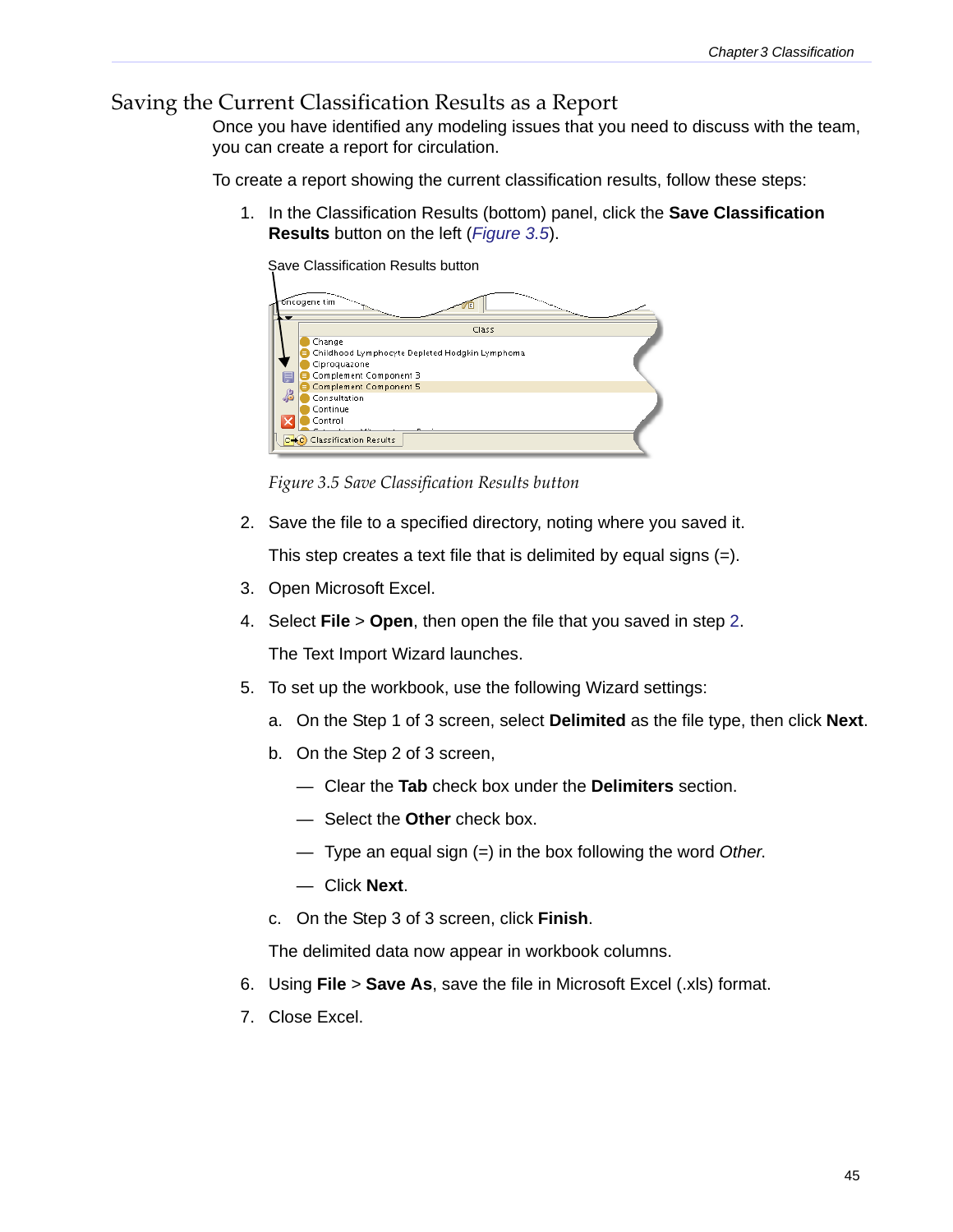#### <span id="page-51-0"></span>Exiting Protégé Without Saving the Project

When you have completed all of the classification procedures (enabling Prompt, running the comparison, accepting and rejecting changes, and saving the report), you are ready to exit Protégé.

**Note:** When you exit, Protégé prompts you to save the current project. *Be sure to exit without saving.* Remember that, as part of the classification process, you configured the open Protégé project to display the OWL Classes tab. This tab is not a part of the standard configuration for all users, so exiting without saving will prevent the tab from showing when you restart the database.

### <span id="page-51-1"></span>**Post‐Classification Procedures**

To complete the classification process, follow these steps:

- 1. Start the Protégé server:
	- a. For **BiomedGT**, type the following command:

```
cd /usr/local/protege/Protege.Server-x.y.z
```
or

For the **NCI Thesaurus**, type the following command:

```
cd /usr/local/protegeqa/NCIThesaurusGroup/Protege.Server-
x.y.z
```
- b. Press ENTER.
- c. Type the following command:

```
./run_protege_server.sh
```
- d. Press ENTER.
- 2. Verify that the Protégé server is running:
	- a. Type the following command:

tail -f console.txt

- b. Press ENTER.
- **Note:** You can also verify that the Protégé server is running by re-opening the Protégé client and then closing it.
- 3. (Optional) Restart the Explanation server to make sure that it is synchronized with the database:
	- a. For **BiomedGT**, type the following command:

cd /usr/local/protege/Explanation.Server-x.y.z

or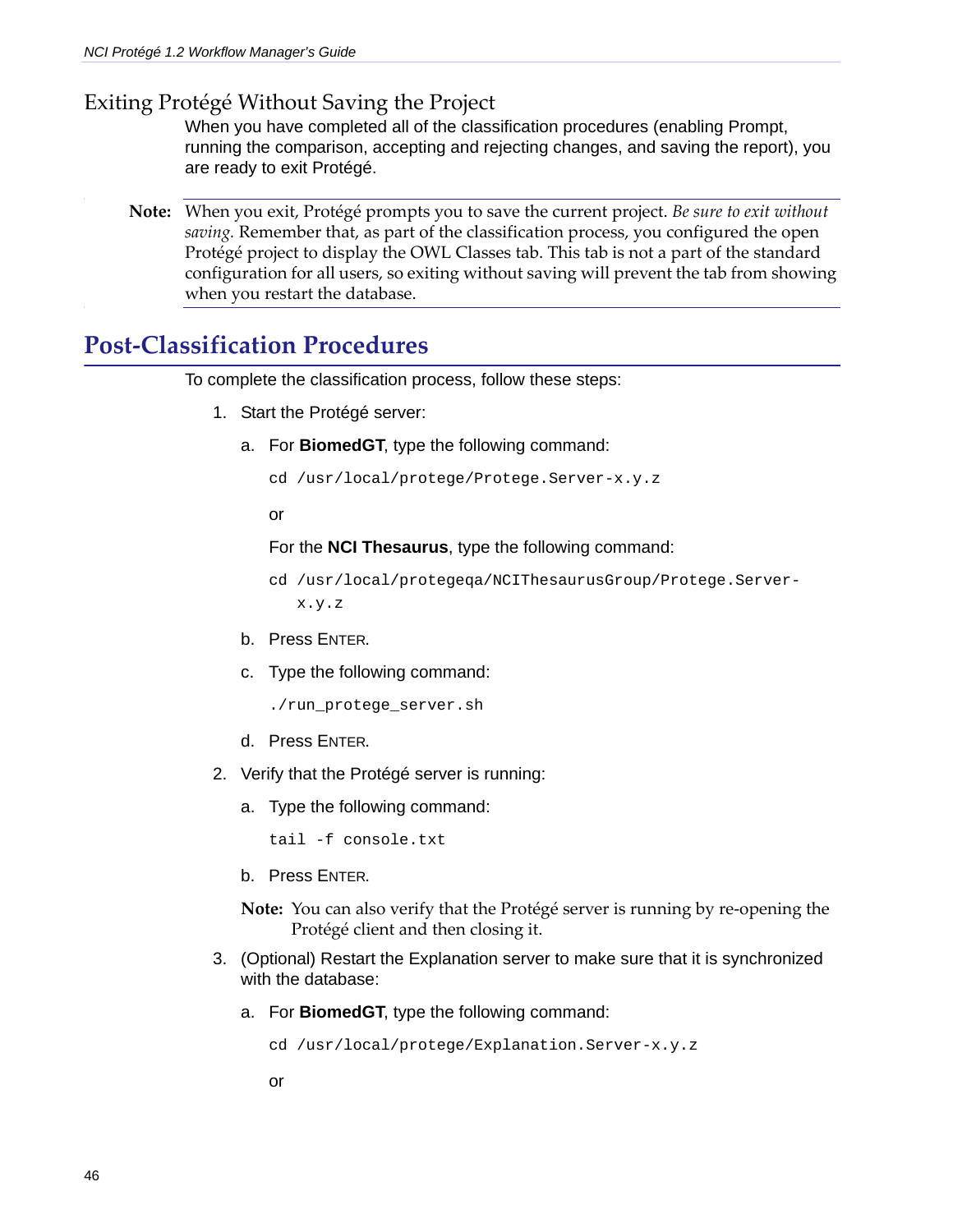#### For the **NCI Thesaurus**, type the following command:

- cd /usr/local/protegeqa/NCIThesaurusGroup/Explanation.Serverx.y.z
- b. Press ENTER.
- c. Type the following command:

./restart\_explanation\_server.sh

- d. Press ENTER.
- 4. Log off of the host computer using Reflection X.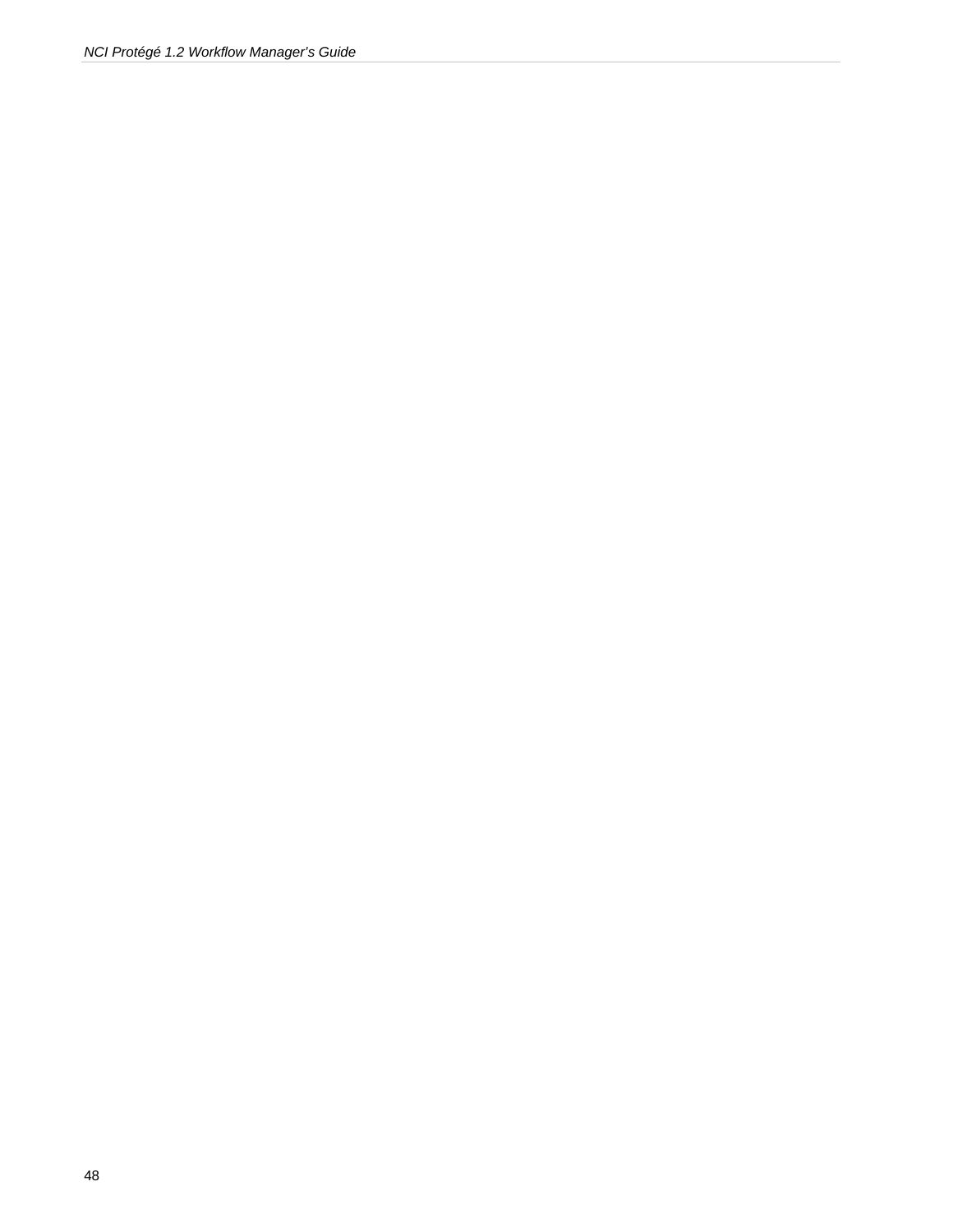## **INDEX**

#### <span id="page-54-0"></span>**A**

accepting classification results [42](#page-47-3) – [44](#page-49-3) comparison results [26](#page-31-4) accepts and journal files [33](#page-38-3) annotation ontology, about [30](#page-35-3) asserting classification results [42](#page-47-3) – [44](#page-49-3) assigning workflow item [12](#page-17-3)

### **B**

baseline version changing number [29](#page-34-1) naming convention [28](#page-33-4) BiomedGT overview [5](#page-10-6) – [7](#page-12-0)

## **C**

change ontology *[See](#page-35-3)* annotation ontology changing baseline version number [29](#page-34-1) classification process asserting results [42](#page-47-3) – [44](#page-49-3) overview [37](#page-42-6) – [38](#page-43-2) comparing baseline files *[See](#page-18-5)* database comparison process concept history, saving [27](#page-32-3) contacting support [4](#page-9-1)

#### **D**

database comparison process about [13](#page-18-5) accepting and rejecting results [26](#page-31-4) deleting extraneous files [33](#page-38-4) interpreting results [19](#page-24-1) starting [18](#page-23-1)

#### **E**

Explanation server shutting down [15](#page-20-4) starting and verifying [34](#page-39-1) exporting project file [31](#page-36-1)

#### **I**

importing packages from wiki [12](#page-17-4)

**J** journal and accepts files [33](#page-38-3)

#### **N**

naming convention for baseline version [28](#page-33-4) NCI Workflow tab [10](#page-15-3) notifying users of shutdown [15](#page-20-5), [39](#page-44-3)

#### **O**

Owl Classes tab, enabling [41](#page-46-3)

#### **P**

Pellet reasoner about [38](#page-43-3) starting [42](#page-47-4) project file, exporting [31](#page-36-1) Prompt plug‐in, about [15](#page-20-6) Prompt tab disabling [27](#page-32-4) enabling [17](#page-22-3) Protégé server shutting down [15](#page-20-4) starting and verifying [34](#page-39-1)

#### **R**

reasoner (Pellet) about [38](#page-43-3) starting [42](#page-47-4) reassigning workflow item [12](#page-17-3) rejecting classification results [42](#page-47-3) – [44](#page-49-3) comparison results [26](#page-31-4) remote client, starting [15](#page-20-7), [39](#page-44-4)